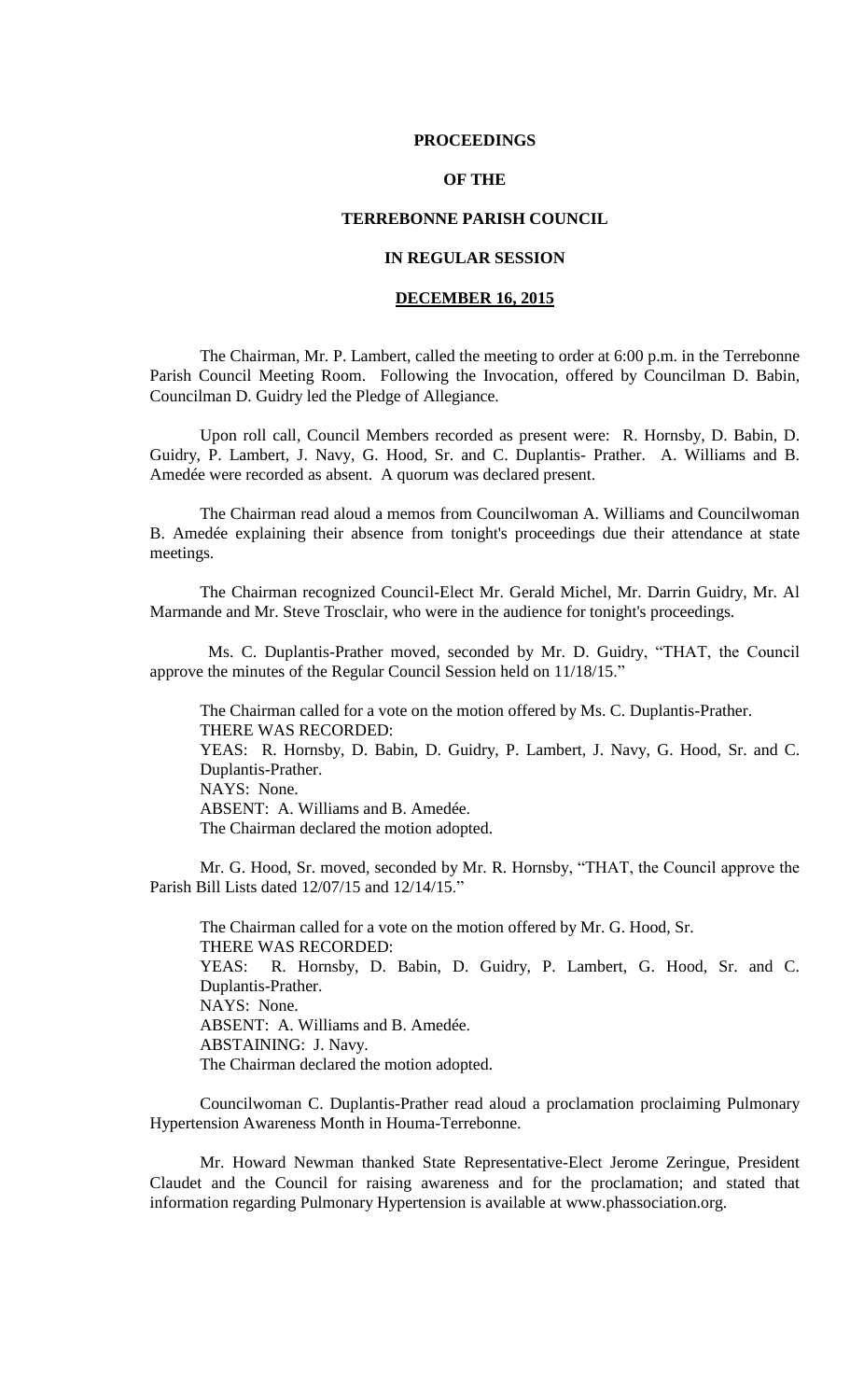Ms. Jan Newman, a 17 year survivor of Pulmonary Hypertension, thanked the Council for the proclamation and expressed how important it is for the public to be aware of the symptoms, noting that if it is caught in its early stages, it can be treated with medication.

Mr. Daniel Labat, along with his cousin Juliet Henry, thanked the Council for the proclamation stating that he lost his sister, Ms. Louisa Boudreaux, to this illness.

Councilwoman C. Duplantis-Prather expressed her gratitude to Ms. Newman for her inspiration and for raising awareness about Pulmonary Hypertension.

Councilman D. Babin requested that HTV and the local newspapers write articles regarding Pulmonary Hypertension to help spread the word in Terrebonne Parish.

President Claudet read aloud a list of Parish employees who are retiring at the end of 2015 or the beginning of 2016 and then thanked them for their service to Terrebonne Parish: December 4, David Burton - Transit; December 12, Juliet Harris - Recreation; December 18, Michael Ordoyne - Pollution Control; December 19, James Miller - Coastal Restoration; January 1, Judy Savoie-Farmer - Public Works; January 1, Cynthia Fanguy - Head Start; January 2, Myra Fanguy - Section 8; January 5, Tom Bourg - Utilities; January 5, Donald Picou and Jamie Elfert - Finance.

President Claudet read aloud a commendation commending Chief Financial Officer Jamie Elfert on her retirement and presented her with a plaque for her 41 years of impeccable service to Terrebonne Parish.

Chief Financial Officer J. Elfert stated that she began working for Terrebonne Parish in 1974 as a Data Entry Clerk and has worked for all of the Parish President's and many remarkable people who have become family to her. She thanked the division head's of the of the Finance Department, former Comptroller Donald Picou, Information Technology Manager Ben Smith, former Information Technology Manager Neal Prejean, Customer Service Manager Ed Lawson, Warehouse Manager Mary Crochet and Purchasing Manager Angela Guidry who have made her job easy and have done and continue to do a wonderful job for Terrebonne Parish. Ms. Elfert continued and stated that Terrebonne Parish is changing in a good way and she is proud to be a part of that change.

President Claudet thanked Ms. Elfert for her service to Terrebonne Parish and wished her well on her future endeavors.

Parish Manager Al Levron read aloud a commendation commending Comptroller Donald Picou on his remarkable 36 and a half years of service to Terrebonne Parish.

Mr. Donald Picou thanked Ms. Jamie Elfert for her leadership throughout his tenure; then thanked the Council for the commendation and stated that it has been an honor to work for Terrebonne Parish.

President Claudet wished Mr. Picou well on his health and retirement.

The Chairman recognized Ms. Kathleen Cuneo, a Houma resident, who addressed the Council and presented an updated report relative to the property located at 507 Ashland Street, Houma. Ms. Cuneo stated that herself along with Ms. Mary Lynn Steward have solicited the assistance of members of their neighborhood association group, who will assist with moving the trash alongside the curb in order for it to be removed by the Solid Waste Department.

Councilwoman C. Duplantis-Prather and Councilman P. Lambert thanked Ms. Cuneo and Ms. Steward for helping other constituents and for their dedication to Terrebonne Parish.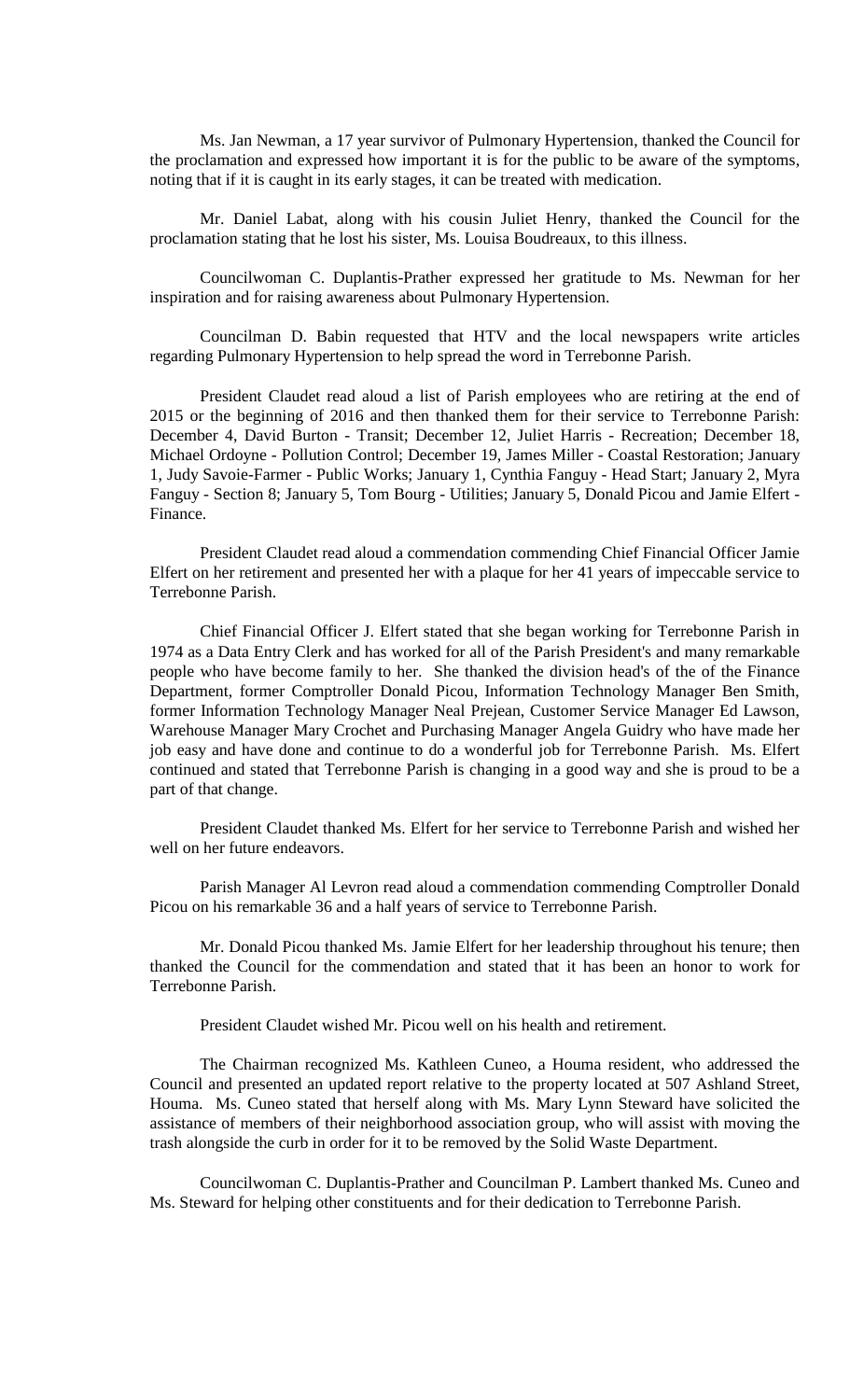Mr. D. Babin moved, seconded by Ms. C. Duplantis-Prather, "THAT, it now being 6:32 p.m., the Council open public hearings."

The Chairman called for a vote on the motion offered by Mr. D. Babin. THERE WAS RECORDED: YEAS: R. Hornsby, D. Babin, D. Guidry, P. Lambert, J. Navy, G. Hood, Sr. and C. Duplantis-Prather. NAYS: None. ABSENT: A. Williams and B. Amedée. The Chairman declared the motion adopted.

The Chairman recognized the public for comments on the following:

A. A proposed ordinance to amend the zoning map of the Parish of Terrebonne so as to rezone R-1 (Single-Family Residential District) to R-3 (Multi-Family Residential District); Lots Block 1, Catherine Subdivision, 8962 & 8966 Norman Street, Terrebonne Parish, Louisiana Darrell A. Jefferson, applicant.

Councilman J. Navy expressed his concerns for the proposed rezoning at this time.

Mr. D. Babin moved, seconded by Mr. D. Guidry, "THAT, the Council close the aforementioned public hearing."

The Chairman called for a vote on the motion offered by Mr. D. Babin. THERE WAS RECORDED: YEAS: R. Hornsby, D. Babin, D. Guidry, P. Lambert, J. Navy, G. Hood, Sr. and C. Duplantis-Prather. NAYS: None. ABSENT: A. Williams and B. Amedée. The Chairman declared the motion adopted.

Mr. J. Navy moved, seconded by D. Guidry, "THAT, the Council deny the proposed ordinance to amend the zoning map of the Parish of Terrebonne so as to rezone R-1 (Single-Family Residential District) to R-3 (Multi-Family Residential District); Lots Block 1, Catherine Subdivision, 8962 & 8966 Norman Street, Terrebonne Parish, Louisiana Darrell A. Jefferson, applicant."

The Chairman called for a vote on the motion offered by Mr. J. Navy. THERE WAS RECORDED: YEAS: R. Hornsby, D. Babin, D. Guidry, P. Lambert, J. Navy, G. Hood, Sr. and C. Duplantis-Prather. NAYS: None. ABSENT: A. Williams and B. Amedée. The Chairman declared the motion adopted.

The Chairman recognized the public for comments on the following:

B. A proposed ordinance to amend the Compensation Plan of the Terrebonne Parish Consolidated Government so as to adjust the Maximum Pay Structure of the Executive Positions by \$10,000.00, and to adjust the midpoint accordingly.

Mr. D. Babin moved, seconded by Mr. G. Hood, Sr., "THAT, the Council close the aforementioned public hearing."

The Chairman called for a vote on the motion offered by Mr. D. Babin. THERE WAS RECORDED: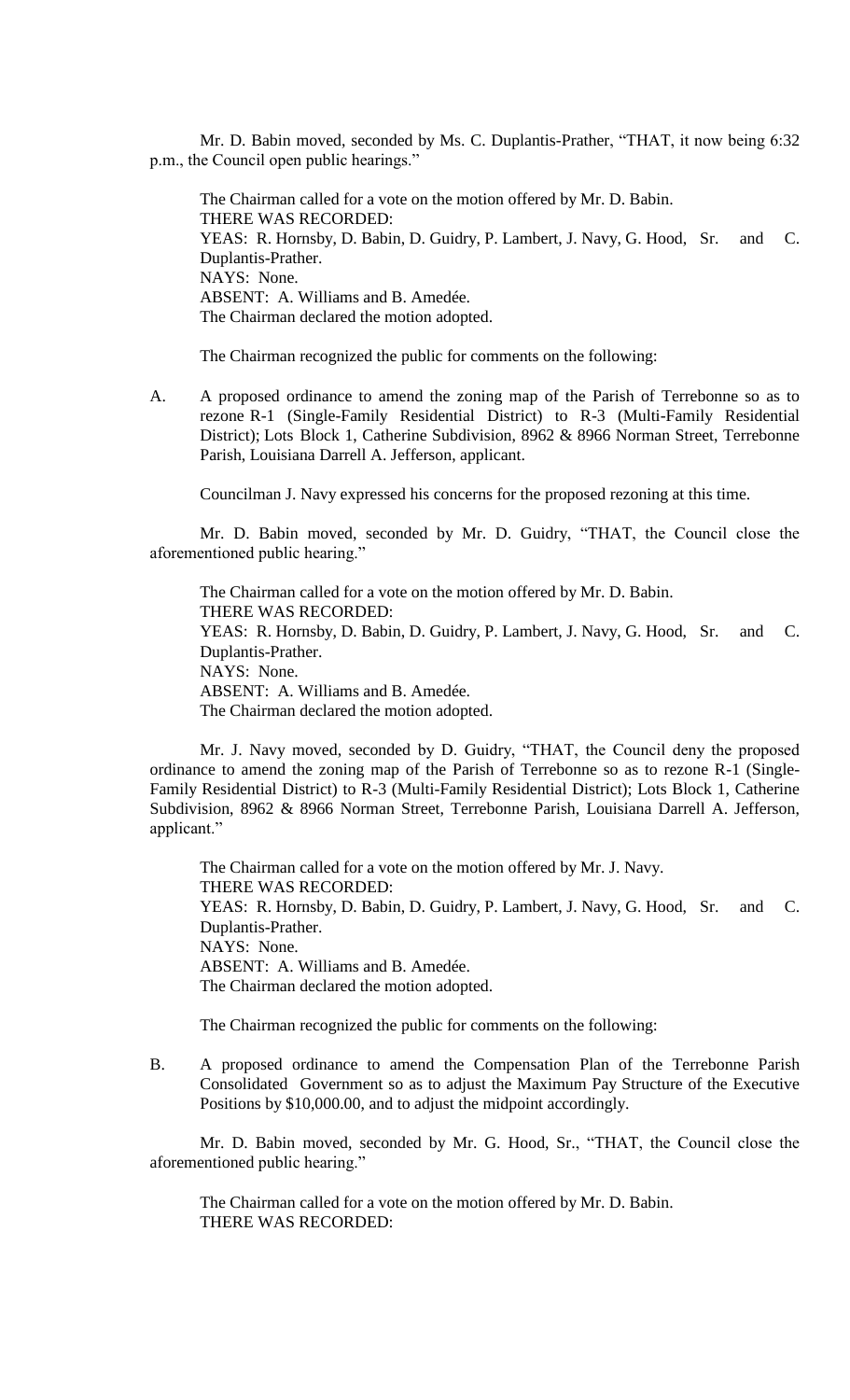YEAS: R. Hornsby, D. Babin, D. Guidry, P. Lambert, J. Navy, G. Hood, Sr. and C. Duplantis-Prather. NAYS: None. ABSENT: A. Williams and B. Amedée. The Chairman declared the motion adopted.

Upon questioning from Councilman R. Hornsby, President Claudet stated that this is only raising the salary range by \$10,000 for department heads and adjusting the midpoint.

Upon further questioning by Councilman R. Hornsby, Human Resources Director Dana Ortego stated that the last Waters Study was last done in 2008 and that it would cost about \$15,000 for the new study.

Mr. Hornsby continued to express his opposition to the proposed ordinance stating that people are losing their jobs by the thousands at this time and that there are people that would work for the current salary ranges.

Discussion ensued between several Council members and President Claudet regarding the aforementioned proposed ordinance.

ORDINANCE: Amending the Compensation Plan of Terrebonne Parish Consolidated Government so as to adjust the Maximum Pay Structure of the Executive Positions by 10,000.00, and adjust the midpoint accordingly.

Mr. J. Navy moved, seconded by Ms. C. Duplantis-Prather. **\*(SUBSTITUTE MOTION OFFERED AFTER DISCUSSION.)**

Councilman D. Babin expressed his concerns relative to the proposal to increase salaries during these hard economic times.

Mr. D. Babin offered a *substitute motion*, seconded by Mr. R. Hornsby, "THAT, the Council defer action on the aforementioned proposed ordinance 6:30 B - A proposed ordinance to amend the Compensation Plan of Terrebonne Parish Consolidated Government so as to adjust the Maximum Pay Structure of the Executive Positions by \$10,000.00, and adjust the midpoint accordingly and to refer to the incoming Council at their first meeting on January 13, 2016."

The Chairman called for a vote on the motion offered by Mr. D. Babin. THERE WAS RECORDED: YEAS: R. Hornsby, D. Babin. NAYS: D. Guidry, P. Lambert, J. Navy, G. Hood, Sr. and C. Duplantis-Prather. ABSENT: A. Williams and B. Amedée. The Chairman declared the substitute motion *"failed".*

OFFERED BY: Mr. J. Navy SECONDED BY: Ms. C. Duplantis-Prather

# ORDINANCE NO. 8664

# AN ORDINANCE TO AMEND THE COMPENSATION PLAN OF THE TERREBONNE PARISH CONSOLIDATED GOVERNMENT SO AS TO ADJUST THE PAY STRUCTURE OF THE EXECUTIVE POSITIONS:

# SECTION I

WHEREAS, the Terrebonne Parish Council enacted Ordinance #7619, in March 2009, relative to administrative reorganization;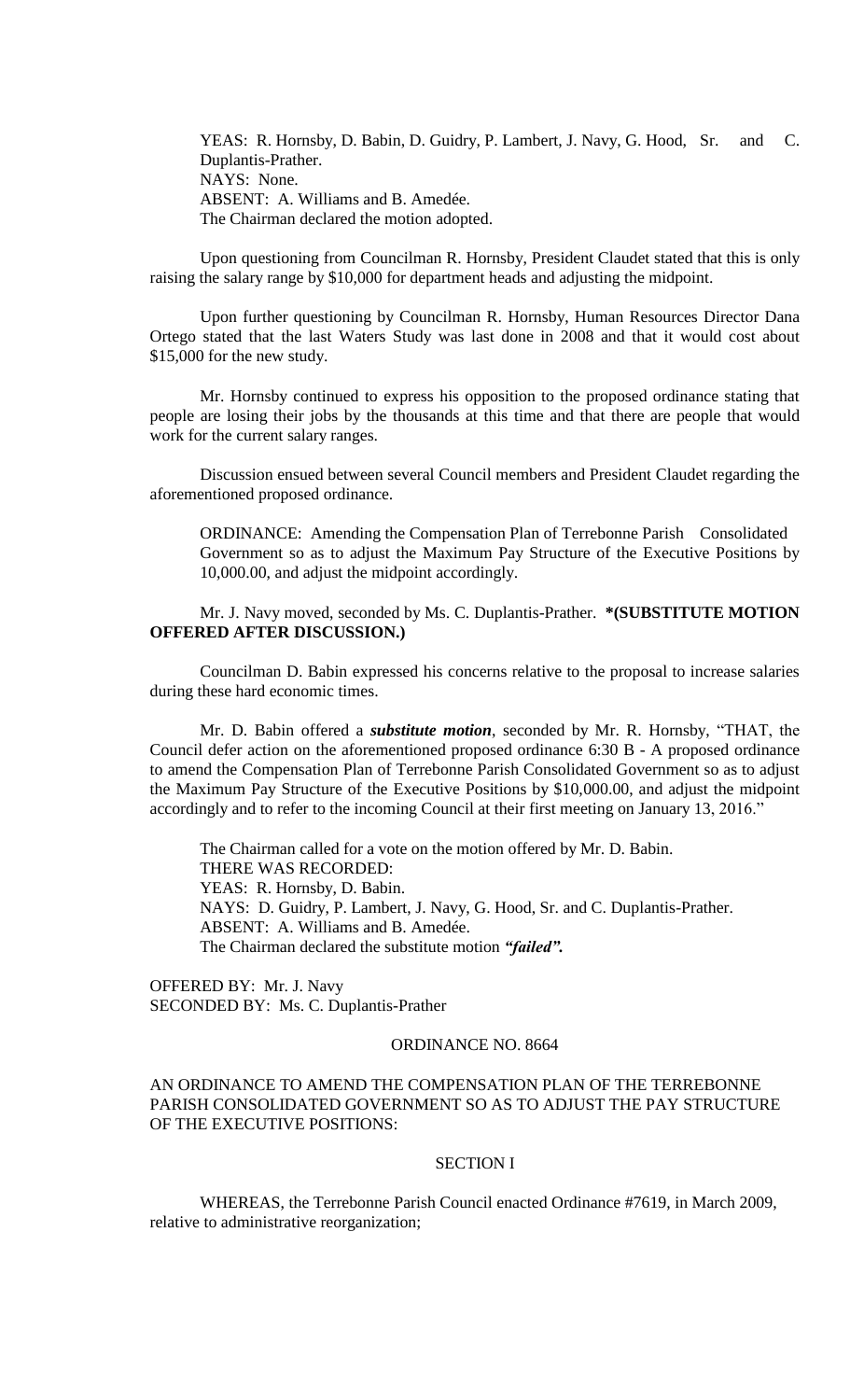WHEREAS, The Parish President recommends increasing the Parish Compensation Plan for the Executive/Directors positions Maximum Pay Structure by \$10,000.00, and adjust the midpoint accordingly.

BE IT ORDAINED, by the Terrebonne Parish Council, on behalf of the Terrebonne Parish Consolidated Government, that the Parish Compensation Plan be amended to reflect the executive/ directors proposed pay structure changes. (Attachment A)

## SECTION II

If any word, clause, phrase, section or other portion of this ordinance shall be declared null, void, invalid, illegal, or unconstitutional, the remaining words, clauses, phrases, sections and other portions of this ordinance shall remain in full force and effect, the provisions of this ordinance hereby being declared to be severable.

# SECTION III

This ordinance shall become effective upon approval by the Parish President or as otherwise provided in Section 2-13(b) of the Home Rule Charter for a Consolidated Government for Terrebonne Parish, whichever occurs sooner.

This ordinance, having been introduced and laid on the table for at least two weeks, was voted upon as follows:

THERE WAS RECORDED:

YEAS: D. Guidry, P. Lambert, J. Navy, G. Hood, Sr., and C. Duplantis-Prather NAYS: R. Hornsby and D. Babin. NOT VOTING: None. ABSTAINING: None. ABSENT: A. Williams and B. Amedée. The Chairman declared the ordinance adopted on this the 16th day of December 2015.

The Chairman recognized the public for comments on the following:

- C. A proposed ordinance to amend the 2015 Adopted Operating Budget and the 5 Year Capital Outlay of the Terrebonne Parish Consolidated Government for the following items:
	- I. Disaster Voucher Program, \$13,828
	- II. Terrebonne Homeless Shelter, \$1,726
	- III. FEMA-Terrebonne Parish SRL/RL Elevation Project 1786-109-0006, \$10,018,060
	- IV. Oakshire/Southdown #2 Holding Basins, \$6,831,024
	- V. Capital Improvement Bond Sinking, \$ 11,059,047.

Mr. G. Hood, Sr. moved, seconded by Mr. D. Guidry, "THAT, the Council close the aforementioned public hearing."

The Chairman called for a vote on the motion offered by Mr. G. Hood, Sr. THERE WAS RECORDED: YEAS: R. Hornsby, D. Babin, D. Guidry, P. Lambert, J. Navy, G. Hood, Sr. and C. Duplantis-Prather. NAYS: None. ABSENT: A. Williams and B. Amedée. The Chairman declared the motion adopted.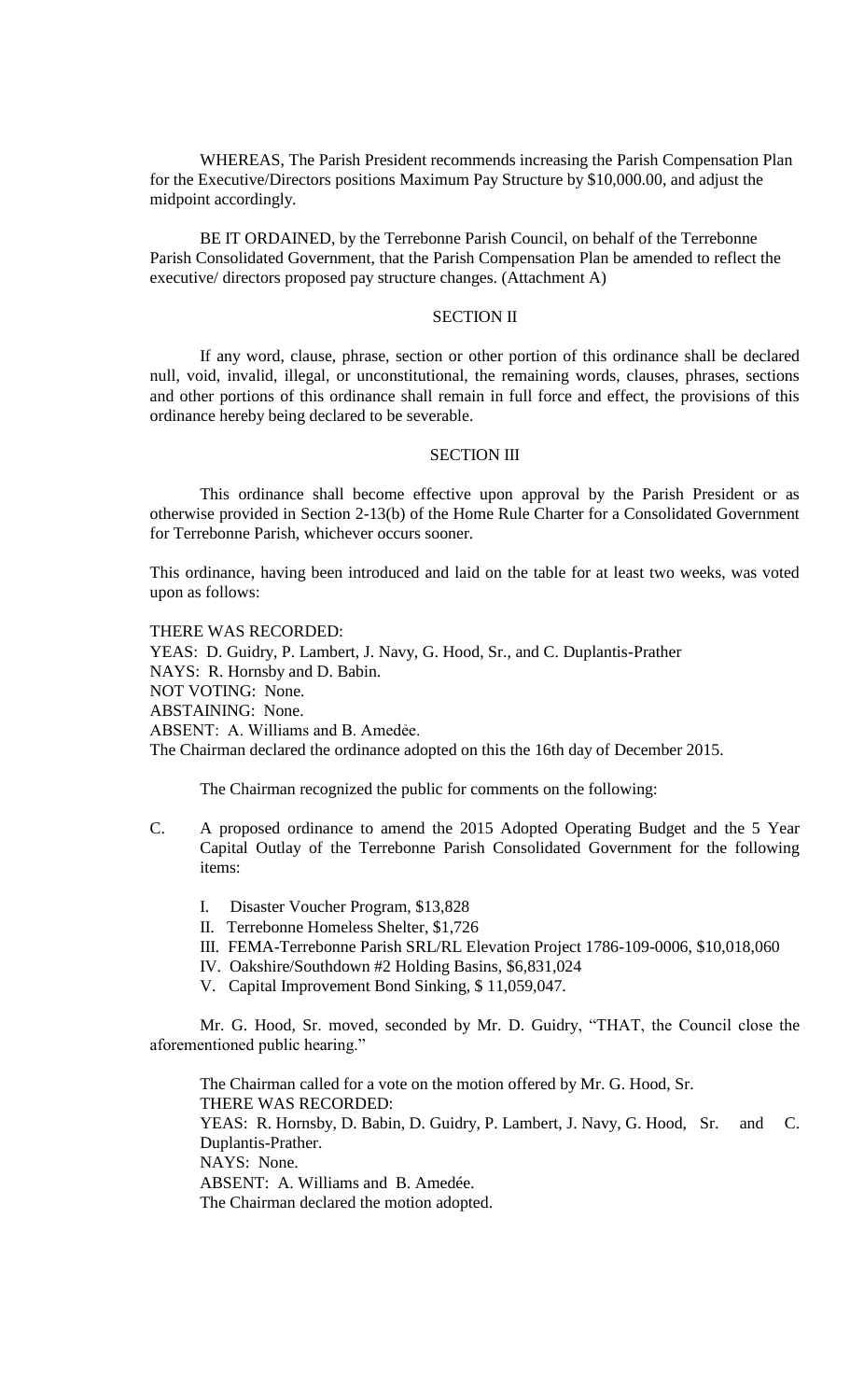OFFERED BY: Mr. D. Guidry SECONDED BY: Mr. G. Hood, Sr.

### ORDINANCE NO. 8665

# AN ORDINANCE TO AMEND THE 2015 ADOPTED OPERATING BUDGET AND THE 5-YEAR CAPITAL OUTLAY OF THE TERREBONNE PARISH CONSOLIDATED GOVERNMENT FOR THE FOLLOWING ITEMS AND TO PROVIDE FOR RELATED MATTERS.

- I. DISASTER VOUCHER PROGRAM, \$13,828
- II. TERREBONNE HOMELESS SHELTER, \$1,726<br>III. FEMA-TERREBONNE PARISH SRL/RL ELEVA
- FEMA-TERREBONNE PARISH SRL/RL ELEVATION
	- PROJECT 1786-109-0006, \$10,018,060
- IV. OAKSHIRE/SOUTHDOWN #2 HOLDING BASINS, \$6,831,024
- V. CAPITAL IMPROVEMENT BOND SINKING, \$11,059,047

#### SECTION I

WHEREAS, the Disaster Voucher Program, which is now inactive, has a \$13,828 available from earned Administrative Fees, and

WHEREAS, the funds shall be transferred to the Housing Choice Voucher Program to be used for disaster related purposes, as instructed by the Department of Housing and Urban Development.

NOW, THEREFORE BE IT ORDAINED, by the Terrebonne Parish Council, on behalf of the Terrebonne Parish Consolidated Government, that the 2015 Adopted Operating Budget be amended to recognize the transfer of funds from the Disaster Voucher Program. (Attachment A)

### SECTION II

WHEREAS, the Terrebonne Homeless Shelter operating supplies were reimbursed by the ESG grant, increasing the availability of donation funds by \$1,726, and

WHEREAS, the Terrebonne Homeless Shelter donations will be used for operating supplies for the Beautiful Beginnings Homeless Shelter.

NOW, THEREFORE BE IT FURTHER ORDAINED, by the Terrebonne Parish Council, on behalf of the Terrebonne Parish Consolidated Government, that the 2015 Adopted Operating Budget be amended to recognize the necessary adjustment for the Terrebonne Homeless Shelter. (Attachment B)

# SECTION III

WHEREAS, Federal assistance under the Hazard Mitigation Grant Program (HMGP) was approved by FEMA on October 28, 2015 for the Terrebonne Parish SRL/RL Elevation Project (HMGP#1786-109-0006), and

WHEREAS, this Program requires a 26.4% (\$2,644,625) non-federal match (Homeowners), and the State will reimburse the Parish 73.6% of the total project costs (\$10,018,060) that are expended on eligible activities.

NOW, THEREFORE BE IT FURTHER ORDAINED, by the Terrebonne Parish Council, on behalf of the Terrebonne Parish Consolidated Government, that the 2015 Adopted Operating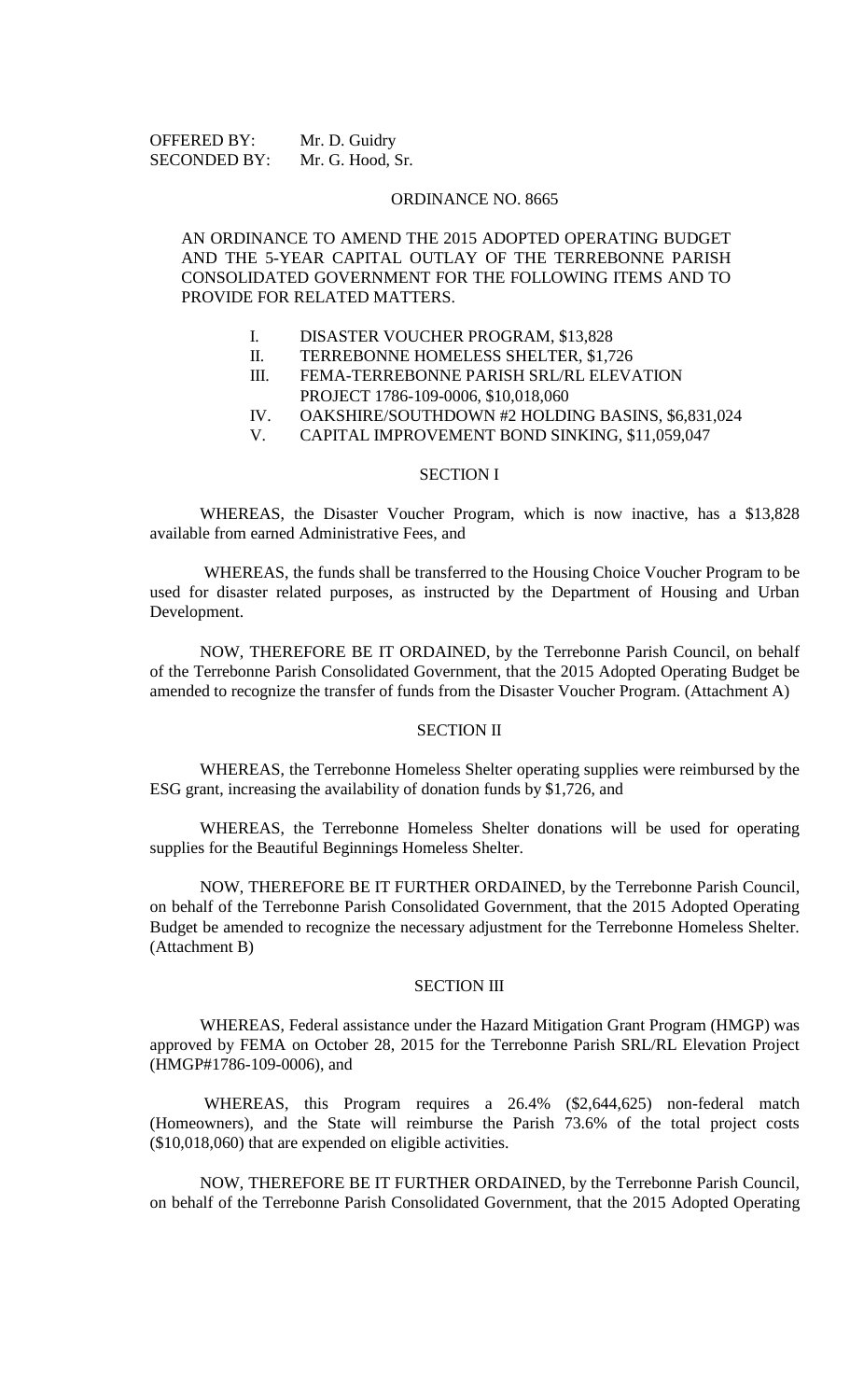Budget be amended for the Hazard Mitigation Grant Program – Terrebonne Parish Elevation Project. (Attachment C)

## SECTION IV

WHEREAS, Terrebonne Parish is desirous to renovate the Oakshire and Southdown No. 2 Sewer Holding Basins in order to provide renovations for the existing infrastructure to accommodate the potential for future customers, and

WHEREAS, this project has been identified in the Facility Plan with an estimated amount of \$6,831,024, as prepared by Providence/GSE Associates, LLC and subsequently approved by the Louisiana Department of Environmental Quality, and

WHEREAS, Terrebonne Parish Consolidated Government would like to proceed with the design of this project.

NOW, THEREFORE BE IT FURTHER ORDAINED, by the Terrebonne Parish Council, on behalf of the Terrebonne Parish Consolidated Government, that the 2015 Adopted Operating Budget and 5-Year Capital Outlay Budget be amended for the Oakshire and Southdown No. 2 Sewer Holding Basins. (Attachment D)

### SECTION V

WHEREAS, Terrebonne Parish refinanced the Public Improvement Bonds, Series ST-2005, and Public Improvement Bonds, Series ST-2008 for \$11,059,047, and

WHEREAS, the refinancing occurred due to a lower interest rate.

NOW, THEREFORE BE IT FURTHER ORDAINED, by the Terrebonne Parish Council, on behalf of the Terrebonne Parish Consolidated Government, that the 2015 Adopted Operating Budget be amended for the Capital Improvement Bond Sinking Fund. (Attachment E)

#### SECTION VI

If any word, clause, phrase, section or other portion of this ordinance shall be declared null, void, invalid, illegal, or unconstitutional, the remaining words, clauses, phrases, sections and other portions of this ordinance shall remain in full force and effect, the provisions of this ordinance hereby being declared to be severable.

### SECTION VII

This ordinance shall become effective upon approval by the Parish President or as otherwise provided in Section 2-13(b) of the Home Rule Charter for a Consolidated Government for Terrebonne Parish, whichever occurs sooner.

This ordinance, having been introduced and laid on the table for at least two weeks, was voted upon as follows:

THERE WAS RECORDED: YEAS: R. Hornsby, D. Babin, D. Guidry, P. Lambert, J. Navy, G. Hood, Sr., and C. Duplantis-Prather NAYS: None. NOT VOTING: None. ABSTAINING: None. ABSENT: A. Williams and B. Amedée. The Chairman declared the ordinance adopted on this the 16th day of December 2015.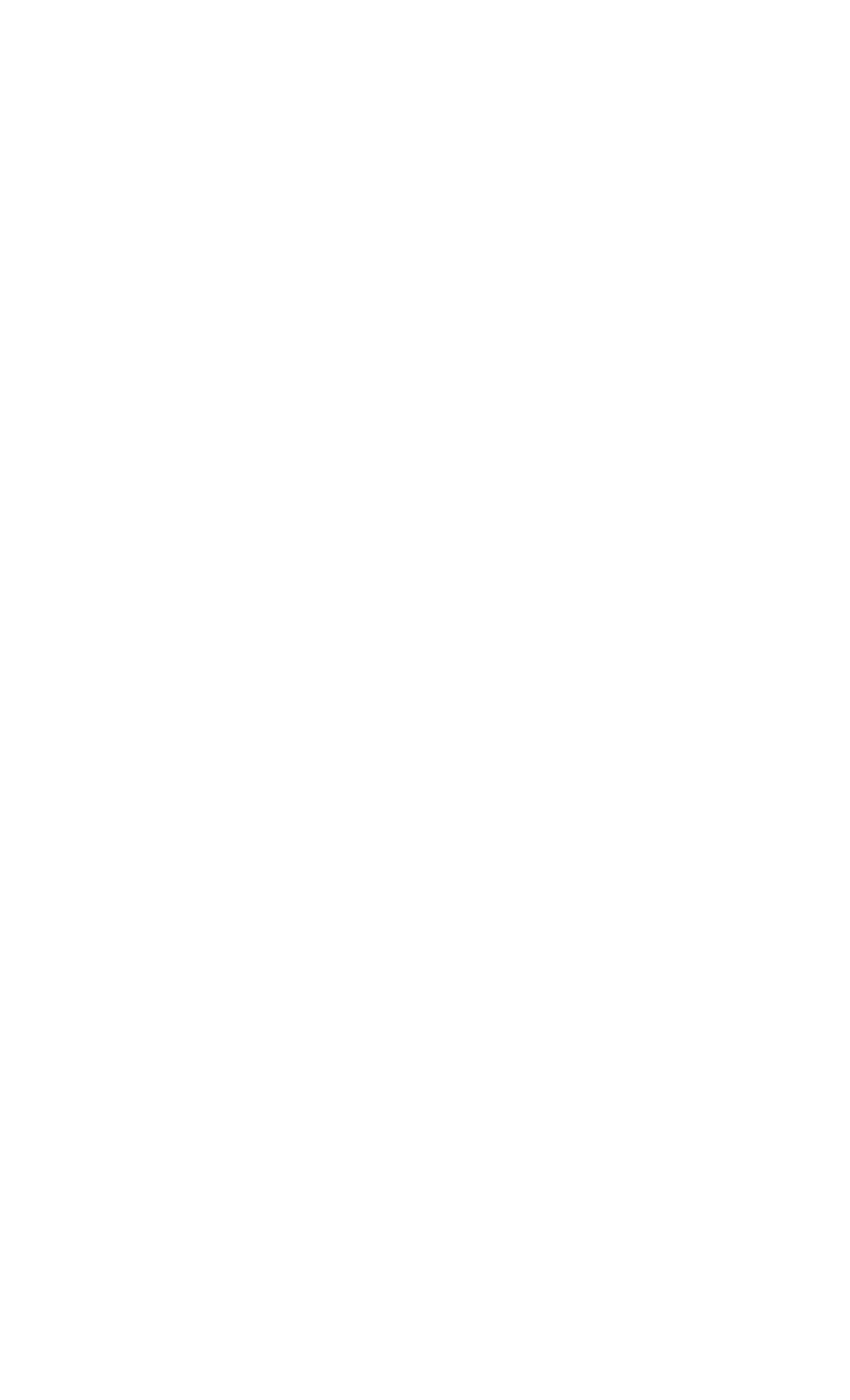| <b>ATTACHMENT A - Disaster Voucher Program</b>                        |                |                               |                                |
|-----------------------------------------------------------------------|----------------|-------------------------------|--------------------------------|
|                                                                       |                |                               |                                |
|                                                                       |                | 2015                          |                                |
|                                                                       | <b>Adopted</b> | <b>Change</b>                 | <b>Amended</b>                 |
|                                                                       |                |                               |                                |
| Transfer to HUD Assist Portability<br>Fund Balance (Increase)         | N/A            | (13, 828)<br>13,828           | (13, 828)<br>N/A               |
|                                                                       |                |                               |                                |
| Transfer from Section 8 Voucher                                       |                | 13,828                        | 13,828                         |
| Fund Balance (Decrease)                                               | N/A            | (13, 828)                     | N/A                            |
|                                                                       |                |                               |                                |
| <b>ATTACHMENT B - Terrebonne Homeless Shelter</b>                     |                |                               |                                |
|                                                                       | 2015           |                               |                                |
|                                                                       | <b>Adopted</b> | Change                        | <b>Amended</b>                 |
|                                                                       |                |                               |                                |
| <b>Operating Supplies - Donations</b>                                 | 2,833          | 1,726                         | 4,559                          |
| Fund Balance (Decrease)                                               | N/A            | (1,726)                       | N/A                            |
|                                                                       |                |                               |                                |
| <b>ATTACHMENT C - FEMA-Terrebonne Parish SRL/RL Elevation Project</b> |                |                               |                                |
|                                                                       | 2015           |                               |                                |
|                                                                       | <b>Adopted</b> | <b>Change</b>                 | <b>Amended</b>                 |
|                                                                       |                |                               |                                |
| 1786-06 SRL/RL Elevation Project                                      |                | 10,018,060                    | 10,018,060                     |
| 1786-0006 FEMA                                                        |                | (7, 373, 435)                 | (7, 373, 435)                  |
| 1786-0006 Non Federal                                                 |                | (2,644,625)                   | (2,644,625)                    |
| <b>ATTACHMENT D - Oakshire and Southdown #2 Holding Basins</b>        |                |                               |                                |
|                                                                       |                |                               |                                |
|                                                                       |                | 2015                          |                                |
|                                                                       | <b>Adopted</b> | Change                        | <b>Amended</b>                 |
| Oakshire/Southdown #2 Holding Basins                                  |                | 6,831,024                     | 6,831,024                      |
| <b>ATTACHMENT E - Capital Improvement Bond Sinking</b>                |                |                               |                                |
|                                                                       |                |                               |                                |
|                                                                       |                | 2015                          |                                |
| Proceeds of Bond Sales                                                | <b>Adopted</b> | <b>Change</b><br>(11,059,047) | <b>Amended</b><br>(11,059,047) |
| <b>Bond Issuance Cost</b>                                             |                | 11,131,218                    | 11, 131, 218                   |
| Fund Balance (Decrease)                                               | N/A            | (72, 171)                     | N/A                            |
|                                                                       |                |                               |                                |
|                                                                       |                |                               |                                |
|                                                                       |                |                               |                                |
|                                                                       |                |                               |                                |
|                                                                       |                |                               |                                |
|                                                                       |                |                               |                                |
|                                                                       |                |                               |                                |
|                                                                       |                |                               |                                |
|                                                                       |                |                               |                                |
|                                                                       |                |                               |                                |
|                                                                       |                |                               |                                |
|                                                                       |                |                               |                                |
|                                                                       |                |                               |                                |
|                                                                       |                |                               |                                |
|                                                                       |                |                               |                                |
|                                                                       |                |                               |                                |
|                                                                       |                |                               |                                |
|                                                                       |                |                               |                                |
|                                                                       |                |                               |                                |
|                                                                       |                |                               |                                |
|                                                                       |                |                               |                                |
|                                                                       |                |                               |                                |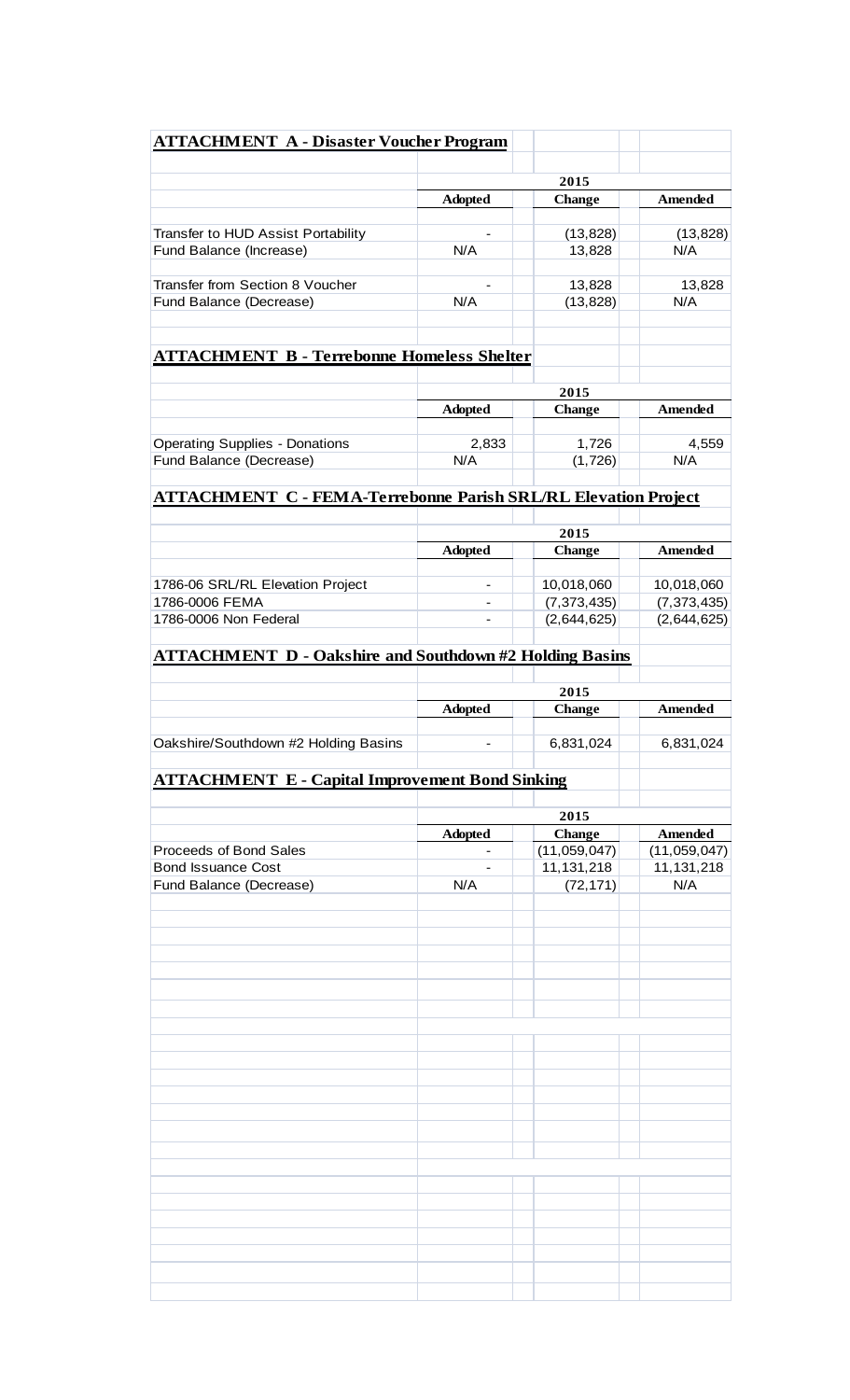The Chairman recognized the public for comments on the following:

D. A proposed ordinance to authorize the Parish President to execute a cooperative endeavor agreement for ground lease for the old Houma Elementary building with Houma School Apartment, LLC.

Mr. D. Babin moved, seconded by Mr. D. Guidry, "THAT, the Council close the aforementioned public hearing."

The Chairman called for a vote on the motion offered by Mr. D. Babin. THERE WAS RECORDED: YEAS: R. Hornsby, D. Babin, D. Guidry, P. Lambert, J. Navy, G. Hood, Sr. and C. Duplantis-Prather. NAYS: None. ABSENT: A. Williams and B. Amedée. The Chairman declared the motion adopted.

President Claudet stated that this proposed ordinance will allow for the renovation and refurbishment of the Houma Elementary school which will consist of 103 units of housing for the elderly; noting that a ground breaking ceremony will be sometime in January 2016.

OFFERED BY: Mr. D. Babin SECONDED BY: Mr. D. Guidry

## ORDINANCE NO. 8666

# AN ORDINANCE TO AUTHORIZE THE PARISH PRESIDENT TO EXECUTE A COOPERATIVE ENDEAVOR AGREEMENT FOR GROUND LEASE FOR THE OLD HOUMA ELEMENTARY BUILDING WITH HOUMA SCHOOL APARTMENTS, LLC (Lessee)

WHEREAS, Article VII, Section 14 of the Louisiana Constitution further provides that "For a public purpose, the state and its political subdivisions or political corporations may engage in cooperative endeavors with each other, with the United States or its agencies, or with any public or private association, corporation or individual"; and,

WHEREAS, TPCG is the owner of certain property together with all improvements, known as the Old Houma Elementary site (the "Property"), the actual area and legal property description of which is to be determined by survey prior to Closing; and

 WHEREAS, after review of Lessee's proposal to provide affordable rental housing for qualifying seniors on the Property and granting of an Option to Lease from TPCG to Renaissance Neighborhood Development Corporation, Lessee's parent corporation, TPCG and Lessee desire to enter into this Cooperative Endeavor Ground Lease Agreement for a term of 50 years to provide affordable senior housing units in Terrebonne Parish ; and

 WHEREAS, Lessee intends to utilize Low Income Housing Tax Credits, Federal Historic Tax Credits, local tax millage proceeds and State Historic Tax Credits as a source of financing for construction and conversion of the Property site to create approximately one hundred three (103) housing units at the Property (the "Development"). In developing the Property, Lessee agrees to comply with any reasonable requirements imposed by TPCG in connection with the Development and contained within the lease and any other document required by TPCG; and

WHEREAS, TPCG finds that any expenditure or transfer of public funds according to the terms of this cooperative endeavor, taken as a whole, is not gratuitous, and that it has a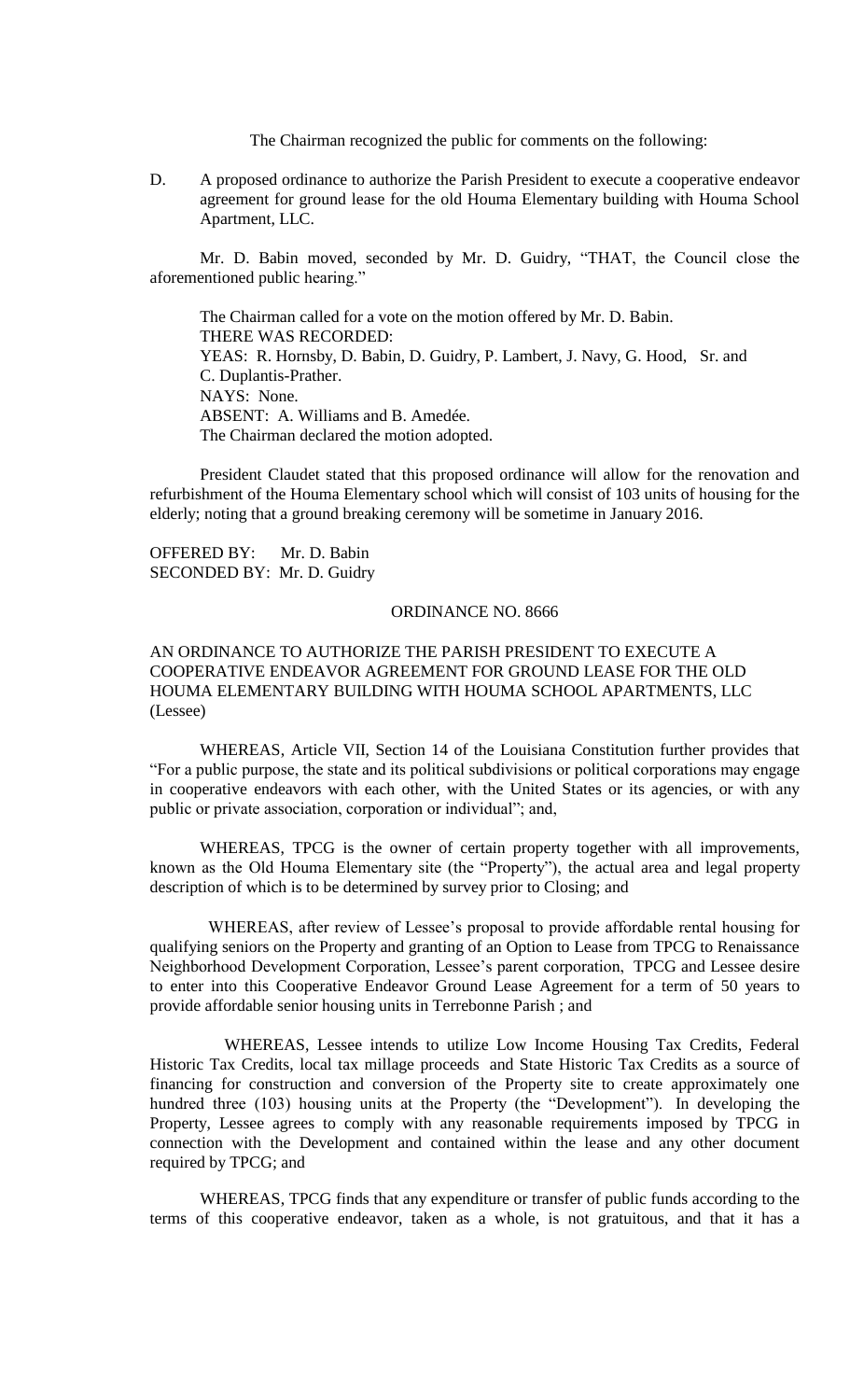demonstrable, objective, and reasonable expectation of receiving at least equivalent value in exchange for the expenditure or transfer of it public funds; and

NOW, THEREFORE, BE IT RESOLVED by the Terrebonne Parish Council on behalf of Terrebonne Parish Consolidated Government:

## SECTION I

The Parish President, Michel Claudet, or his designee, be and he is hereby authorized to execute a Cooperative Endeavor Agreement for Ground Lease of the Property known as the Old Houma Elementary Building, as prepared by and subject to the approval of the Parish Attorney, along with any other necessary legal documents.

## SECTION II

If any word, clause, phrase, section or other portion of this ordinance shall be declared null, void, invalid, illegal, or unconstitutional, the remaining words, clauses, phrases, sections and other portions of this ordinance shall remain in full force and effect, the provisions of this ordinance hereby being declared to be severable.

#### SECTION III

This ordinance shall become effective upon approval by the Parish President or as otherwise provided in Section 2-13(b) of the Home Rule Charter for a Consolidated Government for Terrebonne Parish, whichever occurs sooner.

This ordinance, having been introduced and laid on the table for at least two weeks, was voted upon as follows:

THERE WAS RECORDED: YEAS: R. Hornsby, D. Babin, D. Guidry, P. Lambert, J. Navy, G. Hood, Sr., and C. Duplantis-Prather NAYS: None. NOT VOTING: None. ABSTAINING: None. ABSENT: A. Williams and B. Amedée. The Chairman declared the ordinance adopted on this the 16th day of December 2015.

Mr. G. Hood, Sr. moved, seconded by Mr. D. Guidry, "THAT, the Council accept the minutes of the Terrebonne Parish Sales and Use Tax Advisory Board meeting dated consider ratification of the actions relative to:

- 1. Declaring certain items from the Sales Tax Office as surplus property and authorizing the Parish Government to dispose of same.
- 2. Recommendation for the adoption of a resolution accepting the Louisiana Compliance Questionnaire for the 2015 yearend audit.
- 3. Recommendation to accept the 2016 Proposed Budget.
- 4. Recommendation to accept the 2015 Projected Year End Budget.

The Chairman called for a vote on the motion offered by Mr. G. Hood, Sr. THERE WAS RECORDED:

YEAS: R. Hornsby, D. Babin, D. Guidry, P. Lambert, J. Navy, G. Hood, Sr. and C. Duplantis-Prather. NAYS: None.

ABSENT: Ms. A. Williams and B. Amedée.

The Chairman declared the motion adopted.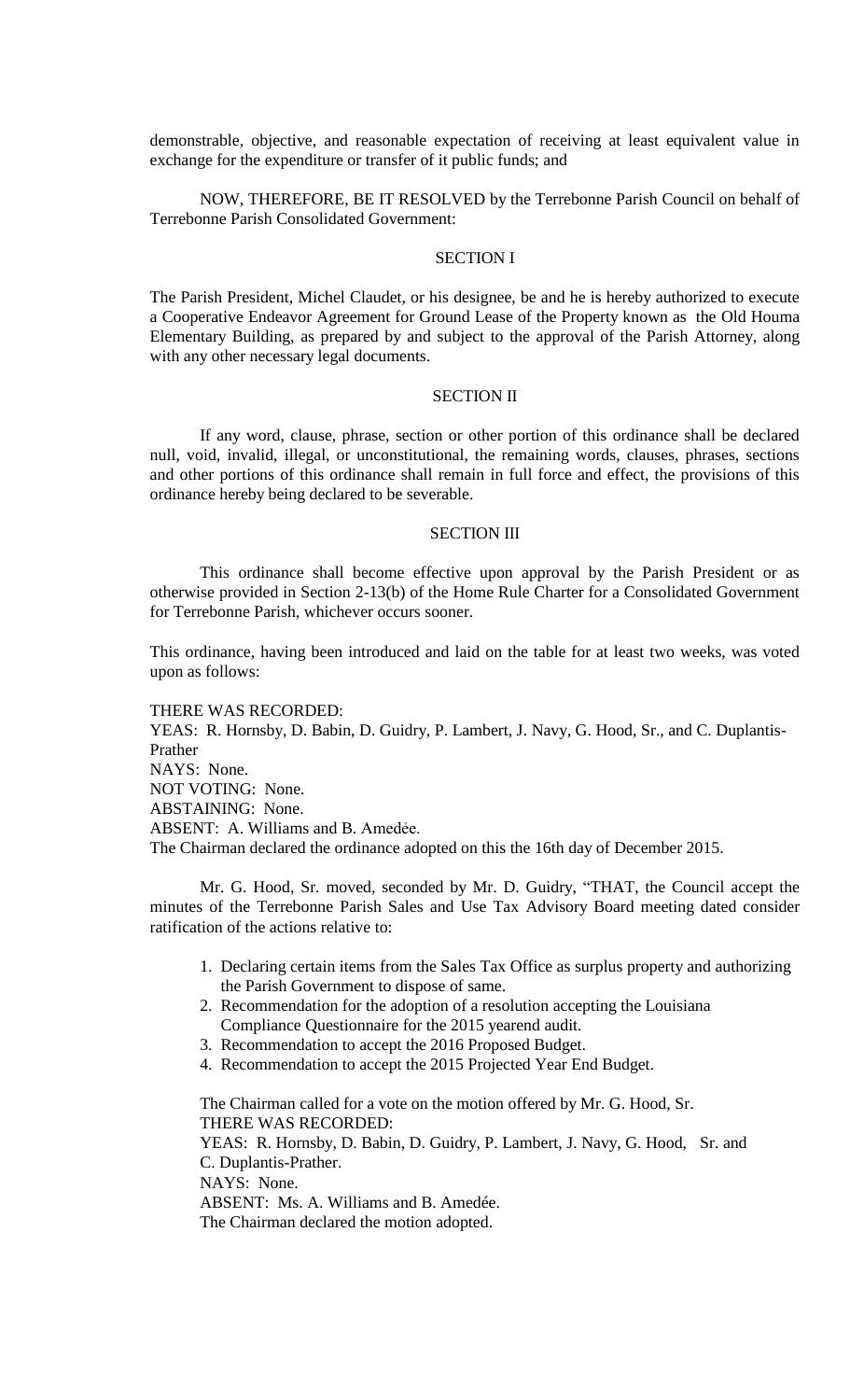The Chairman called for a report on the Public Services Committee meeting held on 12/14/15, whereupon the Committee Vice-Chairman, noting ratification of minutes calls public hearings on January 13, 2016 at 6:30 p.m., rendered the following:

## PUBLIC SERVICES COMMITTEE

## DECEMBER 14, 2015

The Chairwoman, A. Williams, called the Public Services Committee meeting to order at 5:30 p. m. in the Terrebonne Parish Council Meeting Room with an Invocation offered by Committee Member J. Navy and the Pledge of Allegiance led by Committee Member G. Hood, Sr. Upon roll call, Committee Members recorded as present were: R. Hornsby, D. Babin, D. Guidry, P. Lambert, J. Navy, A. Williams, Capt. Greg Hood, Sr., HPD Ret., B. Amedèe and C. Duplantis-Prather. A quorum was declared present.

Mr. J. Navy moved, seconded by Mr. D. Babin, "THAT, the Public Services Committee introduce an ordinance that will establish a '3Way Stop' at the intersection of Gabasse Street and Point Street and call a public hearing on January 13, 2016 at 6:30 p.m."

The Chairwoman called for the vote on the motion offered by Mr. J. Navy. THERE WAS RECORDED: YEAS: R. Hornsby, D. Babin, D. Guidry, P. Lambert, J. Navy, A. Williams, G. Hood, Sr., B. Amedèe and C. Duplantis-Prather. NAYS: None. ABSENT: None. The Chairwoman declared the motion adopted.

OFFERED BY: Ms. C. Duplantis-Prather SECONDED BY: Mr. G. Hood, Sr.

RESOLUTION NO. 15-597

WHEREAS, on November 18, 2015, bids were received by the Terrebonne Parish Consolidated Government for Bid No. 15-UTL-54 Annual Maintenance Contract for the Utilities Department, and

WHEREAS, after careful review by the Utilities Department and has been determined that Byron Talbot Contractor, Inc. submitted the lowest qualified bid in the amount of \$180,390.00, and

WHEREAS, quantities stated are given as a general guide for bidding, Terrebonne Parish Consolidated Government Utilities Department reserves the right to increase or decrease quantities as needed at the same unit prices, and

WHEREAS, the contract shall be effective from January 1, 2016 or after signing of the contract, until December 31, 2016. The Terrebonne Parish Consolidated Government may exercise an option to extend the contract for up to a one year period at the same term and unit prices, and

WHEREAS, the Parish Administration has concurred with the recommendation that the bid of Byron E. Talbot Contractor, Inc. is the lowest qualified bid for Bid No. 15-UTL-54 Annual Maintenance Contract for Utilities Department, as per bid forms.

NOW THEREFORE BE IT RESOLVED, by the Terrebonne Parish Council (Budget and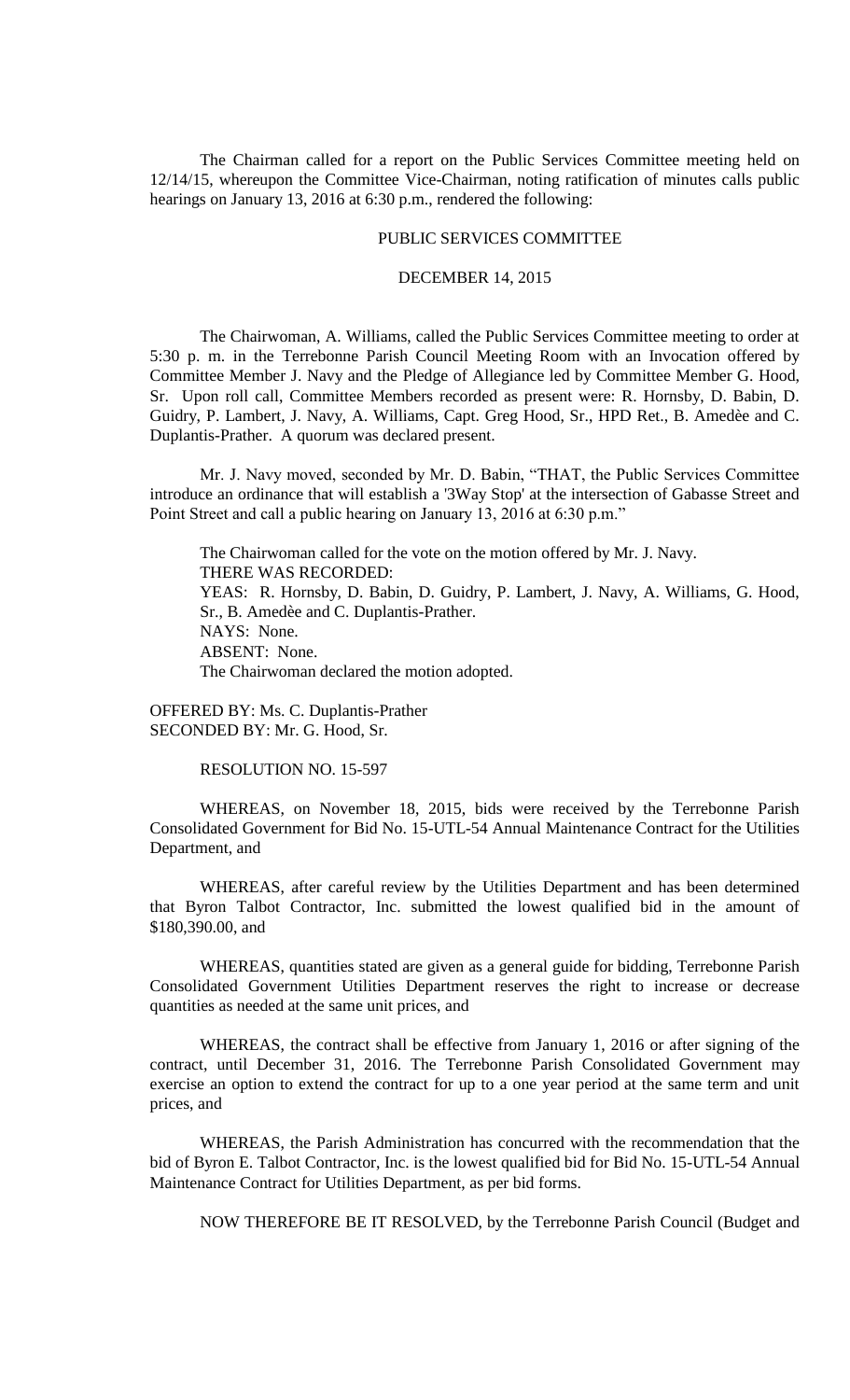Finance Committee) on behalf of the Terrebonne Parish Consolidated Government that the recommendation of Parish Administration be approved and the bid of Byron E. Talbot Contractor, Inc. for the Annual Maintenance Contract for the Utilities Department in the amount of \$180,390.00 be, and is hereby awarded as per bid forms.

BE IT FURTHER RESOLVED, that the Parish President and all other appropriate parties be, and they are hereby authorized to execute any and all contract documents associated therewith.

THERE WAS RECORDED:

YEAS: R. Hornsby, D. Babin, D. Guidry, P. Lambert, J. Navy, A. Williams, G Hood, Sr., B. Amedée and C. Duplantis-Prather. NAYS: None. ABSTAINING: None. ABSENT: None. The Chairwoman declared the resolution adopted on this the 14th day of December 2015.

OFFERED BY: Ms. C. Duplantis-Prather SECONDED BY: Mr. P. Lambert

RESOLUTION NO. 15-598

Resolution authorizing the filing of an application with the Louisiana Department of Transportation and Development for a grant under 49 CFR 5311, Non-Urbanized Area Formula Program and/or 49 CFR 5309, Discretionary Capital Program.

WHEREAS, the Secretary of Transportation and Development is authorized to make grants for mass transportation projects;

WHEREAS, the contract for financial assistance will impose certain obligations upon the applicant, including the provisions by it of the local share of project costs;

WHEREAS, it is required by the Louisiana Department of Transportation and Development in accord with the provisions of Title VI of the Civil Rights Act of 1964, that in connection with the filing of an application for assistance that it will comply with Title VI of the Civil Rights Act of 1964 and the U.S. Department of Transportation requirements thereunder; and

WHEREAS, it is the goal of the Applicant that minority business enterprise be utilized to the fullest extent possible in connection with this project, and that definitive procedures shall be established and administered to ensure that minority businesses shall have the maximum feasible opportunity to compete for contracts when procuring construction contracts, supplies, equipment, or consultant and other services:

NOW, THEREFORE, BE IT RESOLVED by Terrebonne Parish Council (Public Services Committee):

1. That the Terrebonne Parish Consolidated Government is authorized to execute and file an application on behalf of Terrebonne Council on Aging, Inc. with the Louisiana Department of Transportation and Development, to aid in the financing of operating and/or capital assistance projects pursuant to the Rural Public Transit Program, 49 CFR 5311 and/or the Discretionary Capital Program, 49 CFR 5309.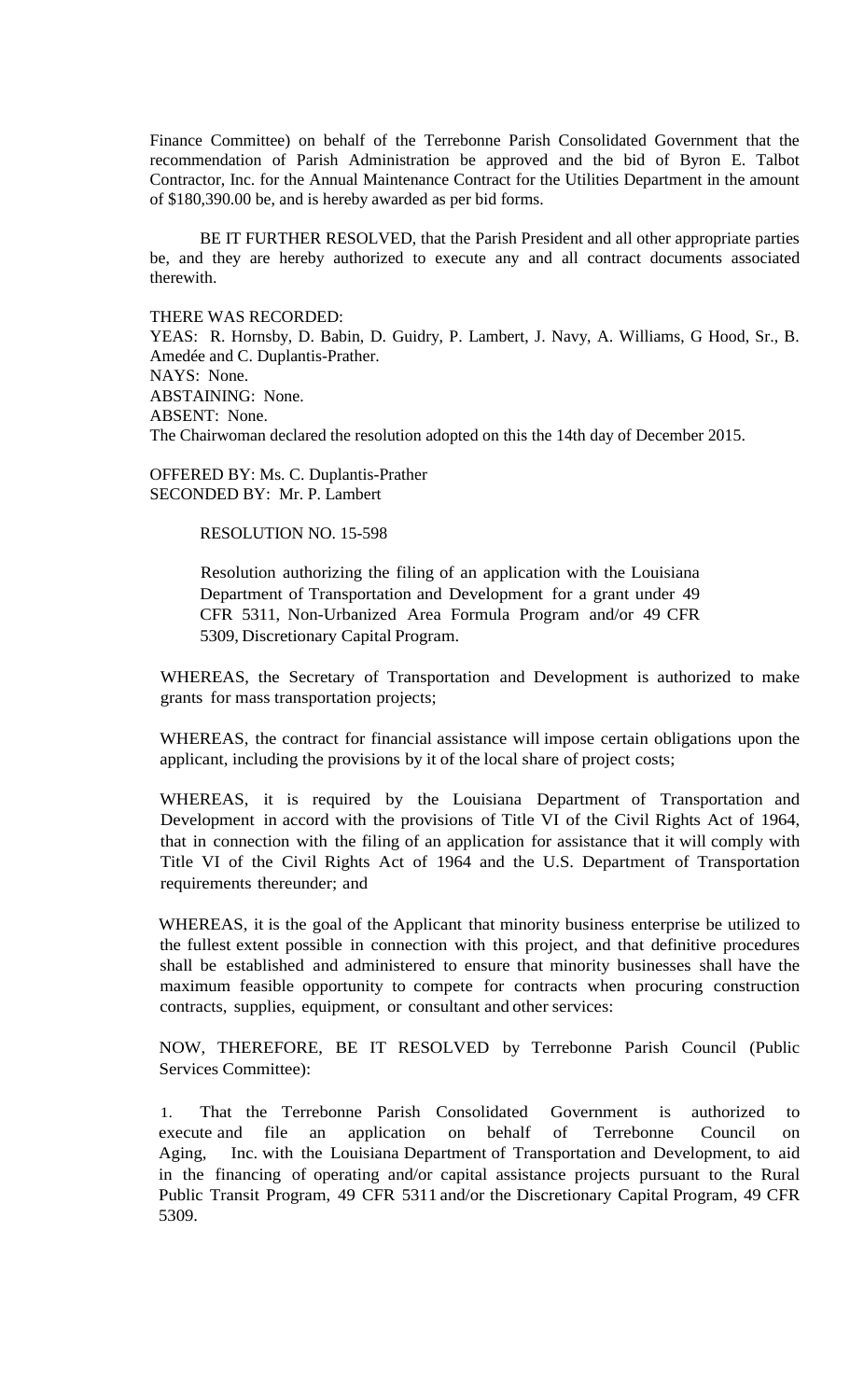2. That the Terrebonne Council on Aging, Inc. is authorized to execute and file with such applications an assurance or any other document required by the Louisiana Department of Transportation and Development effectuating the purposes of Title VI of the Civil Rights Act of 1964, as amended.

3. That the Terrebonne Council on Aging, Inc. is authorized to furnish such additional information as the Louisiana Department of Transportation and Development may require in connection with the application or the project.

4. That the Terrebonne Council on Aging, Inc. is authorized to set and execute affirmative minority business policies in connection with the project's procurement needs.

5. That the Terrebonne Parish President is authorized to execute grant contract agreements on behalf of Terrebonne Parish Consolidated Government with the Louisiana Department of Transportation and Development for aid in the financing of the operating or capital assistance projects.

6. This resolution is applicable for a period of one year unless revoked by the governing body and copy of such revocation shall be furnished to the DOTD.

# **CERTIFICATE**

THERE WAS RECORDED:

YEAS: R. Hornsby, D. Babin, D. Guidry, P. Lambert, J. Navy, A. Williams, G Hood, Sr., B. Amedée and C. Duplantis-Prather. NAYS: None. ABSTAINING: None. ABSENT: None. The Chairwoman declared the resolution adopted on this the 14th day of December 2015.

OFFERED BY: Ms. C. Duplantis-Prather SECONDED BY: Mr. D. Guidry

RESOLUTION NO. 15-599

A resolution authorizing a contract with Pelican Waste & Debris, LLC to provide Large Refuse and Community Recycling Container Services.

WHEREAS, the Terrebonne Parish Consolidated Government, Department of Utilities, Solid Waste Division (the department/division) recently solicited proposals for Large Refuse and Community Recycling Container Services, and

WHEREAS, on November 20, 2015 three prospective providers submitted proposals in response to this solicitation, and

WHEREAS, after careful review and evaluation by the department, it has been determined that the lowest qualified proposal offered was that of Pelican Waste & Debris, LLC, and

WHEREAS, sufficient funds for these services are allocated in the proposed 2016 division budget, and

WHEREAS, the division, department, and parish administration recommend awarding a contract for these services to Pelican Waste & Debris, LLC.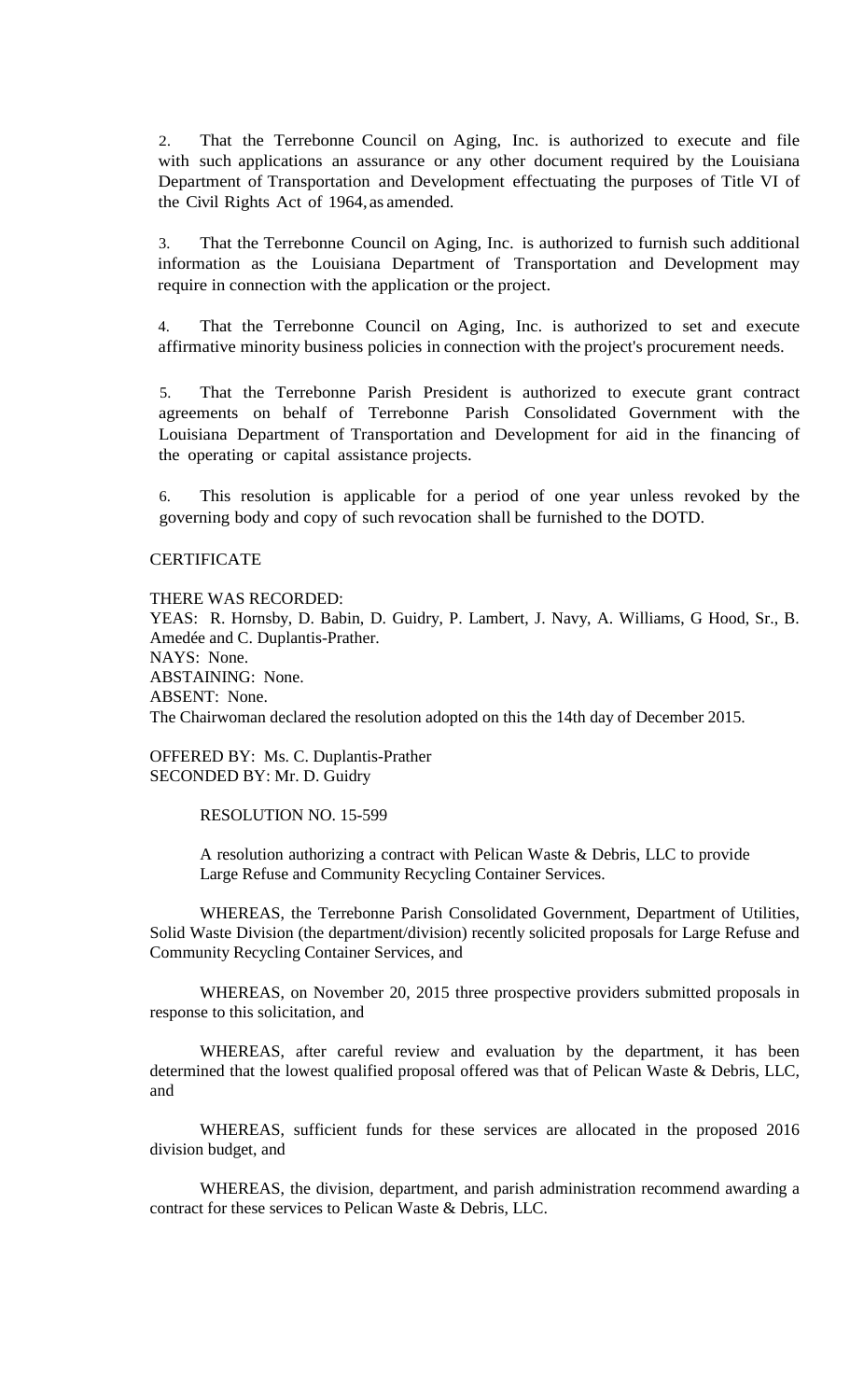NOW THEREFORE BE IT RESOLVED, by the Terrebonne Parish Council on behalf of the Terrebonne Parish Consolidated Government that an agreement with Pelican Waste & Debris, LLC for Large Refuse and Community Recycling Container Services, generally in accordance with their proposal of November 20, 2015 be, and is hereby, authorized.

BE IT FURTHER RESOLVED, that the Parish President and all other appropriate parties be, and they are hereby, authorized to execute any and all contract documents associated therewith.

## THERE WAS RECORDED:

YEAS: R. Hornsby, D. Babin, D. Guidry, P. Lambert, J. Navy, A. Williams, G Hood, Sr., B. Amedée and C. Duplantis-Prather. NAYS: None. ABSTAINING: None. ABSENT: None. The Chairwoman declared the resolution adopted on this, the 14th day of December 2015.

OFFERED BY: Ms. C. Duplantis-Prather SECONDED BY: Mr. R. Hornsby

## RESOLUTION NO. 15-600

A resolution awarding and authorizing the signing of the construction Contract for Parish Project No. 15-BLDGS-09, Municipal Auditorium Reroofing, Terrebonne Parish Consolidated Government, Terrebonne Parish, Louisiana, and authorizing the issuance of the Notice to Proceed.

WHEREAS, the Terrebonne Parish Consolidated Government did receive construction bids on Parish Project No. 15-BLDGS-09, Municipal Auditorium Reroofing, Terrebonne Parish, Louisiana, and,

WHEREAS, the lowest and best bid was that submitted by Edward J. Laperouse Metal Works, in the amount of \$131,449.00 for the base bid and \$5,200.00 for Alternate No. 1, for a total bid amount of \$136,649.00, and

NOW, THEREFORE, BE IT RESOLVED that the Terrebonne Parish Consolidated Government award the construction contract to Edward J. Laperouse Metal Works, in the total bid amount of \$136,649.00, and

BE IT FURTHER RESOLVED, that the President of Terrebonne Parish Consolidated Government, be and he is hereby authorized and empowered to sign a construction contract for and on behalf of the Terrebonne Parish Consolidated Government with The Merlin Group, LTD, upon receipt of the performance bond in the amount of the contract price, and

BE IT FURTHER RESOLVED, that upon receipt of required certificates of insurance evidencing coverage as provided in the project specifications and upon execution and recordation of all contract documents, that the Engineer is hereby authorized to issue the Notice to Proceed to the Contractor to commence construction of the project.

THERE WAS RECORDED: YEAS: R. Hornsby, D. Babin, D. Guidry, P. Lambert, J. Navy, A. Williams, G Hood, Sr., B. Amedée and C. Duplantis-Prather. NAYS: None. ABSTAINING: None. ABSENT: None. The Chairwoman declared the resolution adopted on this the 14th day of December 2015.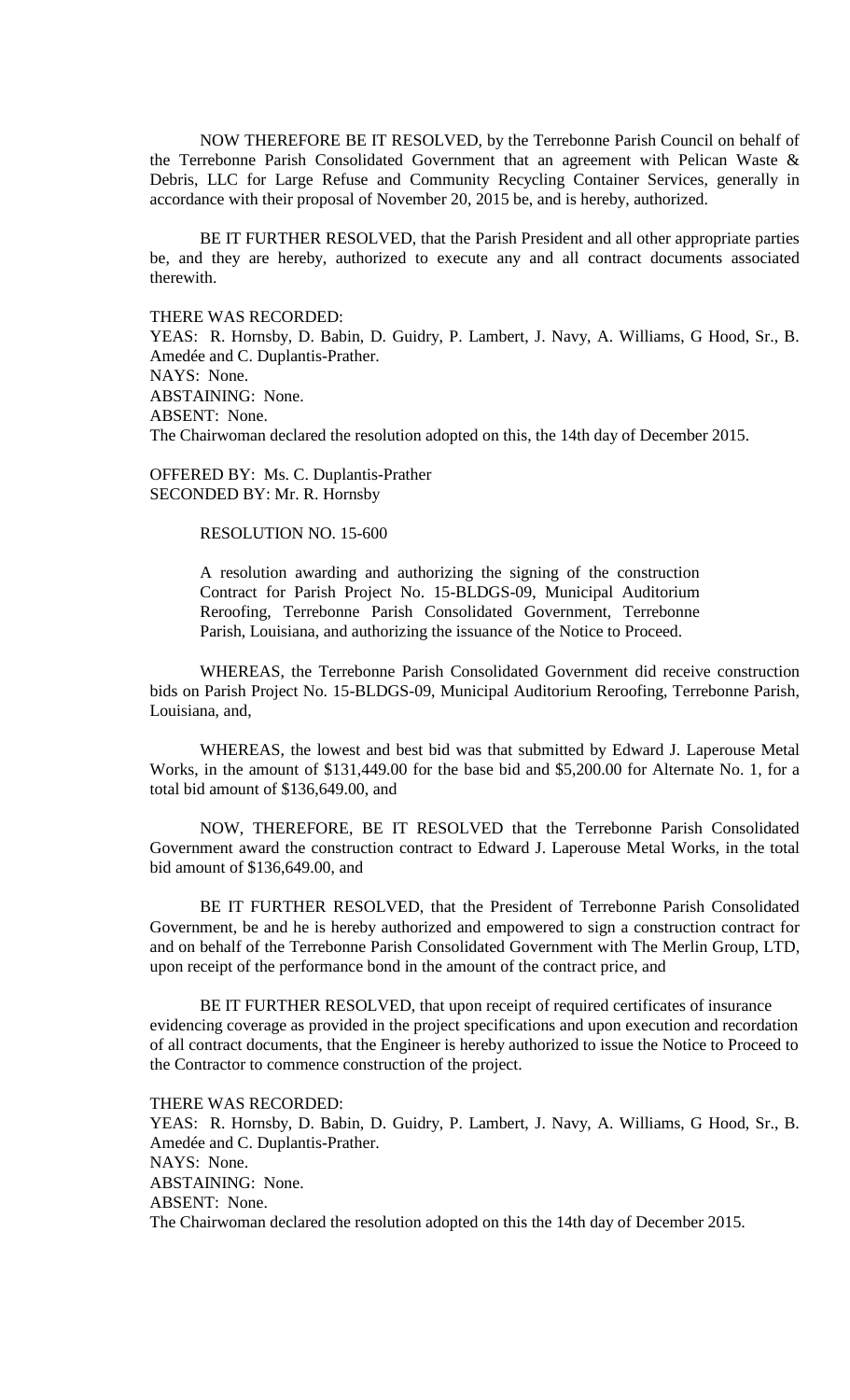## OFFERED BY: Mr. G. Hood, Sr. SECONDED BY: Mr. R. Hornsby

## RESOLUTION NO. 15-601

A resolution providing for the acceptance of work performed by RAM Construction Services of Michigan, Inc., in accordance with the Certificate of Substantial Completion for Parish Project 14- BLDG-28, Courthouse Annex Waterproofing, Terrebonne Parish, Louisiana.

WHEREAS, the Terrebonne Parish Consolidated Government entered into a contract dated March 30, 2015 with RAM Construction Services of Michigan, Inc., for Parish Project 14- BLDG-28, Courthouse Annex Waterproofing, Terrebonne Parish, Louisiana, as will be seen by reference to said contract which is recorded under Entry No. 1477071 of the records of Terrebonne Parish, and

WHEREAS, the work performed has been inspected by authorized representatives of the Owner, Engineer, and Contractor and found to be substantially complete, and

WHEREAS, the Engineer for this project, Providence/GSE Associates, LLC, recommends the acceptance of the substantial completion,

NOW, THEREFORE BE IT RESOLVED that the Terrebonne Parish Council, on behalf of the Terrebonne Parish Consolidated Government, does hereby accept the work performed, effective as of the date of recording of this resolution, and does authorize and direct the Clerk of Court and Ex-Officio Recorder of Mortgages of Terrebonne Parish to note this acceptance thereof in the margin of the inscription of said contract under Entry No. 1477071 of the Records of Terrebonne Parish, Louisiana, and

BE IT FURTHER RESOLVED that a certified copy of the resolution be forwarded to the Engineer Providence/GSE Associates, LLC, and

BE IT FURTHER RESOLVED that a certified copy of the resolution be recorded in the office of the Clerk of Court of Terrebonne Parish to commence a 45-day clear lien period, and

BE IT FURTHER RESOLVED that the Administration is authorized to make payment of retainage upon the presentation of a Clear Lien Certificate.

THERE WAS RECORDED:

YEAS: R. Hornsby, D. Babin, D. Guidry, P. Lambert, J. Navy, A. Williams, G Hood, Sr., B. Amedée and C. Duplantis-Prather. NAYS: None. ABSTAINING: None. ABSENT: None. The Chairwoman declared the resolution adopted on this the 14th day of December 2015.

OFFERED BY: Mr. D. Guidry SECONDED BY: Mr. R. Hornsby and Mr. D. Babin

RESOLUTION NO. 15-602

A resolution authorizing the execution of Change Order No. 3 for the Construction Agreement for Parish Project No. 12-PW-CDBG-64, DPW Administrative Building, Terrebonne Parish, Louisiana.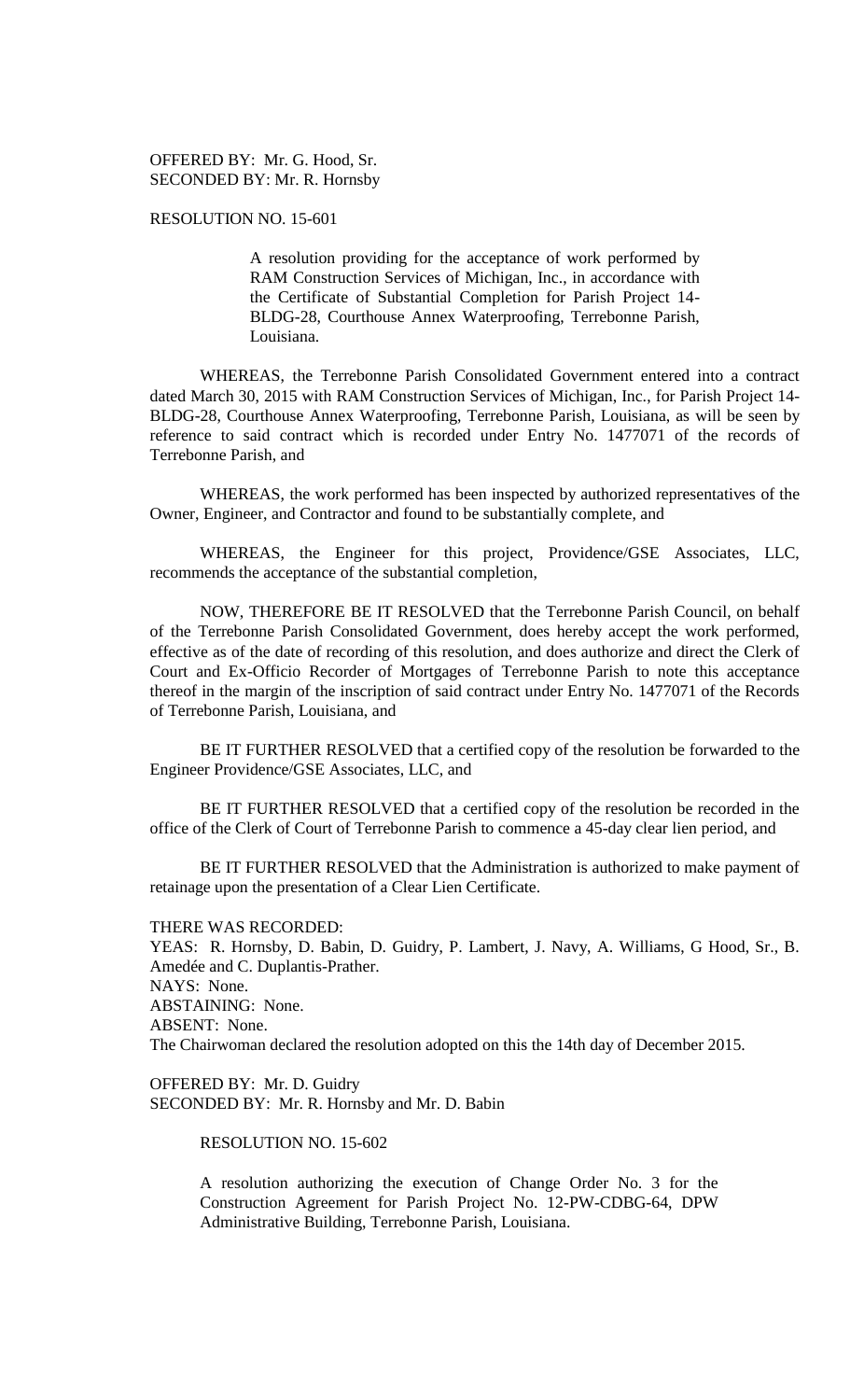WHEREAS, the Terrebonne Parish Consolidated Government entered into a contract dated July 25, 2014 with B.E.T. Construction, Inc., Recordation Number 1459258, for Parish Project No. 12-PW-CDBG-64, DPW Administrative Building, Terrebonne Parish, Louisiana, and

WHEREAS, TPCG is desirous of completing the construction of the DPW Administrative Building Project, and

WHEREAS, the vehicle exhaust fans are needed to be modified due to a conflict with the roof, and

WHEREAS, this change order will be deducted from the relocation of infrastructure allowance as described in Change Order No. 3, and

WHEREAS, this change order will add fifteen (15) calendar days to the contract as a result of inclement weather, and

WHEREAS, Change Order No. 3 has been reviewed and approved by OCD, and

WHEREAS, this Change Order No. 3 has been recommended by the Engineer, Duplantis Design Group, PC, for this project.

NOW, THEREFORE BE IT RESOLVED that the Terrebonne Parish Council on behalf of the Terrebonne Parish Consolidated Government, does hereby approve and authorize the execution by Terrebonne Parish President Michel Claudet of Change Order No. 3 to the construction agreement with B.E.T. Construction, Inc. for Parish Project No. 12-PW-CDBG-64, DPW Administrative Building, Terrebonne Parish, Louisiana, for an increase of fifteen (15) calendar days to the contract, and

BE IT FURTHER RESOLVED that a certified copy of the resolution be forwarded to Engineer, Duplantis Design Group, PC.

THERE WAS RECORDED:

YEAS: R. Hornsby, D. Babin, D. Guidry, P. Lambert, J. Navy, A. Williams, G Hood, Sr., B. Amedée and C. Duplantis-Prather.

NAYS: None.

ABSTAINING: None.

ABSENT: None.

The Chairwoman declared the resolution adopted on this the 14th day of December 2015.

The Chairwoman announced that Agenda Item No. 8 (RESOLUTION: Providing for the acceptance of work performed by LA Contracting Enterprise, LLC, in accordance with the Certificate of Substantial Completion for Parish Project 14-DRA-50, Sylvia Street Drainage Improvements, Phase 3, Terrebonne Parish, Louisiana) was pulled from tonight's agenda, per the Engineering Department.

OFFERED BY: Mr. G Hood, Sr. SECONDED BY: Mr. R. Hornsby

RESOLUTION NO. 15-603

A resolution providing for the acceptance of work performed by Gray Construction Corporation, in accordance with the Certificate of Substantial Completion for Parish Project 13-BRG-47, Westside Boulevard Bridge, Terrebonne Parish, Louisiana.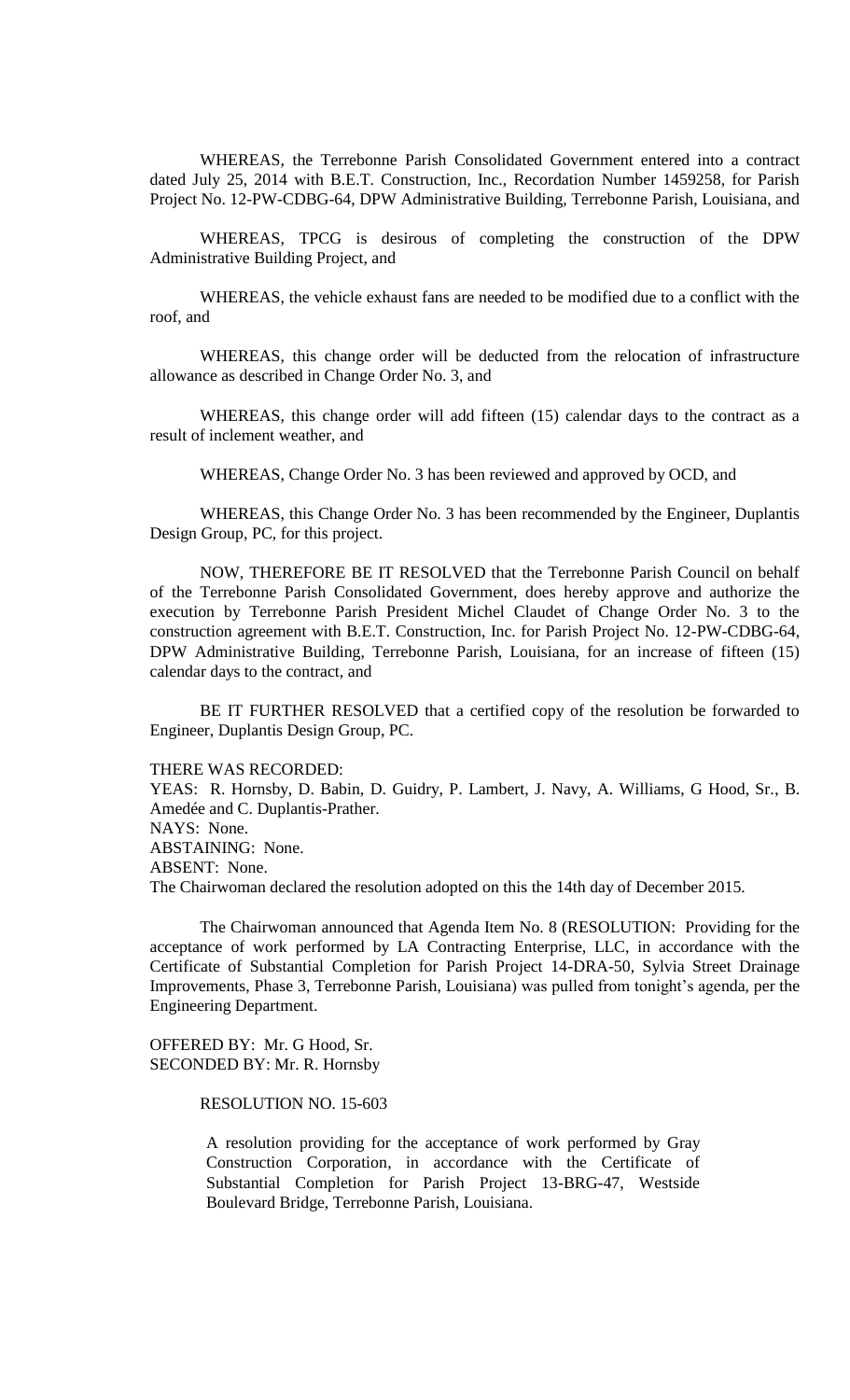WHEREAS, the Terrebonne Parish Consolidated Government entered into a contract dated April 8, 2015 with Gray Construction Corporation, for Parish Project 13-BRG-47, Westside Boulevard Bridge, Terrebonne Parish, Louisiana, as will be seen by reference to said contract which is recorded under Entry No. 1477708 of the records of Terrebonne Parish, and

WHEREAS, the work performed has been inspected by authorized representatives of the Owner, Engineer, and Contractor and found to be substantially complete, and

WHEREAS, the Engineer for this project, Providence/GSE Associates, LLC, recommends the acceptance of the substantial completion,

NOW, THEREFORE BE IT RESOLVED that the Terrebonne Parish Council, on behalf of the Terrebonne Parish Consolidated Government, does hereby accept the work performed, effective as of the date of recording of this resolution, and does authorize and direct the Clerk of Court and Ex-Officio Recorder of Mortgages of Terrebonne Parish to note this acceptance thereof in the margin of the inscription of said contract under Entry No. 1477708 of the Records of Terrebonne Parish, Louisiana, and

BE IT FURTHER RESOLVED that a certified copy of the resolution be forwarded to the Engineer Providence/GSE Associates, LLC, and

BE IT FURTHER RESOLVED that a certified copy of the resolution be recorded in the office of the Clerk of Court of Terrebonne Parish to commence a 45-day clear lien period, and

BE IT FURTHER RESOLVED that the Administration is authorized to make payment of retainage upon the presentation of a Clear Lien Certificate.

THERE WAS RECORDED:

YEAS: R. Hornsby, D. Babin, D. Guidry, P. Lambert, J. Navy, A. Williams, G Hood, Sr., B. Amedée and C. Duplantis-Prather. NAYS: None. ABSTAINING: None. ABSENT: None. The Chairwoman declared the resolution adopted on this the 14th day of December 2015.

OFFERED BY: Mr. D. Babin SECONDED BY: Mr. P. Lambert

RESOLUTION NO. 15-604

A RESOLUTION AUTHORIZING THE PARISH PRESIDENT TO SIGN AND SUBMIT AN AMENDMENT TO THE TERREBONNE PARISH GUSTAV/IKE DISASTER RECOVERY PLAN BUDGET TO THE STATE OF LOUISIANA AND HUD TO COMPLY WITH THE COMMUNITY DEVELOPMENT BLOCK GRANT DISASTER RECOVERY PROGRAM.

WHEREAS, the Terrebonne Parish Consolidated Government has been awarded Community Development Block Grant (CDBG) funding as a result of the damage caused by Hurricanes Gustav and Ike; and

WHEREAS, the Isaac PA Match project is obsolete; and

WHEREAS, the Neighborhood Revitalization Demolition and Clearance program is in closeout; and

WHEREAS, the Terrebonne Clean Waterways project is completed; and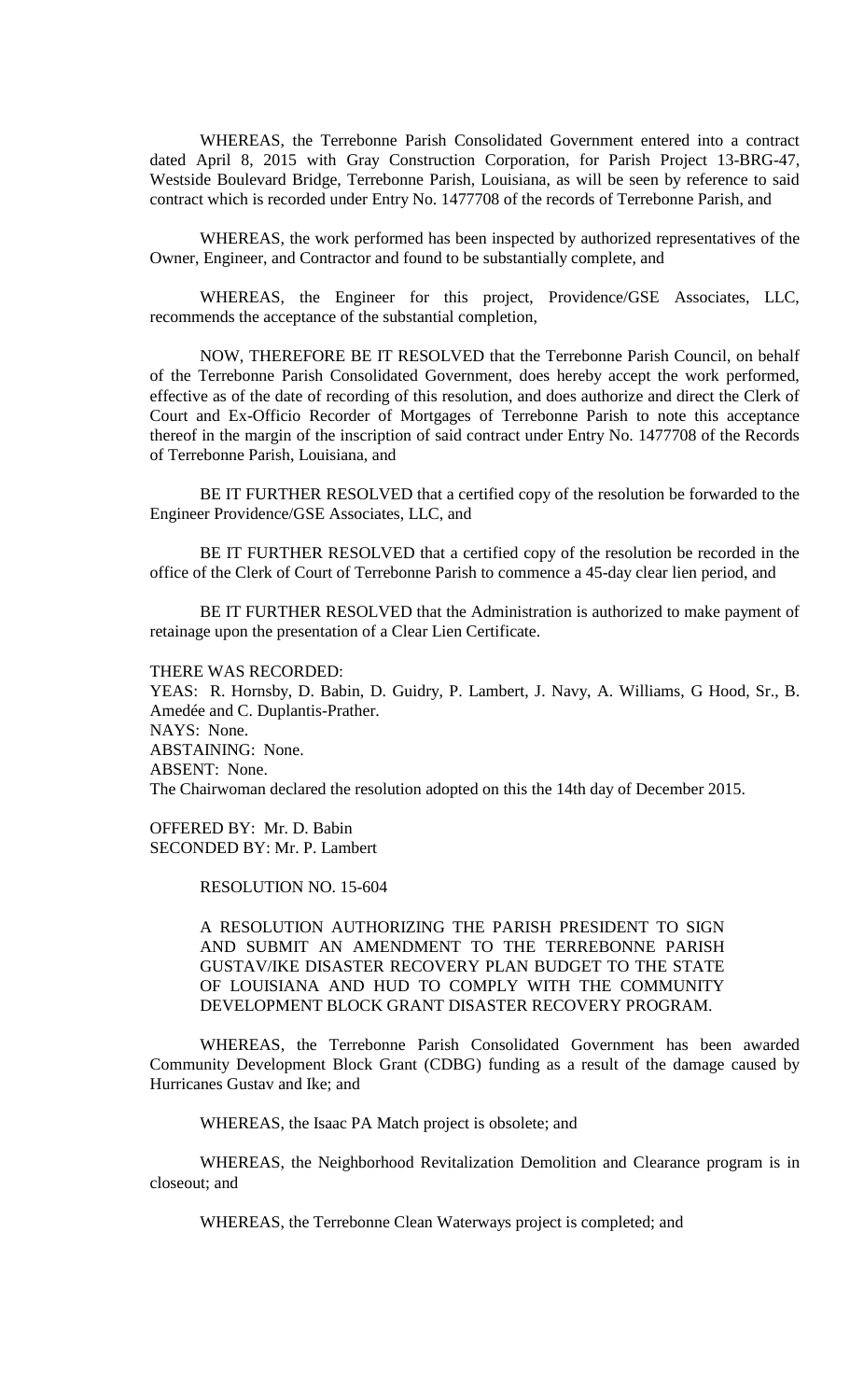WHEREAS, the Buyout program is completed but for disposition and maintenance; and

WHEREAS, the Suzie Canal project is underfunded due to earlier reallocations and meets an LMI national objective, and

WHEREAS, through the proper public approval process the funds can be reallocated from one project to another as reflected in Attachment A,

NOW, THEREFORE, BE IT RESOLVED by the Terrebonne Parish Council, (Community Development and Planning Committee), on behalf of the Terrebonne Parish Consolidated Government, that the Parish President, Michel H. Claudet, is authorized to sign, submit and implement the recommended amendment to the Terrebonne Parish Gustav/Ike Disaster Recovery Plan regarding the projects in Attachment A.

THERE WAS RECORDED:

YEAS: R. Hornsby, D. Babin, D. Guidry, P. Lambert, J. Navy, A. Williams, G Hood, Sr., B. Amedée and C. Duplantis-Prather. NAYS: None. ABSTAINING: None. ABSENT: None. The Chairwoman declared the resolution adopted on this the 14th day of December 2015.

OFFERED BY: Mr. G. Hood, Sr. SECONDED BY: Mr. D. Babin and Mr. R. Hornsby

RESOLUTION NO. 15-605

A resolution providing for the acceptance of work performed by Thompson Construction Co., Inc., in accordance with the Certificate of Substantial Completion for Parish Project 12-JUVCDBG-38, Juvenile Justice Complex, Terrebonne Parish, Louisiana.

WHEREAS, the Terrebonne Parish Consolidated Government entered into a contract dated September 4, 2014 with Thompson Construction Co., Inc., for Parish Project 12- JUVCDBG-38, Juvenile Justice Complex, Terrebonne Parish, Louisiana, as will be seen by reference to said contract which is recorded under Entry No. 1462200 of the records of Terrebonne Parish, and

WHEREAS, the work performed has been inspected by authorized representatives of the Owner, Engineer, and Contractor and found to be substantially complete, and

WHEREAS, the Engineer for this project, Duplantis Design Group, PC, recommends the acceptance of the substantial completion,

NOW, THEREFORE BE IT RESOLVED that the Terrebonne Parish Council, on behalf of the Terrebonne Parish Consolidated Government, does hereby accept the work performed, effective as of the date of recording of this resolution, and does authorize and direct the Clerk of Court and Ex-Officio Recorder of Mortgages of Terrebonne Parish to note this acceptance thereof in the margin of the inscription of said contract under Entry No. 1462200 of the Records of Terrebonne Parish, Louisiana, and

BE IT FURTHER RESOLVED that a certified copy of the resolution be forwarded to the Engineer Duplantis Design Group, PC, and

BE IT FURTHER RESOLVED that a certified copy of the resolution be recorded in the office of the Clerk of Court of Terrebonne Parish to commence a 45-day clear lien period, and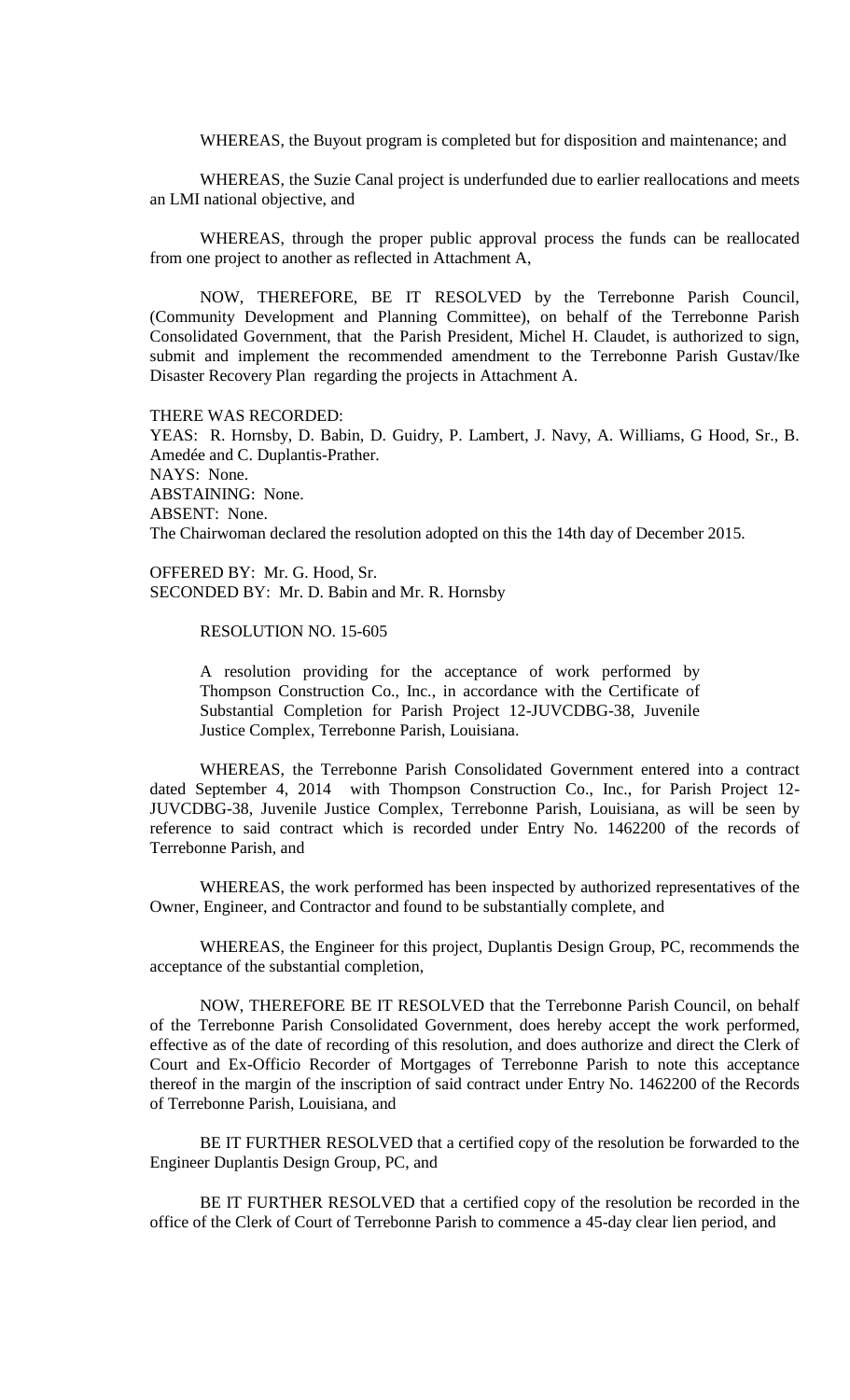BE IT FURTHER RESOLVED that the Administration is authorized to make payment of retainage upon the presentation of a Clear Lien Certificate.

THERE WAS RECORDED:

YEAS: R. Hornsby, D. Babin, D. Guidry, P. Lambert, J. Navy, A. Williams, G Hood, Sr., B. Amedée and C. Duplantis-Prather. NAYS: None. ABSTAINING: None. ABSENT: None. The Chairwoman declared the resolution adopted on this the 14th day of December 2015.

OFFERED BY: Mr. G. Hood, Sr. SECONDED BY: Mr. D. Babin and Mr. R. Hornsby

RESOLUTION NO. 15-606

A resolution authorizing the execution of Change Order No. 5 for Parish Project No. 14-CIVIC-10, Critical Facilities Hardening – Civic Center (HMGP), Terrebonne Parish, Louisiana.

WHEREAS, the Terrebonne Parish Consolidated Government did receive construction bids on Parish Project No. 14-CIVIC-10, Critical Facilities Hardening – Civic Center (HMGP), Terrebonne Parish, Louisiana, on October 14, 2014, and

WHEREAS, the Contractor encountered substantially low areas on the lower roof section, and

WHEREAS, the Contractor will need to shim these low spots in the lower roof sections, and

WHEREAS, the Engineer has recommended an additional Forty-Five (45) calendar days be added to the contract for this work, and

WHEREAS, this change order will increase the current contract amount by Thirty-Three Thousand, Nine Hundred and Eighty-Two Dollars and Fifty-Two Cents (\$33,982.52), and

WHEREAS, this Change Order No. 5 has been recommended by the Engineer, Providence/GSE Associates, LLC, for this project.

NOW, THEREFORE, BE IT RESOLVED that the Terrebonne Parish Council on behalf of the Terrebonne Parish Consolidated Government, does hereby approve and authorize the execution by Terrebonne Parish President Michel Claudet of Change Order No. 5 to the construction agreement with One Construction, LLC for Parish Project No. 14-CIVIC-10, Critical Facilities Hardening – Civic Center (HMGP), Terrebonne Parish, Louisiana, for an increase of Thirty-Three Thousand, Nine Hundred and Eighty-Two Dollars and Fifty-Two Cents (\$33,982.52) and an increase of Forty-Five (45) calendar days to the construction contract, and

BE IT FURTHER RESOLVED, that a certified copy of the resolution be forwarded to Engineer, Providence/GSE Associates, LLC.

THERE WAS RECORDED:

YEAS: R. Hornsby, D. Babin, D. Guidry, P. Lambert, J. Navy, A. Williams, G Hood, Sr., B. Amedée and C. Duplantis-Prather. NAYS: None. ABSTAINING: None. ABSENT: None. The Chairwoman declared the resolution adopted on this the 14th day of December 2015.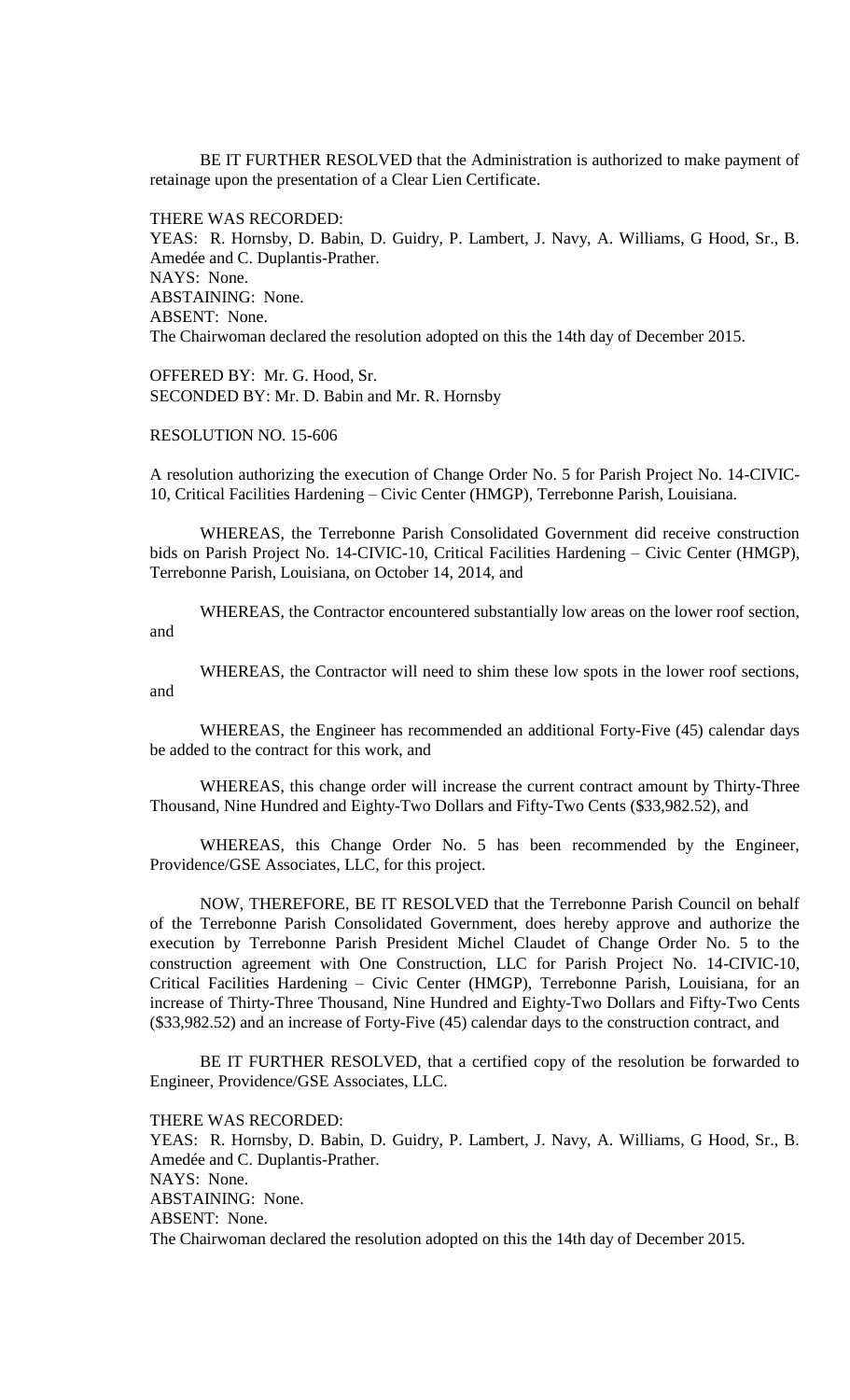# OFFERED BY: Mr. G. Hood, Sr. SECONDED BY: Ms. B. Amedée

RESOLUTION NO. 15-607

A resolution awarding and authorizing the signing of the construction Contract for Parish Project No. 13-EXT-13, Westside Blvd., Phase III, Martin Luther King Blvd. to LA Hwy 311, Terrebonne Parish Consolidated Government, Terrebonne Parish, Louisiana, and authorizing the issuance of the Notice to Proceed.

WHEREAS, the Terrebonne Parish Consolidated Government did receive construction bids on Parish Project No. 13-EXT-13, Westside Blvd., Phase III, Martin Luther King Blvd. to LA Hwy 311, Terrebonne Parish, Louisiana, and,

WHEREAS, the lowest and best bid was that submitted by Byron E. Talbot Contractor, Inc., in the overall amount of \$4,458,854.20, and

NOW, THEREFORE, BE IT RESOLVED that the Terrebonne Parish Consolidated Government awards the construction contract to Byron E. Talbot Contractor, Inc., in the overall amount of \$4,458,854.20, and

BE IT FURTHER RESOLVED, that the President of Terrebonne Parish Consolidated Government, be and he is hereby authorized and empowered to sign a construction contract for and on behalf of the Terrebonne Parish Consolidated Government with Byron E. Talbot Contractor, Inc., upon receipt of the performance bond in the amount of the contract price, and

BE IT FURTHER RESOLVED, that upon receipt of required certificates of insurance evidencing coverage as provided in the project specifications and upon execution and recordation of all contract documents, that the Engineer is hereby authorized to issue the Notice to Proceed to the Contractor to commence construction of the project.

THERE WAS RECORDED:

YEAS: R. Hornsby, D. Babin, D. Guidry, P. Lambert, J. Navy, A. Williams, G Hood, Sr., B. Amedée and C. Duplantis-Prather. NAYS: None. ABSTAINING: None. ABSENT: None. The Chairwoman declared the resolution adopted on this the 14th day of December 2015.

OFFERED BY: Mr. D. Guidry SECONDED BY: Mr. D. Babin

RESOLUTION NO. 15-608

A resolution authorizing the execution of Change Order No. 1 for the Construction Agreement for Parish Project No. 15-RDS-28; City Park Roads – Houma Airbase Asphalt Project, Terrebonne Parish, Louisiana.

**WHEREAS**, the Terrebonne Parish Consolidated Government entered into a contract dated October 14, 2015, as seen by Entry No. 1491971, with Huey Stockstill, Inc., for the City Park Roads – Houma Airbase Asphalt Project, Parish Project No. 15-RDS-28, Terrebonne Parish, Louisiana, and

**WHEREAS**, it is necessary to adjust and balance contract quantities with installed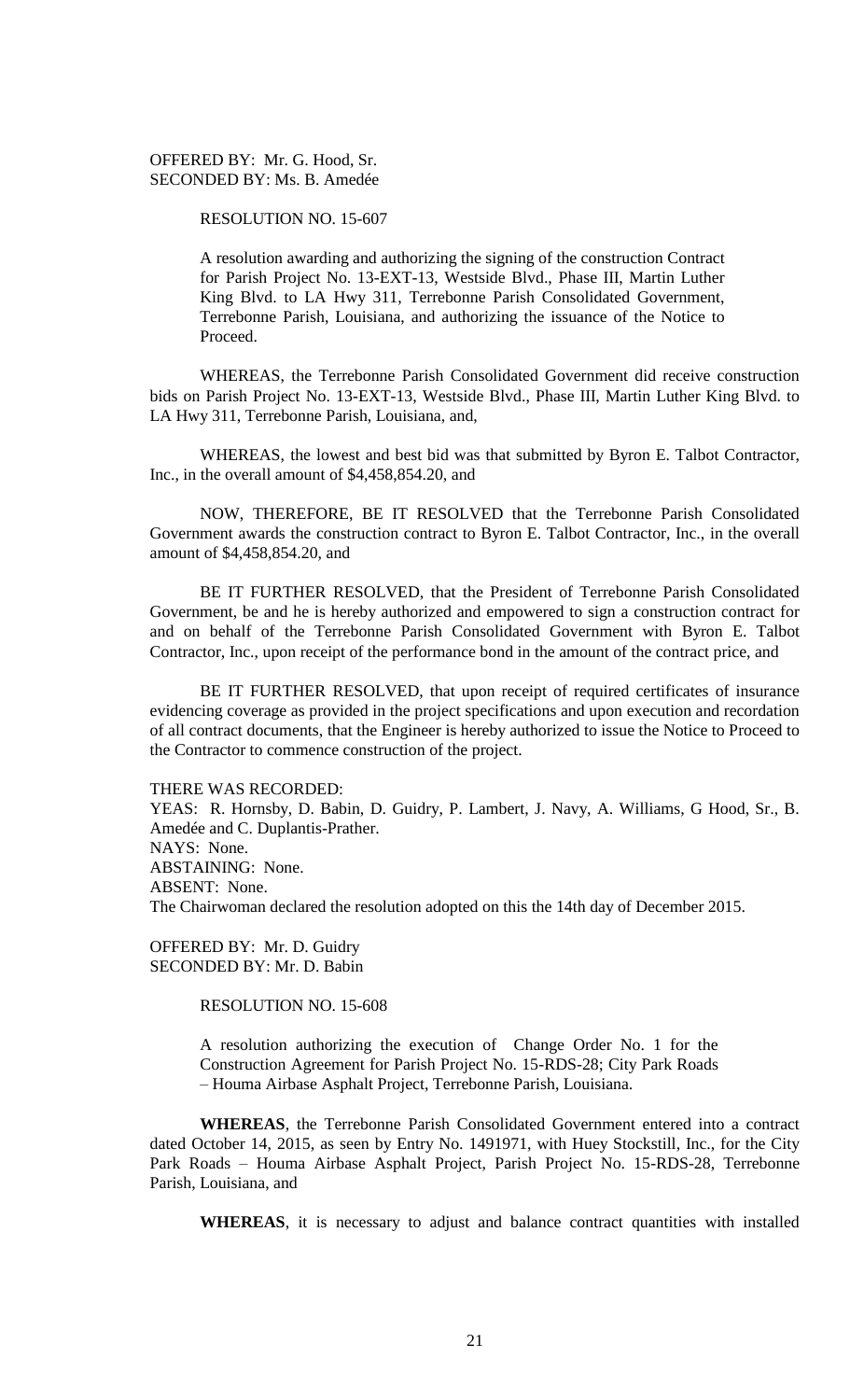quantities, and

**WHEREAS**, this change order will decrease the contract by \$ 2,294.89, and

**WHEREAS**, this Change Order No. 1 has been recommended by the Owner for this project,

**NOW, THEREFORE BE IT RESOLVED** that the Terrebonne Parish Council, on behalf of the Terrebonne Parish Consolidated Government, does hereby approve and authorize the execution by Terrebonne Parish President Michel Claudet of Change Order No. 1 to the construction agreement with, Huey Stockstill, Inc., for the City Park Roads – Houma Airbase Asphalt Project for an decrease of Two Thousand Two Hundred Ninety Four Dollars and Eighty Nine Cents (- \$2,294.89) to the original contract amount.

THERE WAS RECORDED:

YEAS: R. Hornsby, D. Babin, D. Guidry, P. Lambert, J. Navy, A. Williams, G Hood, Sr., B. Amedée and C. Duplantis-Prather. NAYS: None. ABSTAINING: None. ABSENT: None. The Chairwoman declared the resolution adopted on this the 14th day of December 2015.

OFFERED BY: Mr. D. Guidry SECONDED BY: Mr. D. Babin

RESOLUTION NO. 15-609

A resolution providing for the acceptance of work performed by Huey Stockstill, Inc., in accordance with the Certificate of Substantial Completion for the City Park Roads – Houma Airbase Asphalt Project, Parish Project No. 15-RDS-28, Terrebonne Parish, Louisiana.

WHEREAS, the Terrebonne Parish Consolidated Government entered into a contract dated October 14, 2015, Huey Stockstill, Inc., for the City Park Roads- Houma Airbase Asphalt Project, Parish Project No. 15-RDS-28, Terrebonne Parish, Louisiana, and

WHEREAS, the work performed has been inspected by authorized representatives of the Department of Public Works, and Contractor and found to be substantially complete, and

WHEREAS, the Engineer for this project, recommends the acceptance of the substantial completion,

NOW, THEREFORE BE IT RESOLVED that the Terrebonne Parish Council, on behalf of the Terrebonne Parish Consolidated Government, does hereby accept the work performed, effective as of the date of recording of this resolution, and does authorize and direct the Clerk of Court and Ex-Officio Recorder of Mortgages of Terrebonne Parish to note this acceptance thereof in the margin of the inscription of said contract under Entry No. 1491971 of the Records of Terrebonne Parish, Louisiana, and

BE IT FURTHER RESOLVED that a certified copy of the resolution be recorded in the office of the Clerk of Court of Terrebonne Parish to commence a 45-day clear lien period, and

BE IT FURTHER RESOLVED that the Administration is authorized to make payment of retainage upon the presentation of a Clear Lien Certificate.

THERE WAS RECORDED: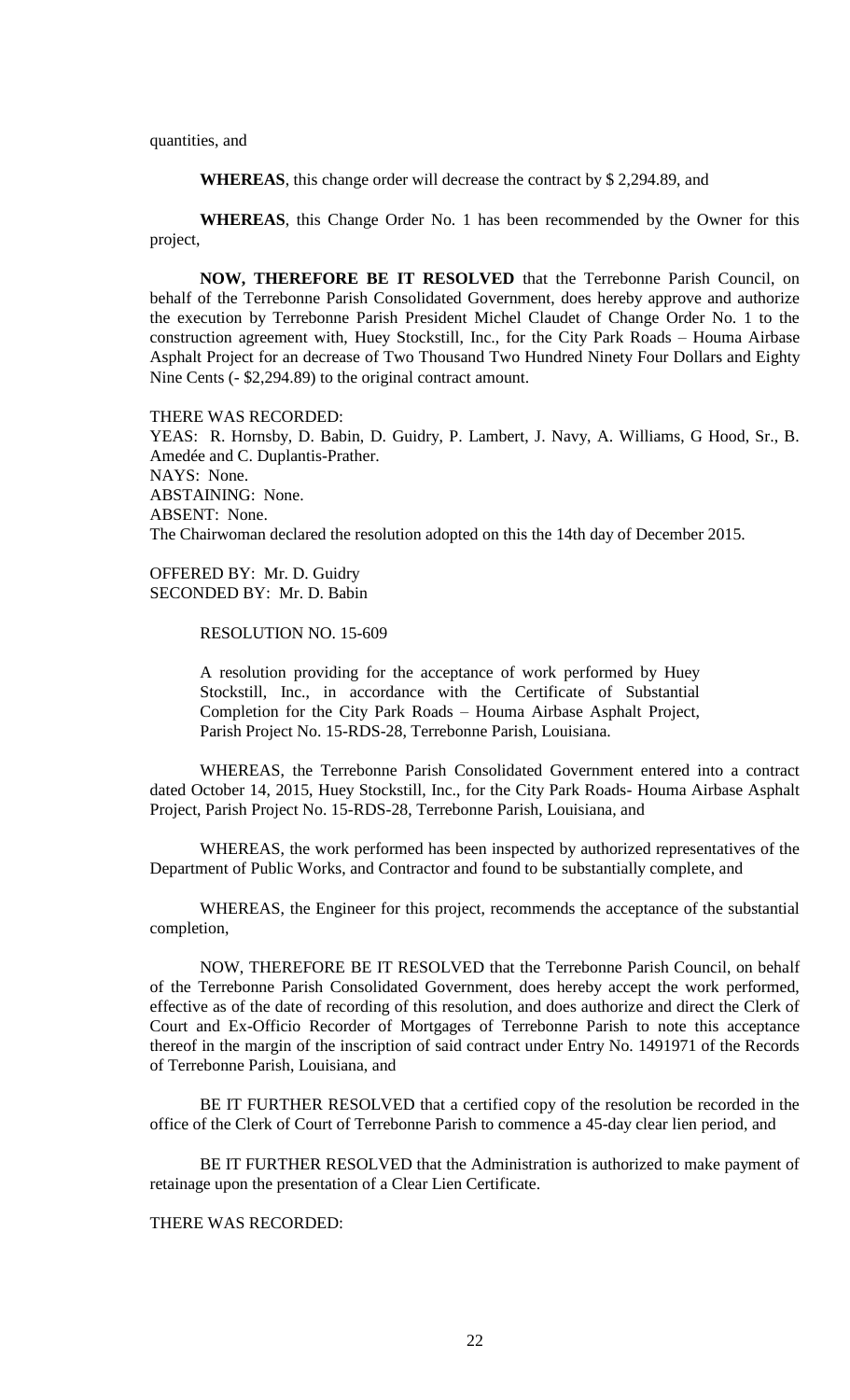YEAS: R. Hornsby, D. Babin, D. Guidry, P. Lambert, J. Navy, A. Williams, G Hood, Sr., B. Amedée and C. Duplantis-Prather, NAYS: None. ABSTAINING: None. ABSENT: None. The Chairwoman declared the resolution adopted on this the 14th day of December 2015.

OFFERED BY: Mr. R. Hornsby SECONDED BY: Mr. G. Hood, Sr.

RESOLUTION NO. 15-610

A resolution authorizing the execution of Change Order No. 9 for the Construction Agreement for Parish Project No. 98-WID-25, Hollywood Road Widening, Terrebonne Parish, Louisiana.

WHEREAS, the Terrebonne Parish Consolidated Government entered into a contract dated January 23, 2014 with Conti Enterprises, Inc., Recordation Number 1447003, for Parish Project No. 98-WID-25, Hollywood Road Widening, Terrebonne Parish Consolidated Government, Terrebonne Parish, Louisiana, and

WHEREAS, the Parish is desirous of completion the construction of the project, and

WHEREAS, the Contractor submitted a plan change for excavation and backfill needed to complete the gas service and main tie ins, and

WHEREAS, the Contractor was not certified to perform the necessary tie in work in accordance with the contract item, and

WHEREAS, the tie in work will be performed by the TPCG Gas Department and the related contract items will not be used, and

WHEREAS, this change order has been recommended so as to adjust the contract item quantities to allow payment to the contractor as described on the attached Change Order No. 9 for the above referenced project, and

WHEREAS, this change order will increase the overall contract price by Eight Thousand, Three Hundred and Seven Dollars and Thirty-Four Cents (\$8,307.34), and

WHEREAS, this Change Order No. 9 had been recommended by the Engineer, Providence/GSE Associates, LLC, for this project.

NOW, THEREFORE BE IT RESOLVED that the Terrebonne Parish Council on behalf of the Terrebonne Parish Consolidated Government, does hereby approve and authorize the execution by Terrebonne Parish President Michel Claudet of Change Order No. 9 to the construction agreement with Conti Enterprises, Inc. for Parish Project No. 98-WID-25, Hollywood Road Widening, Terrebonne Parish, Louisiana, for an increase to the contract amount of Eight Thousand, Three Hundred and Seven Dollars and Thirty-Four Cents (\$8,307.34), and

BE IT FURTHER RESOLVED that a certified copy of the resolution be forwarded to Engineer, Providence/GSE Associates, LLC.

THERE WAS RECORDED:

YEAS: R. Hornsby, D. Babin, D. Guidry, P. Lambert, J. Navy, A. Williams, G Hood, Sr., B. Amedée and C. Duplantis-Prather. NAYS: None.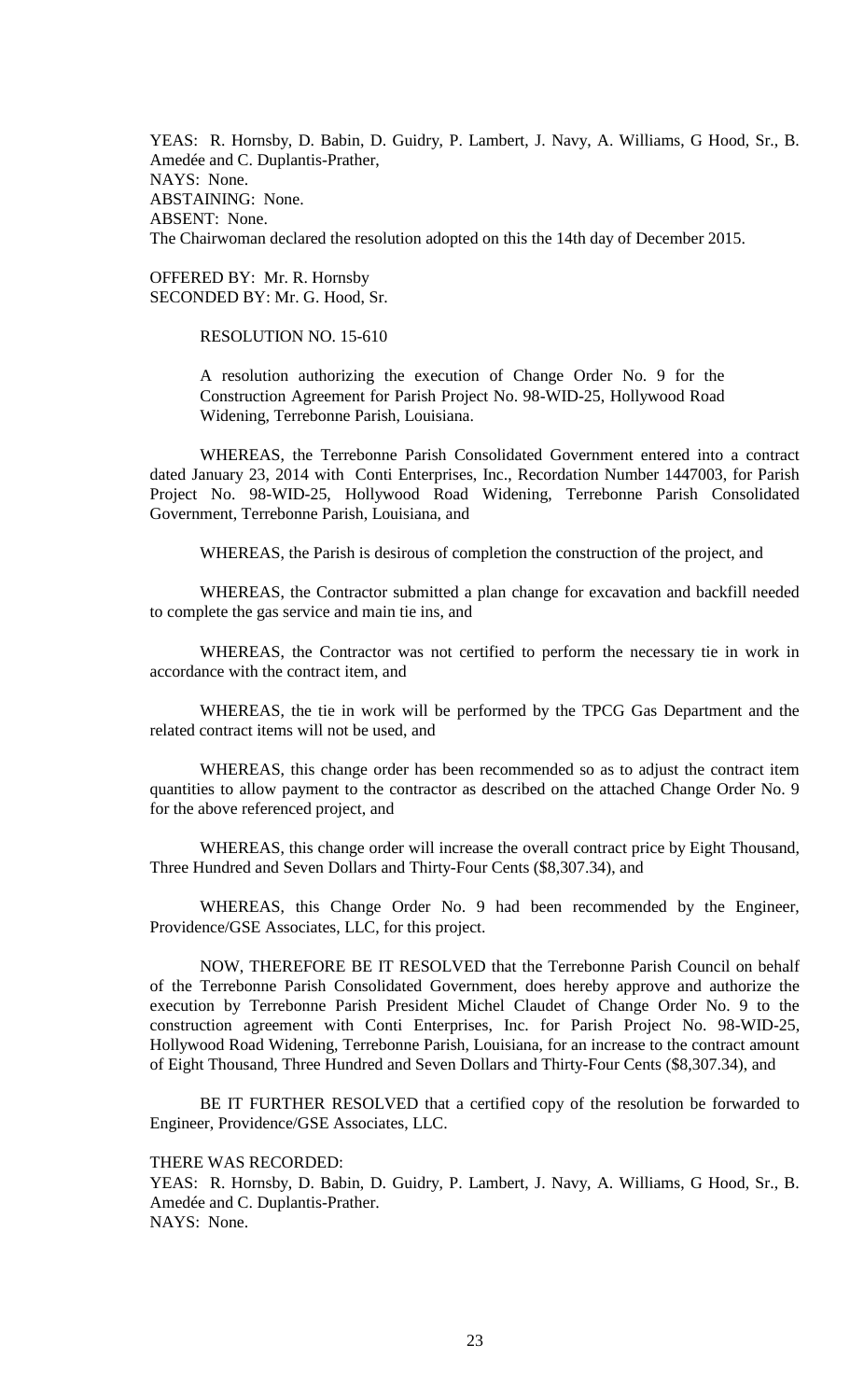ABSTAINING: None. ABSENT: None. The Chairwoman declared the resolution adopted on this the 14th day of December 2015.

OFFERED BY: Mr. D. Babin SECONDED BY: Mr. R. Hornsby

RESOLUTION NO. 15-611

A RESOLUTION PROVIDING APPROVAL OF AMENDMENT NO. 3 TO THE ENGINEERING AGREEMENT FOR PARISH PROJECT NO. 10-SEW-96, ASHLAND WETLAND ASSIMILATION DISCHARGE SYSTEM PROJECT, TERREBONNE PARISH, LOUISIANA, CONTINGENT UPON THE APPROVAL OF THE LOUISIANA DEPARTMENT OF ENVIRONMENTAL QUALITY (LA DEQ).

WHEREAS, the Terrebonne Parish Consolidated Government did enter into an Engineering Agreement with GSE Associate, LLC dated march 2, 2011, Recordation Number 1368542, for the Ashland Wetland Assimilation Discharge System Project, identified as Parish Project No. 10-SEW-96, and

WHEREAS, the Engineering Agreement between Owner and Engineer provides for certain limitations for Basic and Additional Services, and

WHEREAS, the Engineer has informed the owner of the additional scope of work related to changes in piping and electrical work due to the addition of a rake screen and associated items of work, and

WHEREAS, Amendment No. 3 proposes to increase the fees to include this addition to the scope of the project,

WHEREAS, the Terrebonne Parish Consolidated Government is desirous of having these services continued so that there is a need additional funds to be added to the contract, and

WHEREAS, an amendment to the Engineering Agreement is required to provide these services to continue with the task of the project, and

WHERAS, this above work will increase the basic services by \$29,800.00 and additional services by \$6,800.00.

NOW THEREFORE BE IT RESOLVED, by the Terrebonne Parish Council (Public Services Committee), on behalf of the Terrebonne Parish Consolidated Government, does hereby approve this Amendment No. 3 to the Engineering Agreement for an increase of \$36,600.00 and authorizes Parish President Michel Claudet to execute this Amendment No. 3 to the Engineering Agreement for the Ashland Wetland Assimilation Discharge System Project, Parish Project No. 10-SEW-96, with Gse Associates, Llc, and

BE IT FURTHER RESOLVED, that a certified copy of the resolution be forwarded to the Engineer, GSE Associates, LLC.

THERE WAS RECORDED:

YEAS: R. Hornsby, D. Babin, D. Guidry, P. Lambert, J. Navy, A. Williams, G Hood, Sr., B. Amedée and C. Duplantis-Prather, NAYS: None. ABSTAINING: None. ABSENT: None.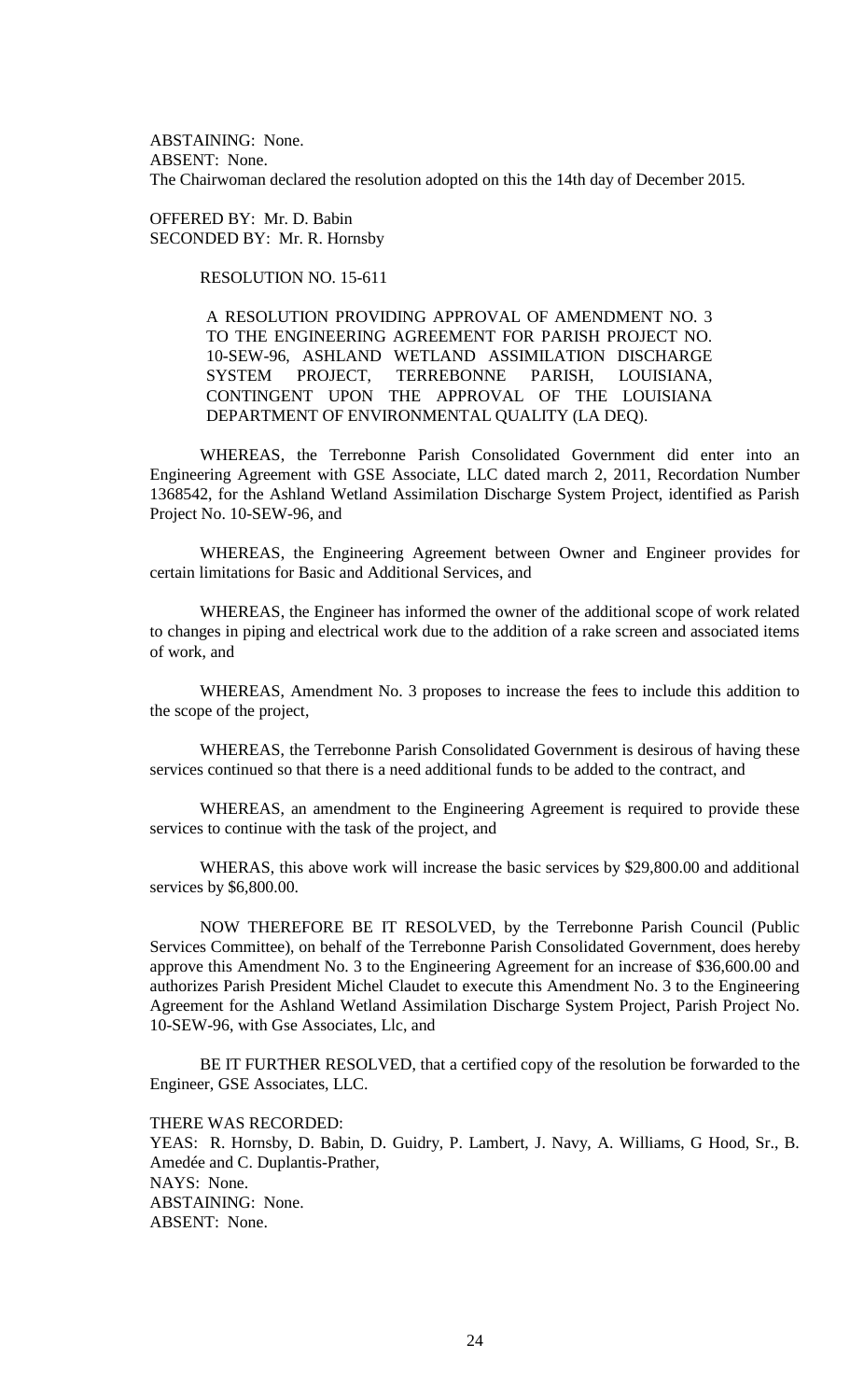The Chairwoman declared the resolution adopted on this the 14th day of December 2015.

The Chairwoman thanked Mr. R. Hornsby, Mr. G. Hood, Sr., Ms. B. Amedèe, Mr. D. Babin and Mr. P. Lambert for all of their support throughout their terms and wished them a Merry Christmas.

Mr. G. Hood, Sr. moved, seconded by Mr. R. Hornsby, "THAT, there being no further business to come before the Public Services Committee, the meeting be adjourned."

The Chairwoman called for the vote on the motion offered by Mr. G. Hood, Sr. THERE WAS RECORDED:

YEAS: R. Hornsby, D. Babin, D. Guidry, P. Lambert, J. Navy, A. Williams, G. Hood, Sr., B. Amedèe and C. Duplantis-Prather.

NAYS: None.

ABSENT: None.

The Chairwoman declared the motion adopted and the meeting was adjourned at 5:39 p.m.

Arlanda Williams, Chairwoman

Tammy E. Triggs, Minute Clerk

Mr. D. Babin moved, seconded by Mr. D. Guidry, "THAT, the Council accept and ratify the minutes of the Public Services Committee meeting held on 12/14/15."

The Chairman called for a vote on the motion offered by Mr. D. Babin. THERE WAS RECORDED: YEAS: R. Hornsby, D. Babin, D. Guidry, P. Lambert, J. Navy, G. Hood, Sr. and C. Duplantis-Prather. NAYS: None. ABSENT: A. Williams and B. Amedée. The Chairman declared the motion adopted.

The Chairman called for a report on the Community Development and Planning Committee meeting held on 12/14/15, whereupon the Committee Chairwoman rendered the following:

# COMMUNITY DEVELOPMENT & PLANNING COMMITTEE

# DECEMBER 14, 2015

The Chairwoman, C. Duplantis-Prather, called the Community Development & Planning Committee meeting to order at 5:40 p. m. in the Terrebonne Parish Council Meeting Room with an Invocation offered by Committee Member B. Amedèe and the Pledge of Allegiance led by Committee Member A. Williams. Upon roll call, Committee Members recorded as present were: R. Hornsby, D. Babin, D. Guidry, P. Lambert, J. Navy, A. Williams, Capt. G. Hood, Sr., HPD Ret., B. Amedèe, and C. Duplantis-Prather. A quorum was declared present.

Committee Chairwoman C. Duplantis-Prather welcomed newly elected officials, Mr. Darren W. Guidry, Mr. Steve Trosclair and Mr. Gerald Michel, who were present in the audience for tonight's proceedings.

Mr. J. Navy moved, seconded by Mr. R. Hornsby, "THAT, the Community Development and Planning Committee defer Agenda Item No. 1 (Discussion and possible action regarding creating or implementing a suitable housing assistance process and program for residents in high crime areas) until the next Committee meeting."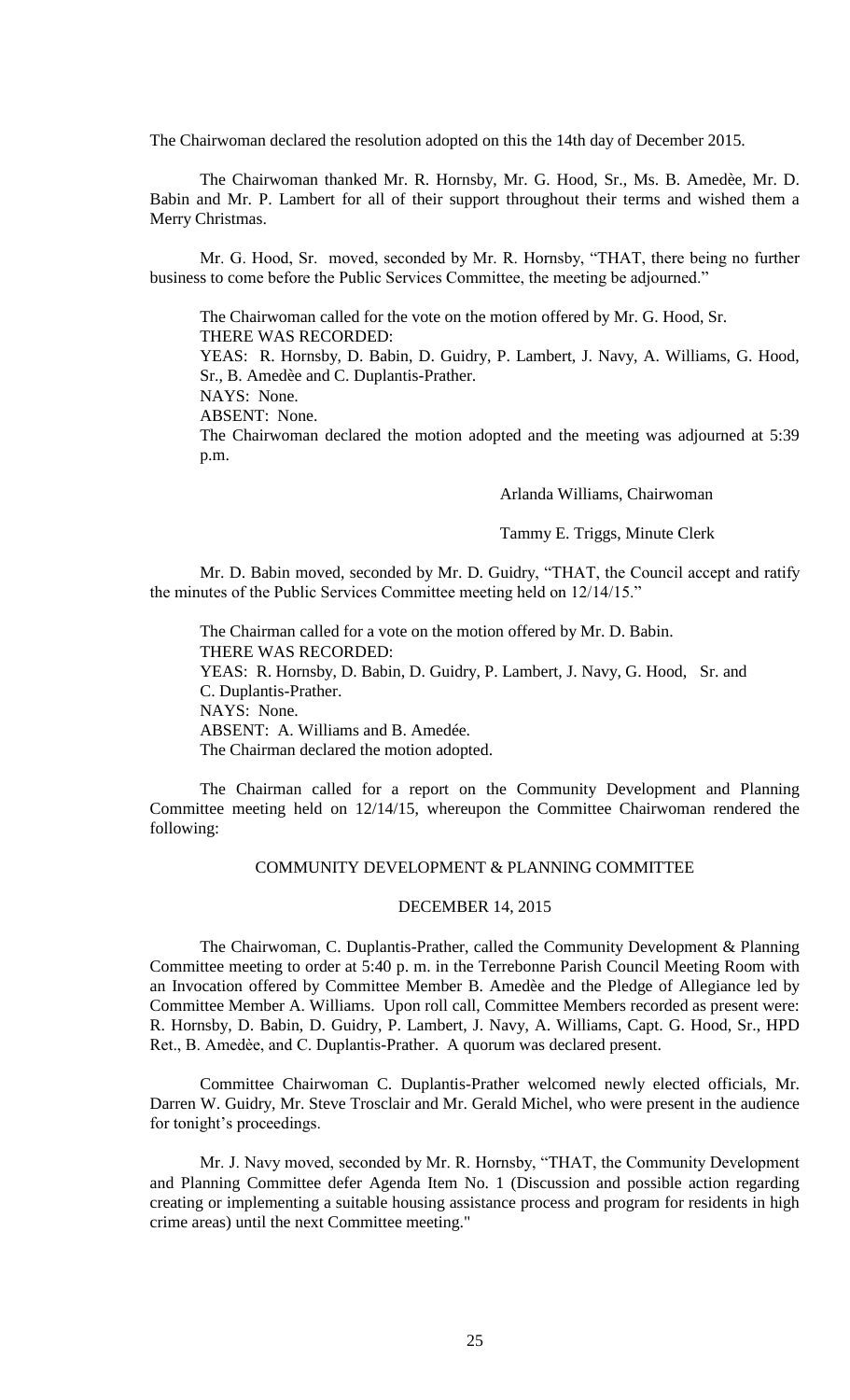The Chairwoman called for the vote on the motion offered by Mr. J. Navy. THERE WAS RECORDED: YEAS: R. Hornsby, D. Babin, D. Guidry, P. Lambert, J. Navy, A. Williams, G. Hood, Sr., B. Amedèe, and C. Duplantis-Prather. NAYS: None. ABSENT: None. The Chairwoman declared the motion adopted.

OFFERED BY: Ms. A. Williams SECONDED BY: Mr. R. Hornsby

RESOLUTION NO. 15-612

A Resolution Authorizing the Parish President to sign a grant agreement between Terrebonne Parish Consolidated Government and the Louisiana Housing Corporation (LHC).

WHEREAS, the LHC has awarded Louisiana Emergency Solutions Grants Program funds totaling \$134,007.00 for homeless families in need of emergency shelter, homeless prevention and rapid re-housing in Terrebonne Parish, and

WHEREAS, there are families with children that are in need of emergency shelter in Terrebonne Parish and this funding will fund the operations of Terrebonne Parish's Beautiful Beginnings Center, and

WHEREAS, homeless prevention services will be provided to eligible families to prevent homelessness, and

WHEREAS, rapid re-housing services will be provided to eligible families to avoid homelessness; and

WHEREAS, The Terrebonne Parish Council, on behalf of the Terrebonne Parish Consolidated Government, is committed to providing assistance to homeless families in need of housing.

NOW THEREFORE BE IT RESOLVED that the Terrebonne Parish Council, on behalf of the Terrebonne Parish Consolidated Government does hereby authorize the Parish President, Michel H. Claudet, to sign the 2015-2017 Louisiana Emergency Solutions Grants Program agreement.

BE IT FURTHER RESOLVED that the Terrebonne Parish Council on behalf of the Terrebonne Parish Consolidated Government does hereby authorize the Parish President to execute any and all agreements, certifications, amendments and other documents necessary between the Terrebonne Parish Consolidated Government and the LHC for the 2015-2017 grant award.

THERE WAS RECORDED:

YEAS: R. Hornsby, D. Babin, D. Guidry, P. Lambert, J. Navy, A. Williams, G Hood, Sr., B. Amedée and C. Duplantis-Prather.

NAYS: None.

ABSTAINING: None.

ABSENT: None.

The Chairwoman declared the resolution adopted on this the 14th day of December 2015.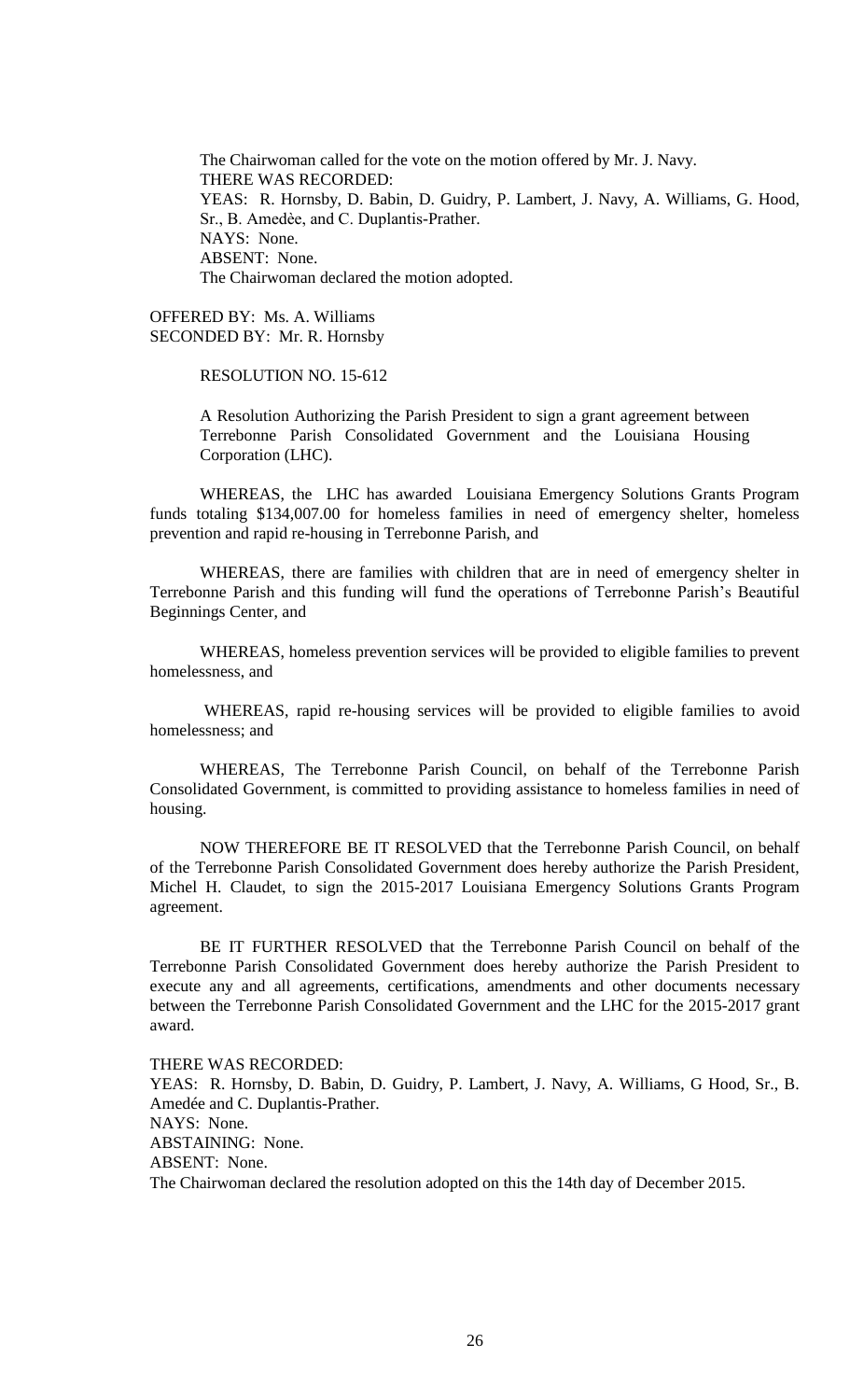The Committee Chairwoman read aloud Agenda Item No. 3 (RESOLUTION: Requesting changes to the Gustav/Ike Recovery Plan regarding specific infrastructure and housing projects throughout the Parish) and noted that the item was pulled from tonight's agenda, per the Planning Department.

OFFERED BY: Ms. A. Williams SECONDED BY: Mr. R. Hornsby

RESOLUTION NO. 15-613

A Resolution to declare "Downtown Live After 5" events throughout 2016, as Cultural concert series starting Friday, March 18, 2016, and ending with the event scheduled for Friday, October 21, 2016.

WHEREAS, Terrebonne Parish Consolidated Government (TPCG) desires to promote economic and cultural development in the parish and recognizes its mandate to encourage the growth, development, restoration, improvement and enjoyment of downtown Houma through cooperation with the downtown business community as a means to promote said economic and cultural development; and,

WHEREAS, TPCG and the Houma Downtown Development Corporation (HDDC), which also functions as the Board of Directors of the Main Street Program, work diligently to revitalize downtown Houma through various programs and capital projects, and now desire to work cooperatively with the Downtown Business Association (DBA) to promote and offer an event called *"Downtown Live After 5*" concert series beginning on Friday, March 18 2016, with subsequent events on Friday, April 29; Friday, May 20; Friday, June 24; Friday, July 29; Friday, August 26; Friday, September 30; Friday, and October 21, 2016 from 5:00PM to 10:00PM; and,

WHEREAS, Terrebonne Parish Consolidated Government desires to assist HDDC and DBA with these events in historic downtown Houma by recognizing these events as Cultural concerts.

NOW, THEREFORE, BE IT RESOLVED by the Terrebonne Parish Council on behalf of Terrebonne Parish Consolidated Government that the Parish does hereby declare the dates for *"Downtown Live After 5"* concert series events throughout 2016 beginning on Friday*,* March 18, and continuing on April 29, May 20, June 24, July 29, August 26, September 30, and October 21, 2016 between the hours of 5:00PM and 10:00PM, and that Parish President Michel Claudet is hereby authorized to execute this document.

THERE WAS RECORDED:

YEAS: R. Hornsby, D. Babin, D. Guidry, P. Lambert, J. Navy, A. Williams, G Hood, Sr., B. Amedée and C. Duplantis-Prather. NAYS: None. ABSTAINING: None. ABSENT: None. The Chairwoman declared the resolution adopted on this the 14th day of December 2015.

Mr. G. Hood, Sr. moved, seconded by Mr. R. Hornsby, "THAT, there being no further business to come before the Community Development & Planning Committee, the meeting be adjourned."

The Chairwoman called for the vote on the motion offered by Mr. G. Hood, Sr. THERE WAS RECORDED: YEAS: R. Hornsby, D. Babin, D. Guidry, P. Lambert, J. Navy, A. Williams, G. Hood, Sr., B. Amedèe, and C. Duplantis-Prather. NAYS: None.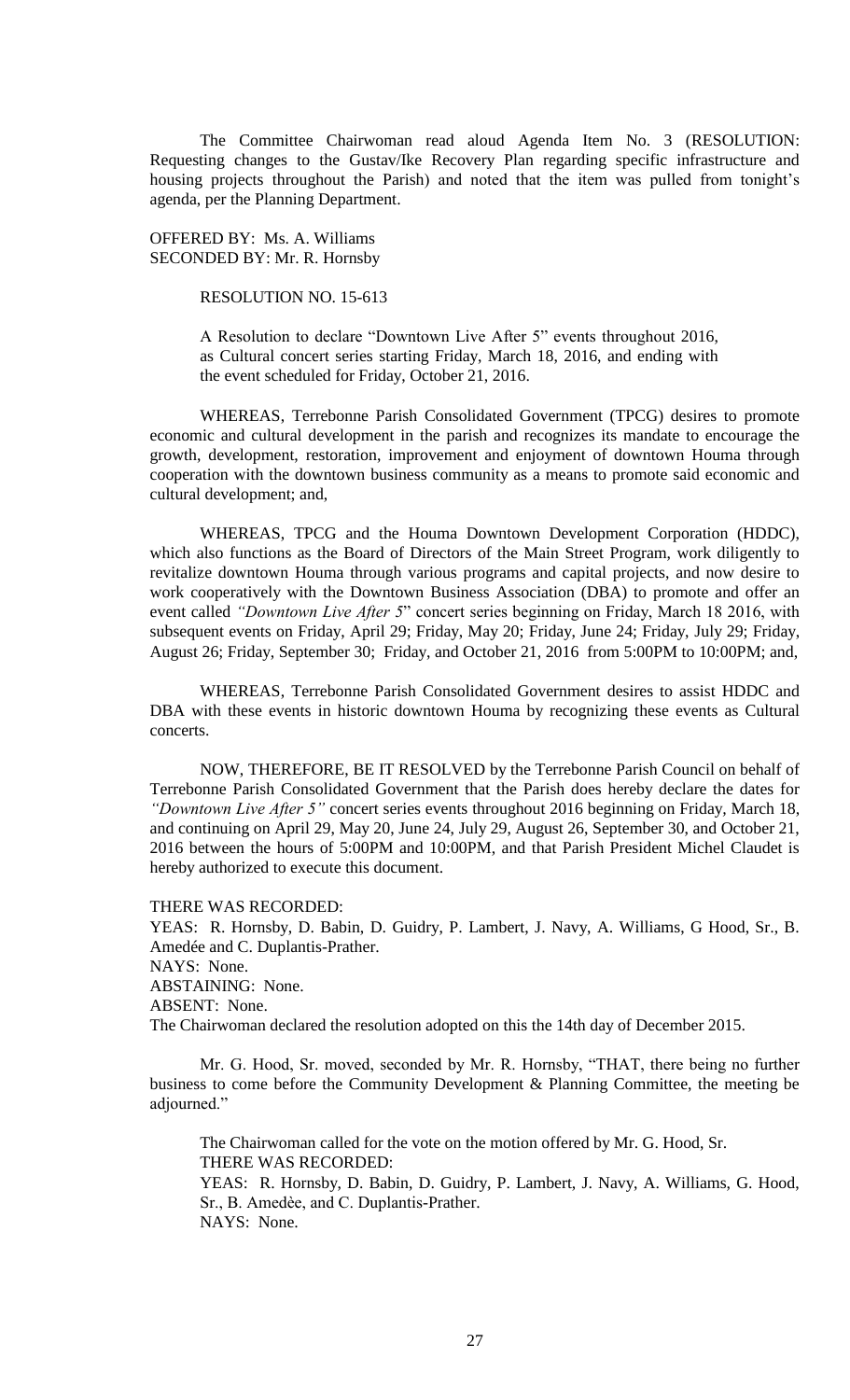ABSENT: None.

The Chairwoman declared the motion adopted and the meeting was adjourned at 5:43 p. m.

C. Duplantis-Prather, Chairwoman

Tammy E. Triggs, Minute Clerk

Ms. C. Duplantis-Prather moved, seconded by Mr. D. Guidry, "THAT, the Council accept and ratify the minutes of the Community Development and Planning Committee meeting held on 12/14/15."

The Chairman called for a vote on the motion offered by Ms. C. Duplantis-Prather. THERE WAS RECORDED: YEAS: R. Hornsby, D. Babin, D. Guidry, P. Lambert, J. Navy, G. Hood, Sr. and C. Duplantis-Prather. NAYS: None. ABSENT: A. Williams and B. Amedée. The Chairman declared the motion adopted.

The Chairman called for a report on the Budget and Finance Committee meeting held on 12/14/15, whereupon the Committee Chairman, noting ratification of minutes calls public hearings on January 13, 2016 at 6:30 p.m., rendered the following:

## BUDGET & FINANCE COMMITTEE

#### DECEMBER 14, 2015

The Chairman, John Navy, called the Budget & Finance Committee meeting to order at 5:50 p. m. in the Terrebonne Parish Council Meeting Room with an Invocation offered by Committee Member A. Williams and the Pledge of Allegiance led by Committee Member C. Duplantis-Prather. Upon roll call, Committee Members recorded as present were: R. Hornsby, D. Babin, D. Guidry, P. Lambert, J. Navy, A. Williams, Capt. G. Hood, Sr., B. Amedèe and C. Duplantis-Prather. A quorum was declared present.

OFFERED BY: Ms. A. Williams SECONDED BY: Mr. G. Hood, Sr.

RESOLUTION NO. 15-614

WHEREAS, on November 16, 2015 bids were received by the Terrebonne Parish Consolidated Government (TPCG) for Bid No. 15-REC-46 Annual Purchase of Recreation T-Shirts and Caps (2016), and

WHEREAS, after careful review by the Purchasing Division and Sterling Washington, Recreation Director it has been determined that Staples Sporting Goods, Screen Printing & Trophies, LLC submitted the lowest qualified bid in the amount of Sixty-One Thousand, Seven Hundred Fifty-One Dollars (\$61,751.00) for both T-Shirts and Caps combined, and the bids of Hightech Grafix, Washington Ink Printing, LLC and BSN Sports should be rejected for failure to comply with the "Requirements and Instructions" for bidders, and

WHEREAS, The initial contract term shall be for a one (1) year period and may be extended at TPCG's option for one (1) additional one (1) year term in accordance with the terms, conditions, prices and specifications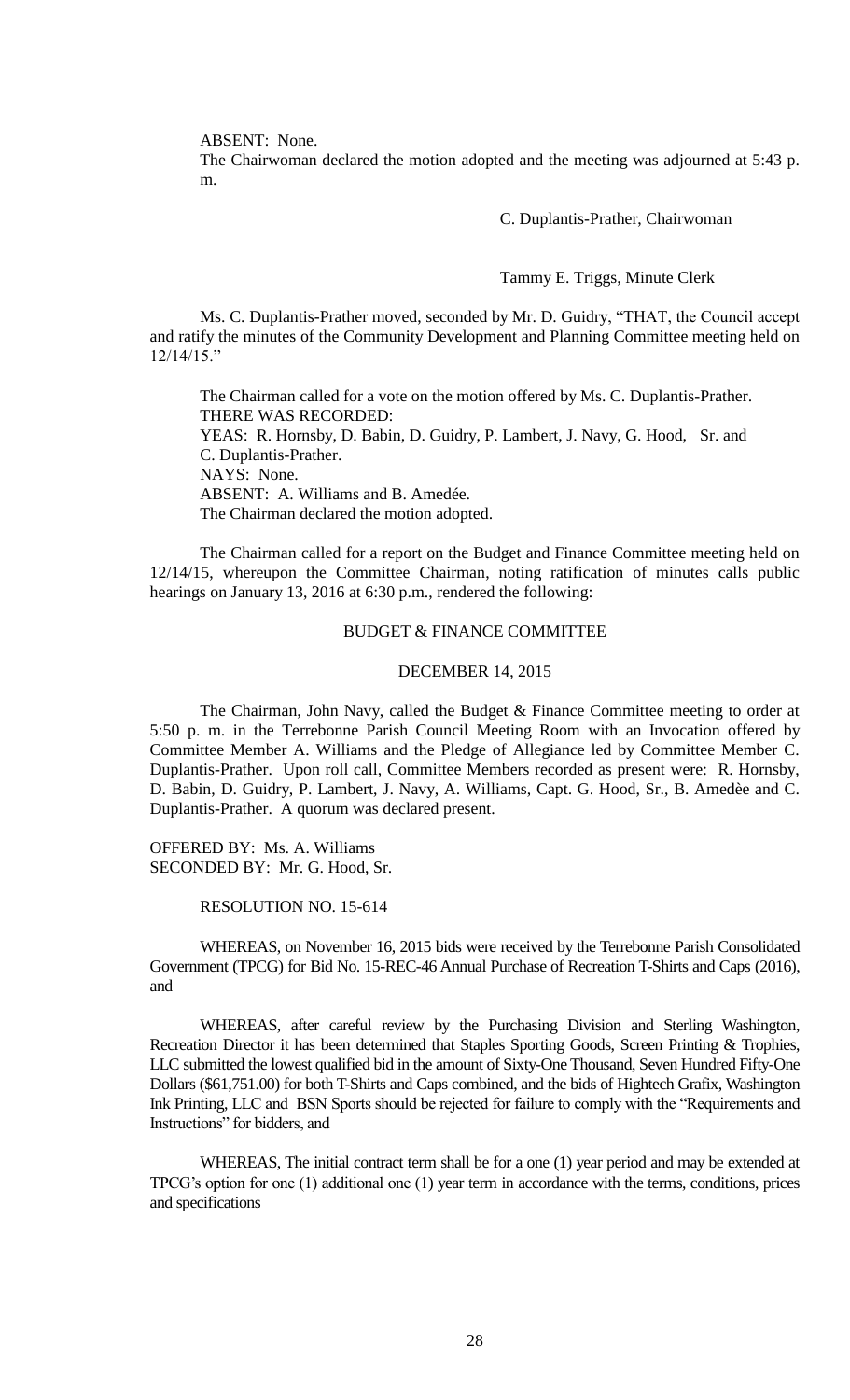WHEREAS, Parish Administration concurs with the recommendation that Staples Sporting Goods, Screen Printing & Trophies, LLC submitted the lowest qualified bid and the aforementioned bids be rejected for Bid No. 15-REC-46 Annual Purchase of Recreation T-Shirts and Caps (2016) as per the attached documents, and

NOW, THEREFORE BE IT RESOLVED by the Terrebonne Parish Council (Budget and Finance Committee), on behalf of the Terrebonne Parish Consolidated Government, that the recommendation of Parish Administration be approved for the purchase of T-Shirts and Caps as per attached documents.

THERE WAS RECORDED:

YEAS: R. Hornsby, D. Babin, D. Guidry, P. Lambert, J. Navy, A. Williams, G Hood, Sr., B. Amedée and C. Duplantis-Prather. NAYS: None. ABSTAINING: None. ABSENT: None. The Chairman declared the resolution adopted on this the 14th day of December 2015.

OFFERED BY: Mr. P. Lambert SECONDED BY: Mr. D. Guidry

RESOLUTION NO. 15-615

A Resolution awarding and authorizing the signing of an Negotiated Service Contract for the purpose of Annual Service Contract for Mowing/Maintenance of Various Parks & Grounds.

WHEREAS, Terrebonne Parish Consolidated Government desires to authorize an negotiated service for the purpose of Mowing/Maintenance of Various Parks & Grounds to Exterior Designs Lawn/Landscape Maintenance, LLC, and

WHEREAS, the contract will be effective from January 1, 2016, for the next three (3) years until December 31, 2018, at the negotiated contract prices, terms and conditions, and

WHEREAS, the Parish Administration concurs with the negotiation of the Service Contract for Mowing/Maintenance of Various Parks and Grounds to Exterior Designs Lawn/Landscape Maintenance, LLC, and

NOW, THEREFORE BE IT RESOLVED, that the Terrebonne Parish Council, on behalf of the Terrebonne Parish Consolidated Government, that the recommendation of the Parish Administration be approved and that the Negotiation of the Service Contract for Mowing/Maintenance of Various Parks & Grounds be accepted for a period of three (3) years, at the negotiated unit prices, terms and conditions.

THERE WAS RECORDED:

YEAS: R. Hornsby, D. Babin, D. Guidry, P. Lambert, J. Navy, A. Williams, G Hood, Sr., B. Amedée and C. Duplantis-Prather. NAYS: None. ABSTAINING: None. ABSENT: None. The Chairman declared the resolution adopted on this the 14th day of December 2015.

OFFERED BY: Mr. P. Lambert SECONDED BY: Mr. D. Guidry

RESOLUTION NO. 15-616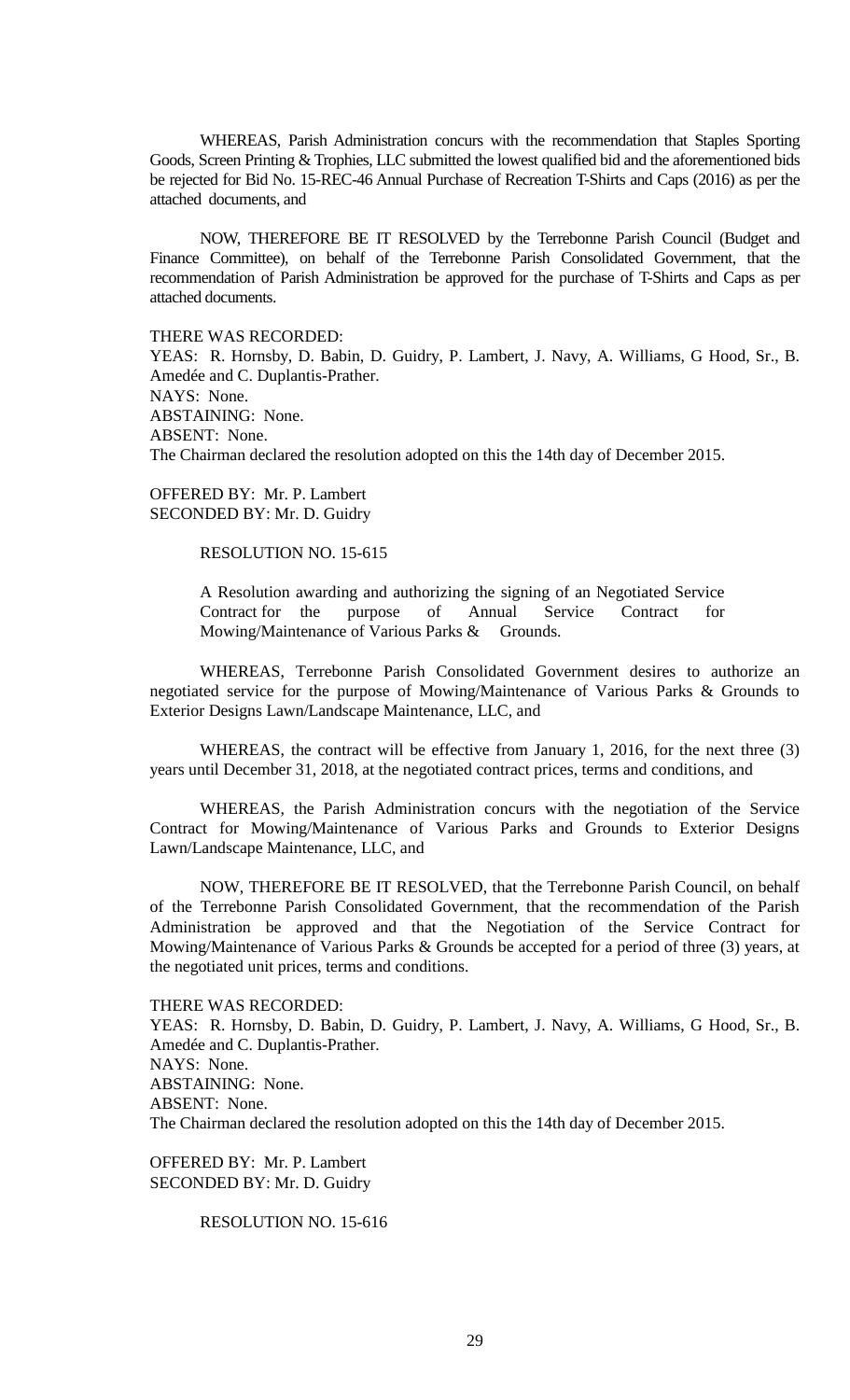A Resolution awarding and authorizing the signing of an Negotiated Service Contract for the purpose of Service Contract for Mowing/Maintenance of Cemeteries and Various Locations.

WHEREAS, Terrebonne Parish Consolidated Government desires to authorize an negotiated service for the purpose of Mowing/Maintenance of Cemeteries and Various Locations to Exterior Designs Lawn/Landscape Maintenance, LLC, and

WHEREAS, the contract will be effective from January 1, 2016, for the next three (3) years until December 31, 2018, at the negotiated contract prices, terms and conditions, and

WHEREAS, the Parish Administration concurs with the negotiation of the Service Contract for Mowing/Maintenance of Cemeteries and Various Locations to Exterior Designs Lawn/Landscape Maintenance, LLC, and

NOW, THEREFORE BE IT RESOLVED, that the Terrebonne Parish Council, on behalf of the Terrebonne Parish Consolidated Government, that the recommendation of the Parish Administration be approved and that the Negotiation of the Service Contract for Mowing/Maintenance of Cemeteries and Various Locations be accepted for a period of three (3) years, at the negotiated unit prices, terms and conditions.

THERE WAS RECORDED:

YEAS: R. Hornsby, D. Babin, D. Guidry, P. Lambert, J. Navy, A. Williams, G Hood, Sr., B. Amedée and C. Duplantis-Prather. NAYS: None. ABSTAINING: None. ABSENT: None. The Chairman declared the resolution adopted on this the 14th day of December 2015.

Mr. D. Babin moved, seconded by Mr. P. Lambert, "THAT, the Budget & Finance Committee introduce an ordinance to amend the 2016 Adopted Operating Budget and the 5 Year Capital Outlay of the Terrebonne Parish Consolidated Government for the following items:

- I. Ashland North Forced Drainage, \$27,480
- II. Courthouse Annex Wind Hardening, \$70,000
- III. Shrimpers Row-Community Water Enrichment, \$228,265

and call a public hearing on said matter on January 13, 2016 at 6:30 p.m."

The Chairman called for the vote on the motion offered by Mr. D. Babin. THERE WAS RECORDED: YEAS: R. Hornsby, D. Babin, D. Guidry, P. Lambert, J. Navy, A. Williams, G. Hood, Sr., B. Amedèe and C. Duplantis-Prather. NAYS: None. ABSENT: None. The Chairman declared the motion adopted.

OFFERED BY: Mr. D. Babin SECONDED BY: Ms. C. Duplantis-Prather

## RESOLUTION NO. 15-617

WHEREAS, the Terrebonne Parish Consolidated Government recently accepted bids for a Fiscal Agent to handle all Parish funds from January 2016 through February 29, 2019, and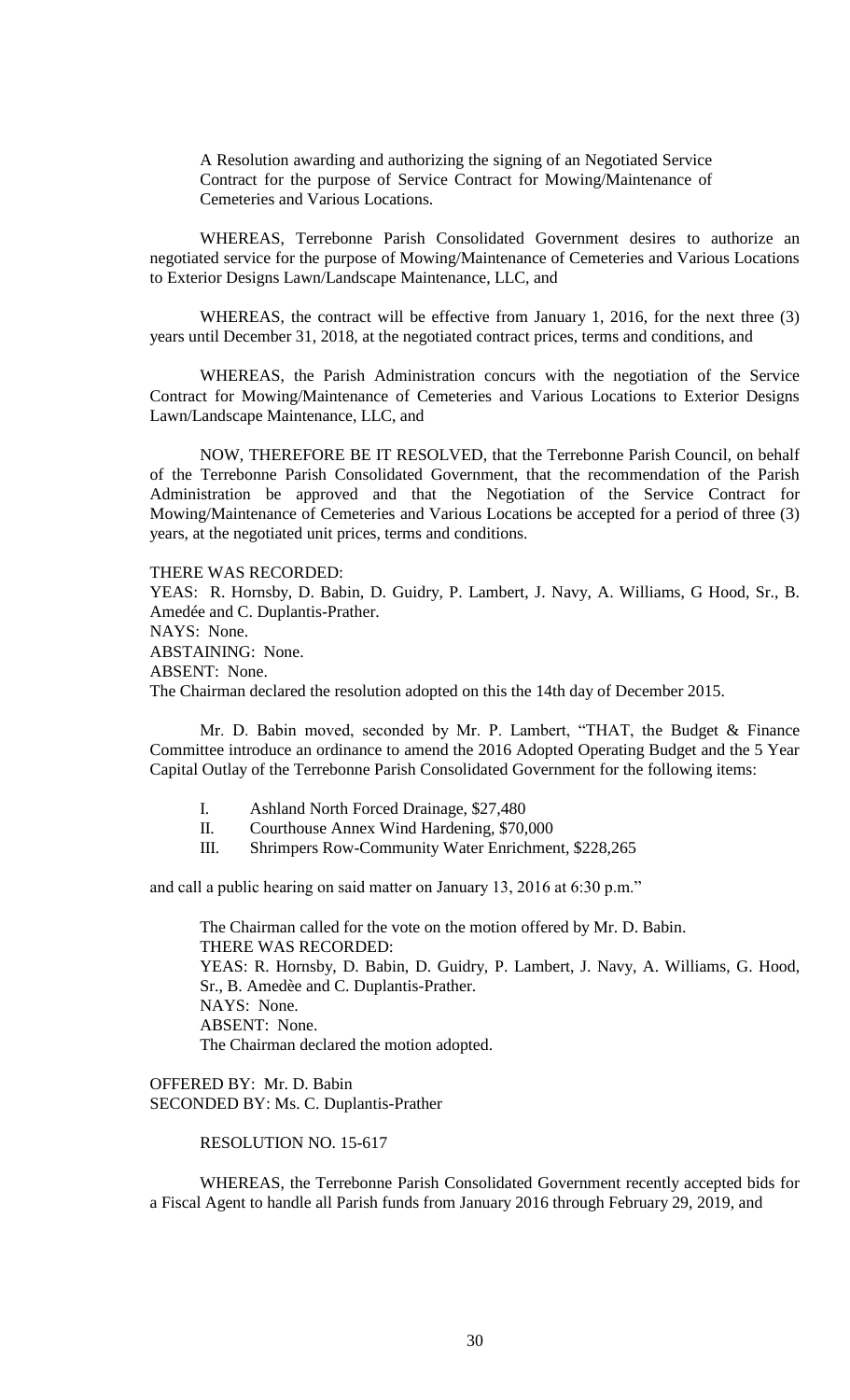WHEREAS, J.P. Morgan Chase, Capital One, Coastal Commerce, South Louisiana, Synergy and Whitney National Bank submitted bids and have qualified to act as Fiscal Agent.

NOW, THEREFORE BE IT RESOLVED by the Terrebonne Parish Council (Budget and Finance Committee), on behalf of the Terrebonne Parish Consolidated Government, does hereby certify that the above banks listed are accepted to act as Fiscal Agents.

THERE WAS RECORDED:

YEAS: R. Hornsby, D. Babin, D. Guidry, P. Lambert, J. Navy, A. Williams, G Hood, Sr., B. Amedée and C. Duplantis-Prather. NAYS: None. ABSTAINING: None. ABSENT: None. The Chairman declared the resolution adopted on this the 14th day of December 2015.

OFFERED BY: Mr. D. Babin SECONDED BY: Mr. G. Hood, Sr.

RESOLUTION NO. 15-618

WHEREAS, the Terrebonne Parish Consolidated Government has numerous bank accounts for the many funds under the jurisdiction of local government, and

WHEREAS, all checking accounts of the Parish Government shall require the federal tax identification number of the Parish and shall be opened by authorized personnel of the Finance Department, and

WHEREAS, it is the policy of the Parish Government that two authorized signatures must appear on any check issued by the Parish.

NOW, THEREFORE BE IT RESOLVED by the Terrebonne Parish Council (Budget and Finance Committee), on behalf of the Terrebonne Parish Consolidated Government, that any two of the following signatures be accepted as authorized to sign checks on behalf of the Terrebonne Parish Consolidated Government effective January 7, 2016:

> Mr. Gordon E. Dove Mr. Al Levron Mrs. Kayla Dupre

THERE WAS RECORDED:

YEAS: R. Hornsby, D. Babin, D. Guidry, P. Lambert, J. Navy, A. Williams, G Hood, Sr., B. Amedée and C. Duplantis-Prather. NAYS: None. ABSTAINING: None. ABSENT: None. The Chairman declared the resolution adopted on this the 14th day of December 2015.

OFFERED BY: Mr. D. Babin SECONDED BY: Ms. A. Williams

## RESOLUTION NO. 15-619

WHEREAS, prices and terms were negotiated for Offsite Gasoline, Diesel and Compressed Natural Gas (CNG) Fuels through an Automated System with FleetCor Technologies Company, LLCd/b/a Fuelman, and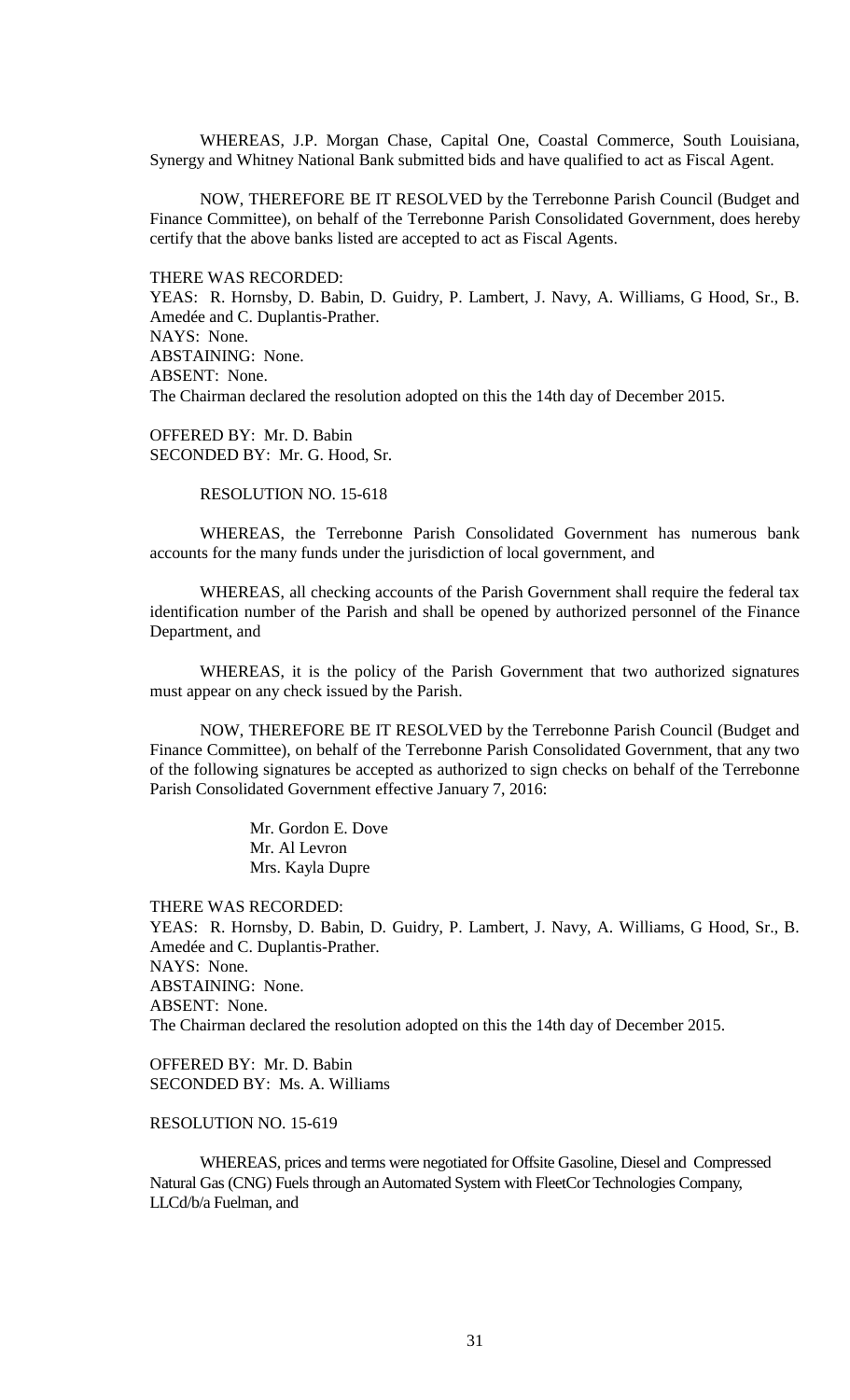WHEREAS, due to the addition of CNG vehicles to the Terrebonne Parish Consolidated Government fleet, the purchase of CNG fuel is available from only one (1) fueling station in the Parish and FleetCor Technologies Company, LLC d/b/a Fuelman is the provider for the automated form of payment to the CNG fueling station, and

WHEREAS, after careful negotiations by Angela Guidry, Purchasing Manger, the service and commodities to be provided under the contract shall be effective from January 1, 2016 for a period of one (1) year with the option to extend for two (2) additional one (1) year periods under negotiated terms, conditions, specifications and pricing structure (attached), and

WHEREAS, the Parish Administration and FleetCor Technologies Company, LLC d/b/a Fuelman agrees to enter into a contract as a result of negotiations under the aforementioned terms and pricing per attached documents, and

NOW, THEREFORE BE IT RESOLVED by the Terrebonne Parish Council (Budget and Finance Committee), on behalf of the Terrebonne Parish Consolidated Government, that the recommendation of Parish Administration be approved and the award for Offsite Gasoline, Diesel, and CNG Fuels through an Automated System be accepted.

THERE WAS RECORDED:

YEAS: R. Hornsby, D. Babin, D. Guidry, P. Lambert, J. Navy, A. Williams, G Hood, Sr., B. Amedée and C. Duplantis-Prather. NAYS: None. ABSTAINING: None. ABSENT: None. The Chairman declared the resolution adopted on this the 14th day of December 2015.

OFFERED BY: Ms. C. Duplantis-Prather SECONDED BY: Mr. D. Guidry

RESOLUTION NO. 15-620

WHEREAS, the Request for Sealed Quotations will be obtained by the Terrebonne Parish Consolidated Government Purchasing Division for the purpose of performing all work (labor, materials and equipment) necessary for and incidental to the demolition and removal of the condemned property located at 198 Engeron Street in Houma, and

WHEREAS, the Parish desires to authorize the award of a contract to the Contractor that submits the lowest responsive, responsible bid not to exceed the amount of Fifty Thousand Dollars and Zero Cents (\$50,000.00), and

NOW, THEREFORE BE IT RESOLVED the Terrebonne Parish Council (Budget and Finance Committee), on behalf of the Terrebonne Parish Consolidated Government, that the Parish Administration be authorized to award a contract to the firm that submits the lowest responsive, responsible bid in an amount not to exceed Fifty Thousand Dollars and Zero Cents (\$50,000), and

BE IT FURTHER RESOLVED, that the Parish President be authorized to execute all necessary Contract Documents to authorize the lowest responsive, responsible bidder on the above mentioned demolition and to proceed with all necessary services for completion of the demolition.

THERE WAS RECORDED:

YEAS: R. Hornsby, D. Babin, D. Guidry, P. Lambert, J. Navy, A. Williams, G Hood, Sr., B. Amedée and C. Duplantis-Prather.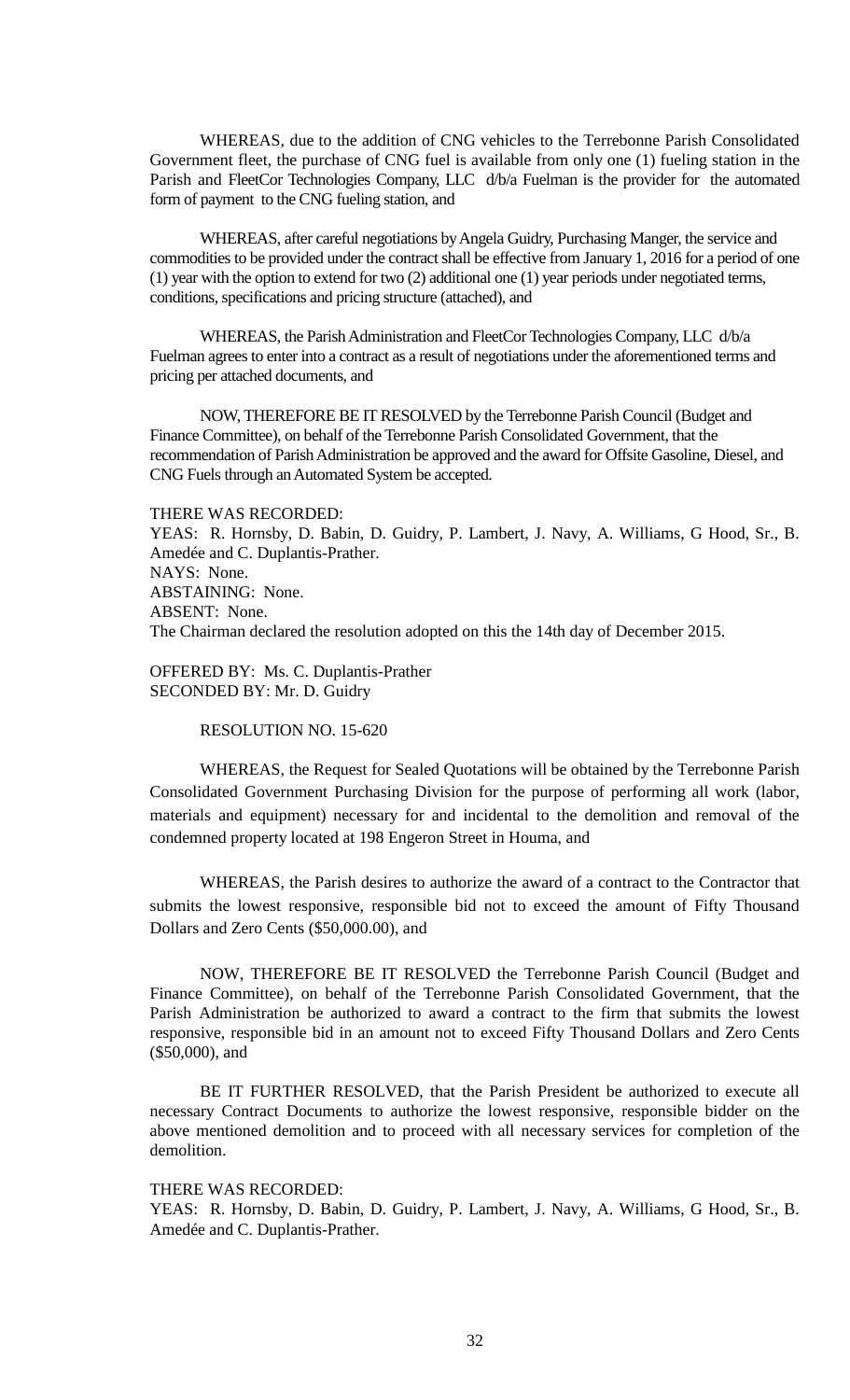NAYS: None. ABSTAINING: None. ABSENT: None. The Chairman declared the resolution adopted on this the 14th day of December 2015.

Mr. R. Hornsby moved, seconded by Mr. D. Babin, "THAT, the Budget & Finance Committee introduce an ordinance to amend the 2016 Adopted Operating Budget and the 5 Year Capital Outlay of the Terrebonne Parish Consolidated Government for the following items:

I. Parish Sports Park Complex, \$139,405

and call a public hearing on said matter on January 13, 2016 at 6:30 p.m."

The Chairman called for the vote on the motion offered by Mr. R. Hornsby. THERE WAS RECORDED: YEAS: R. Hornsby, D. Babin, D. Guidry, P. Lambert, J. Navy, A. Williams, G. Hood, Sr., B. Amedèe and C. Duplantis-Prather. NAYS: None. ABSENT: None. The Chairman declared the motion adopted.

Mr. G. Hood, Sr. moved, seconded by Ms. A. Williams, "THAT, there being no further business to come before the Budget & Finance Committee, the meeting be adjourned."

The Chairman called for the vote on the motion offered by Mr. G. Hood, Sr. THERE WAS RECORDED: YEAS: R. Hornsby, D. Babin, D. Guidry, P. Lambert, J. Navy, A. Williams, G. Hood, Sr., B. Amedèe and C. Duplantis-Prather. NAYS: None. ABSENT: None. The Chairman declared the motion adopted and the meeting was adjourned at 5:55p.m.

John Navy, Chairman

Tammy E. Triggs, Minute Clerk

Mr. J. Navy moved, seconded by Mr. R. Hornsby, "THAT, the Council accept and ratify the minutes of the Budget and Finance Committee meeting held on 12/14/15."

The Chairman called for a vote on the motion offered by Mr. J. Navy. THERE WAS RECORDED: YEAS: R. Hornsby, D. Babin, D. Guidry, P. Lambert, J. Navy, G. Hood, Sr. and C. Duplantis-Prather. NAYS: None. ABSENT: A. Williams and B. Amedée. The Chairman declared the motion adopted.

The Chairman called for a report on the Policy, Procedure and Legal Committee meeting held on 12/14/15, whereupon the Committee Chairman rendered the following:

# POLICY, PROCEDURE, & LEGAL COMMITTEE

### DECEMBER 14, 2015

The Chairman, Greg Hood, Sr., called the Policy, Procedure, & Legal Committee meeting to order at 6:00 p. m. in the Terrebonne Parish Council Meeting Room with an Invocation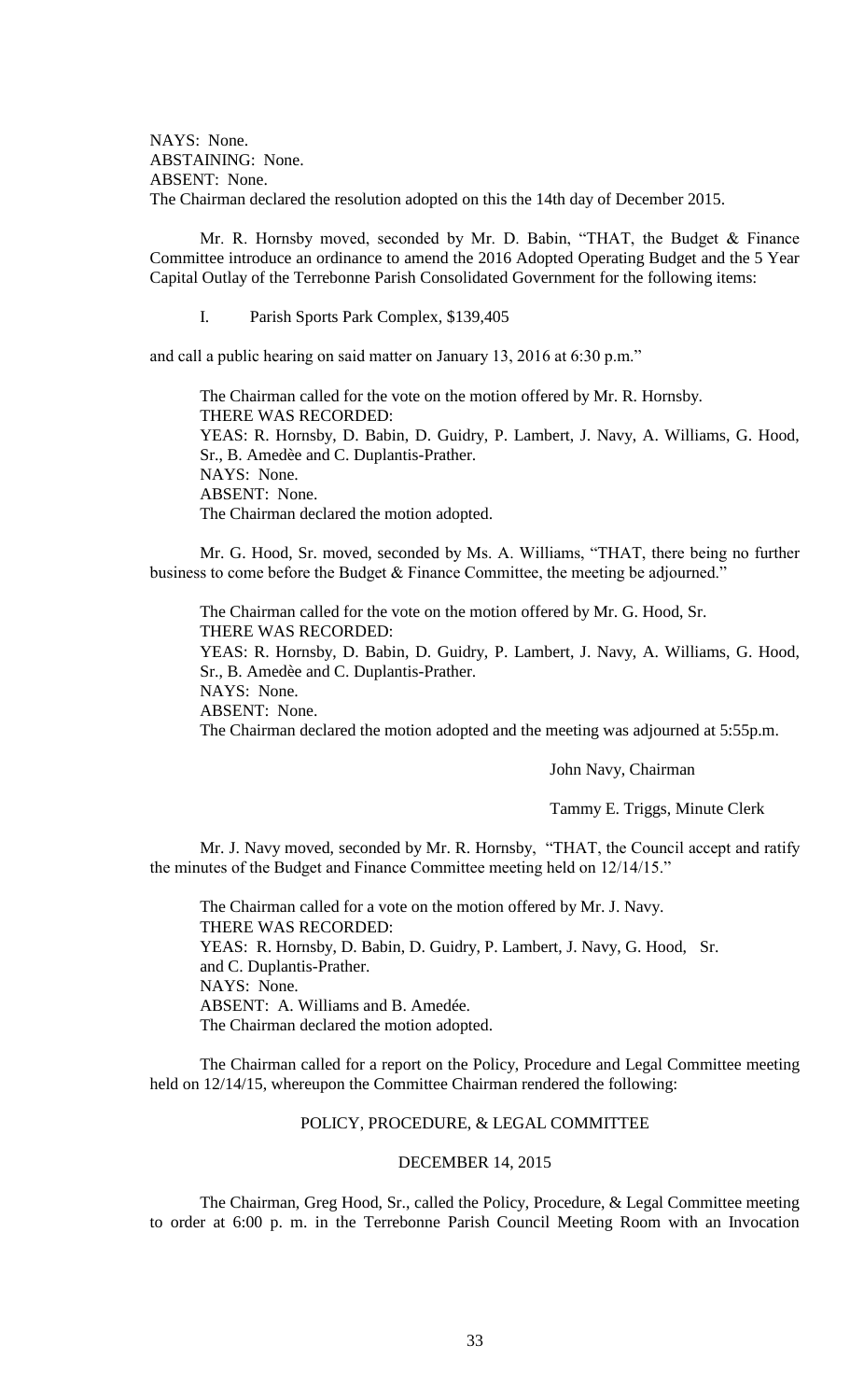offered by Committee Member R. Hornsby and the Pledge of Allegiance led by Committee Member P. Lambert. Upon roll call, Committee Members recorded as present were: R. Hornsby, D. Babin, D. Guidry, P. Lambert, J. Navy, A. Williams, Capt. G. Hood, Sr., HPD Ret., B. Amedèe and C. Duplantis-Prather. A quorum was declared present.

Ms. A. Williams moved, seconded by Ms. C. Duplantis-Prather, "THAT, the Policy, Procedure and Legal Committee authorize the waiver of rental fees (with the exception of fees for the set-up services) of the Houma- Terrebonne Civic Center for the 2016 high school graduation ceremonies, as per request from the Terrebonne Parish School Board."

The Chairman called for the vote on the motion offered by Ms. A. Williams. THERE WAS RECORDED: YEAS: R. Hornsby, D. Babin, D. Guidry, P. Lambert, J. Navy, A. Williams, G. Hood, Sr., B. Amedèe and C. Duplantis-Prather. NAYS: None. ABSENT: None. The Chairman declared the motion adopted.

Committee Member J. Navy explained he has had discussions with residents in the community, the Planning Department and the District Attorney's Office regarding slum and blight in the Parish. He stated that Jefferson Parish's Nuisance Abatement Ordinance is very similar to Terrebonne Parish's, but contains additional verbiage that he would like to see incorporated in Terrebonne's, as it relates to nuisance dealing with slum, crime, drugs, juvenile delinquency, etc. He stated he would also like to consider additional fees or fines on landowners who allow these things to happen on their properties.

Senior Planner Chris Pulaksi explained that a lot of the content in Terrebonne and Jefferson Parish Nuisance Abatement ordinances is pretty much verbatim, but Jefferson has one section that includes infant mortality rate, juvenile delinquency and crime rates. He stated by including these terms could possibly give the Parish's Nuisiance Abatement Division more authority to act on enforcing property owners to keep their properties up. He stated that the Planning Department can review the impact of implementation the additional verbiage and also look at the fine structure to determine if additional fines could be added to help offset the cost of enforcement.

Upon questioning by Committee Member A. Williams, Parish Attorney C. Alcock explained that what was previously looked at was possibly amending the Crime House Law with the letting and keeping of disorderly houses to increase the ability of law enforcement to issue citations by increasing the span or the square footage they could look at in areas where they had multiple arrests and/or convictions. She stated the District Attorney's Office indicated it would be difficult to enforce with just arrests because of legal issues. She stated what is being presented this evening is an increase civil nuisance abatement laws as it relates to whether high incidents of juvenile delinquency and crime in an area could be a factor to decide if a building is dangerous and dilapidated and in need of condemnation.

A discussion ensued relative to considering amending the Parish's Nuisance Abatement ordinance to include verbiage contained in Jefferson Parish's ordinance and the matter of disorderly houses in Terrebonne Parish.

Mr. J. Navy moved, seconded by Ms. A. Williams, "THAT, the Policy, Procedure & Legal Committee request the Planning Department and Legal Department and District Attorney's Office to review the possibility of amending Terrebonne Parish's current nuisance abatement ordinance to include verbiage as it relates to nuisance dealing with slum, crime, drugs, juvenile delinquency, etc." **\*(MOTED VOTED ON AFTER DISCUSSION.)**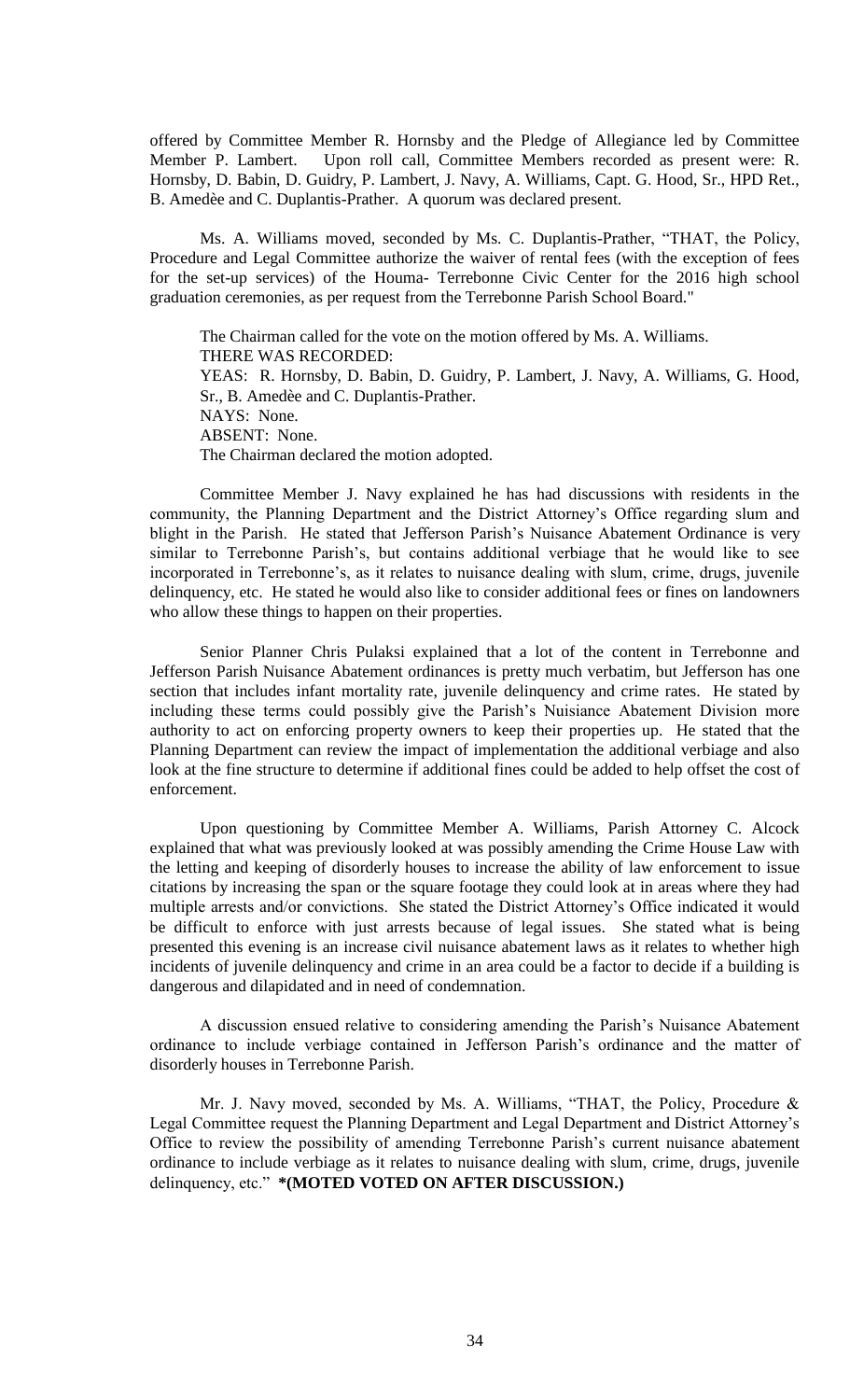Committee Member B. Amedẻe suggested that the proposal appears in the format of the current language and the difference in the proposed language to be able to differentiate between the two.

Ms. Apriel Wallace, a residence of Ashland Street, addressed the committee about a slum/blighted housing situation on Ashland Street. Ms. Wallace explained that there is a home located at 507 Ashland Street where all of the furniture is on the front lawn of the home. The former occupants have vacated the property and she has been speaking to different entities about getting this property cleaned up. According to Ms. Wallace, this property has been in this condition since August 1, 2015 and she is asking for help in resolving this problem to help clean up her community.

Committee member J. Navy stated that he is aware of this property situation and has been informed that the home has been foreclosed on and the bank now owns the property. He has been in contact with the parish's Nuisance Abatement Department and they are working on getting this handled.

#### **\*The Chairman called for the vote on the motion offered by Mr. J. Navy.** THERE WAS RECORDED:

YEAS: R. Hornsby, D. Babin, D. Guidry, P. Lambert, J. Navy, A. Williams, G. Hood, Sr., B. Amedèe and C. Duplantis-Prather. NAYS: None. ABSENT: None. The Chairman declared the motion adopted.

Ms. C. Duplantis-Prather moved, seconded by Mr. J. Navy, "THAT, there being no further business to come before the Policy, Procedure, & Legal Committee, the meeting be adjourned."

The Chairman called for the vote on the motion offered by Ms. C. Duplantis-Prather. THERE WAS RECORDED:

YEAS: R. Hornsby, D. Babin, D. Guidry, P. Lambert, J. Navy, A. Williams, G. Hood, Sr., B. Amedèe and C. Duplantis-Prather. NAYS: None.

ABSENT: None.

The Chairman declared the motion adopted and the meeting was adjourned at 6:28 p.m.

Greg Hood, Sr., Chairman

Tammy E. Triggs, Minute Clerk

Mr. G. Hood, Sr. moved, seconded by Mr. D. Guidry, "THAT, the Council accept and ratify the minutes of the Policy, Procedure and Legal Committee meeting held on 12/14/15."

The Chairman called for a vote on the motion offered by Mr. G. Hood, Sr. THERE WAS RECORDED: YEAS: R. Hornsby, D. Babin, D. Guidry, P. Lambert, J. Navy, G. Hood, Sr. and C. Duplantis-Prather. NAYS: None. ABSENT: A. Williams and B. Amedée. The Chairman declared the motion adopted.

Under agenda item 4A Street Lights: Light installations, removals and/or activations. (None were issued prior to agenda deadline.)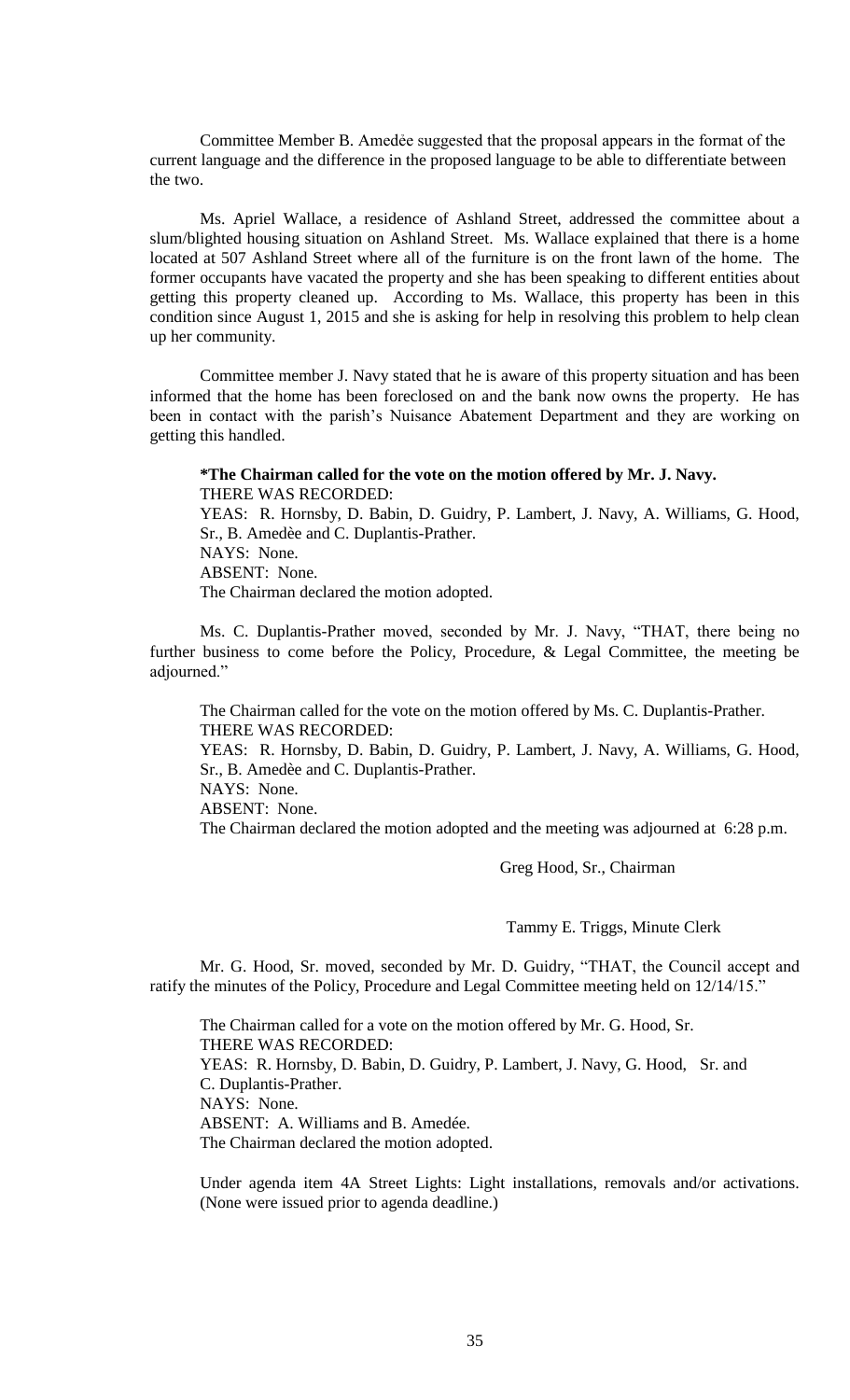Mr. D. Guidry moved, seconded by Ms. C. Duplantis-Prather, "THAT, the Council approve the attendance to the Police Jury Association of Louisiana Newly Elected Officials Orientation per the current Council Travel Policy."

The Chairman called for a vote on the motion offered by Mr. D. Guidry. THERE WAS RECORDED: YEAS: R. Hornsby, D. Babin, D. Guidry, P. Lambert, J. Navy, G. Hood, Sr. and C. Duplantis-Prather. NAYS: None. ABSENT: A. Williams and B. Amedée. The Chairman declared the motion adopted.

The Chairman announced the following vacancies, which he noted will be handled as per usual procedure:

- Bayou Blue Fire Protection District Board: One long-standing vacancy.
- Recreation District No. 3A Board: One vacancy due to a resignation.
- Houma Area Convention & Visitors' Bureau: One expiring term on 12/31/15, representing the Historical/Cultural Society.
- Municipal civil Service Board: Two expiring terms on 11/29/15. (Both nominated by NSU).
- Terrebonne Parish Children & Youth Services Planning Board: Nine terms expire in November 2015.
- Terrebonne Parish Tree Board: One vacancy due to a resignation.
- Recreation District No. 10 Board: One expiring term on 12/13/15.
- Houma-Terrebonne Public Finance Trust: Two expiring terms on 12/26/15.
- 911 Communications District Board: One expiring term on 12/31/15. (North Terrebonne Parish area, outside the City Limits of Houma.)
- South Central Human Service Authority: Two expiring terms on 12/17/15.
- Bayou Cane Fire District Board: Five expiring terms on 1/1/16.
- Coteau Fire Protection District Board: Three expiring terms on  $1/1/16$ .
- Fire Protection District No. 4 Board: Three expiring terms on  $1/1/16$ .
- Fire Protection No. 5 Board: Three expiring terms on  $1/1/16$ .
- Fire Protection No. 6 Board: Two expiring terms on  $1/1/16$ .
- Fire Protection No. 7 Board: Three expiring terms on  $1/1/16$ .
- Fire Protection No. 8 Board: Three expiring terms on  $1/1/16$ .
- Fire Protection No. 9 Board: Three expiring terms on  $1/1/16$ .
- Fire Protection No. 10 Board: Two expiring terms on  $1/1/16$ .
- Schriever Fire Protection District Board: Two expiring terms on 1/1/16.
- Village East Fire Protection District Board: Three expiring terms on 1/1/16.
- Recreation District No. 7 Board: One expiring term on  $1/6/16$ .

Mr. D. Guidry moved, seconded by Ms. C. Duplantis-Prather, "THAT, the Council hold the aforementioned appointments/vacancies to the first meeting on January 13, 2016."

The Chairman called for a vote on the motion offered by Mr. D. Guidry. THERE WAS RECORDED: YEAS: R. Hornsby, D. Babin, D. Guidry, P. Lambert, J. Navy, G. Hood, Sr. and C. Duplantis-Prather. NAYS: None. ABSENT: A. Williams and B. Amedée. The Chairman declared the motion adopted.

Under Agenda Item 5A - Announcements, Council members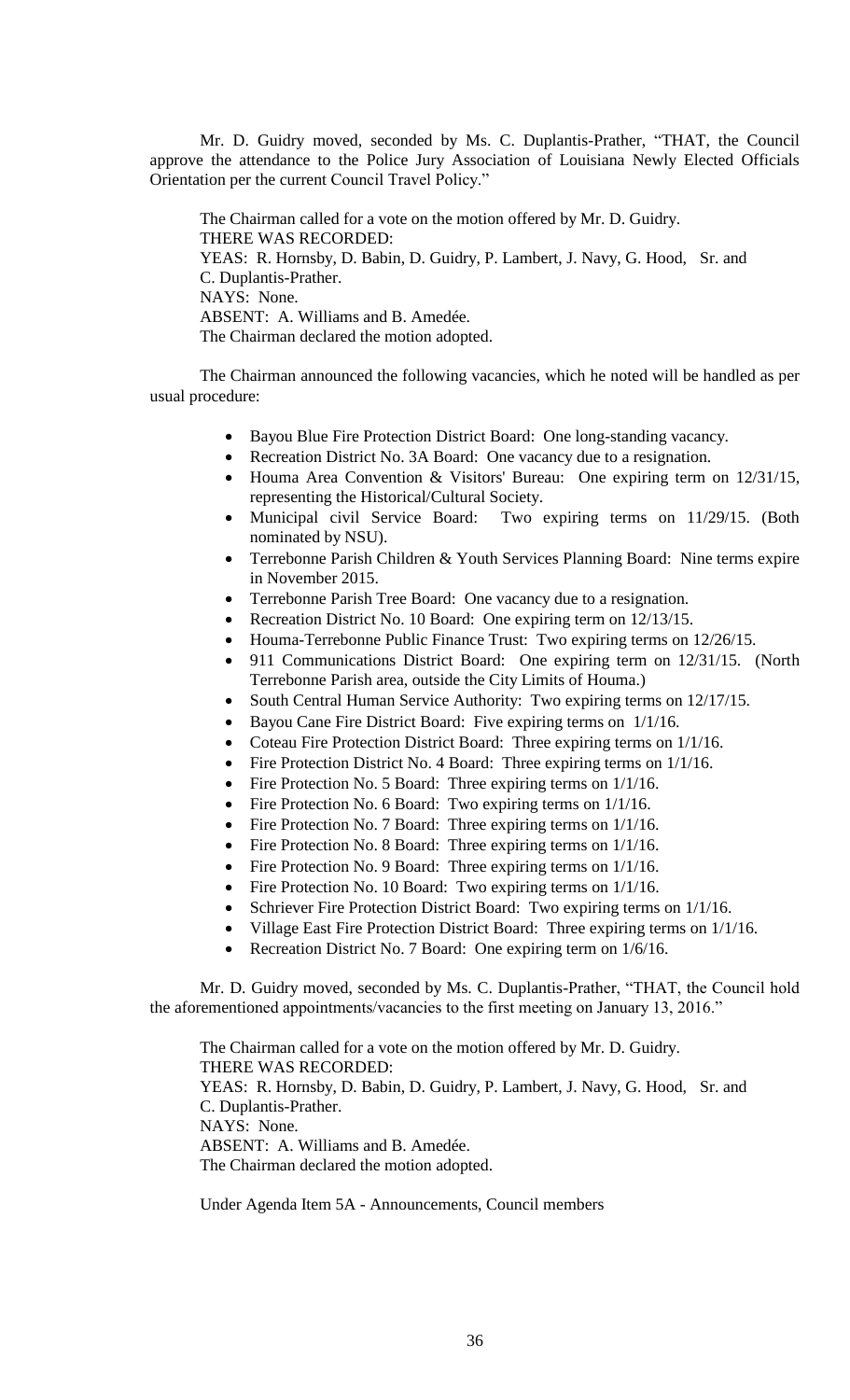- Councilwoman C. Duplantis-Prather thanked her fellow Council members for a great 4 years serving Terrebonne Parish and stated that she is looking forward to working with the new Council.
- Councilwoman C. Duplantis-Prather encouraged every pet owner to have their pets spayed or neutered to help control the pet population and asked that if a stray animal is found, please contact the Animal Shelter at (985) 873-6709.
- Councilwoman C. Duplantis-Prather wished everyone a Merry Christmas and a Happy New Year.
- Councilman J. Navy invited everyone to the Bike Giveaway on December 22 at the Mechanicville Gym.
- Councilman J. Navy stated that District Attorney J. Waitz will be at the next committee meeting in January and will address the issue regarding slums housing.
- Councilman J. Navy thanked his fellow Council members for their service and for moving Terrebonne Parish forward.
- Councilman J. Navy wished everyone a Merry Christmas.
- Councilman D. Babin stated that it was a pleasure and honor to serve Terrebonne Parish and District 7 and that it will be will represented with Council-elect Mr. Al Marmande, and thanked his fellow Council members, President Claudet and the many great employees for serving Terrebonne Parish.
- Councilwoman C. Duplantis-Prather thanked President Claudet for a job well done.
- Councilman R. Hornsby thanked the voters of District 6 for allowing him to serve for four years and stated to Council-elect D. Guidry that he is willing to help should he need any assistance.
- Councilman R. Hornsby thanked President Claudet for the many projects he made possible in district 6 and thanked his fellow Council members for a great four years.
- Councilman D. Guidry thanked Jamie Elfert for her service, President Claudet for the work he made possible in District 8, all members of the Council for the fantastic job they have done throughout the last four years and the people of District 8 for having the confidence in him. He also expressed a job well done by Councilman P. Lambert.
- Councilman D. Guidry wished everyone a Merry Christmas and a Happy New Year.
- Councilman G. Hood, Sr. thanked District 3 for having faith in him throughout his term and wished everyone a Merry Christmas and good luck in their future endeavors.
- Councilman G. Hood, Sr. stated that he was offered a job as an U.S. Marshall in Beaumont, TX but has turned it down and will continue to reside in Terrebonne Parish.
- Councilman D. Babin congratulated Councilman G. Hood, Sr. on the honor of being offer the job of an U.S. Marshall.
- Councilman P. Lambert announced the Montegut Parade will be on Saturday, December 19, 2015 which will begin at the Fire Station.
- Councilman P. Lambert thanked everyone in District 9 and all the people he has worked with within the last 12 years, stating that it was a pleasure and everyone has treated him with much respect; noting the District 9 will be represented will with Council-elect S. Trosclair.

Under Agenda Item 7B - Announcements, Parish President

- Ribbon Cutting Ceremony for the Juvenile Justice Commission will be on Friday, December 18 at 10:00 a.m.
- OEP will be having a ground breaking ceremony early January 2016.
- Houma Elementary ground breaking will be on January 6, 2016.